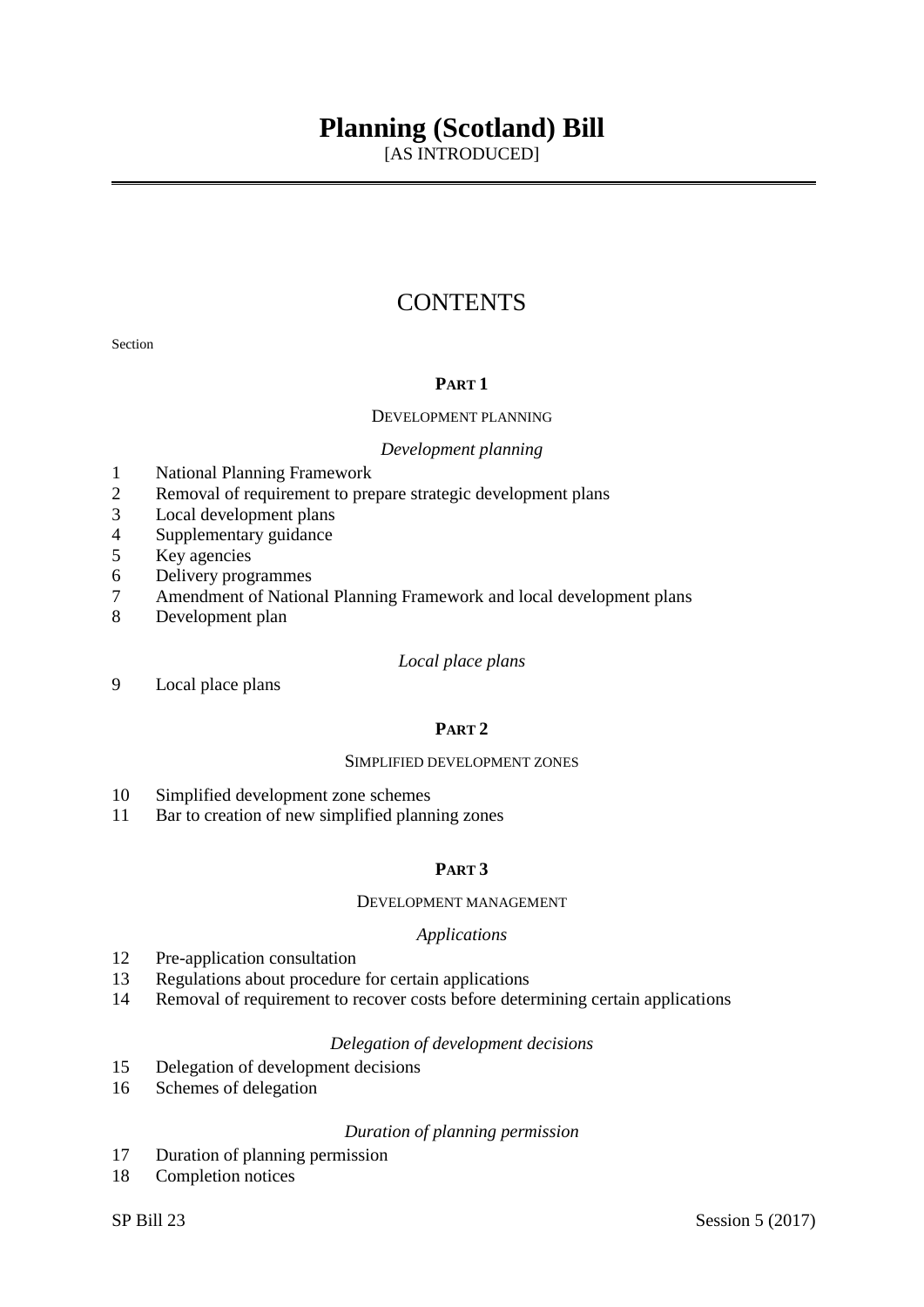# *Planning obligations*

- 19 Planning obligations: financial agreements
- 20 Planning obligations: modification or discharge

# **PART 4**

# OTHER MATTERS

# *Charges and fees*

21 Fees for planning applications etc.

# *Enforcement*

- 22 Fines: increases and duty of court in determining amount
- 23 Liability for expenses under enforcement notice

# *Training for taking planning decisions*

- 24 Power to impose training requirement
- 25 Power to transfer functions where insufficient trained persons

# *Performance of planning authorities*

26 Performance of planning authorities

# **PART 5**

# INFRASTRUCTURE LEVY

- 27 Power to provide for levy
- 28 Guidance
- 29 Interpretation of Part and schedule
- 30 Power to change meaning of "infrastructure"

# **PART 6**

# FINAL PROVISIONS

\_\_\_\_\_\_\_\_\_\_

- 31 Ancillary provision
- 32 Regulation-making powers
- 33 Minor and consequential amendments and repeals
- 34 Commencement
- 35 Short title

Schedule 1—Infrastructure-levy regulations

- Schedule 2—Minor and consequential amendments and repeals
	- Part 1—Development planning
	- Part 2—Simplified development zones
	- Part 3—Development management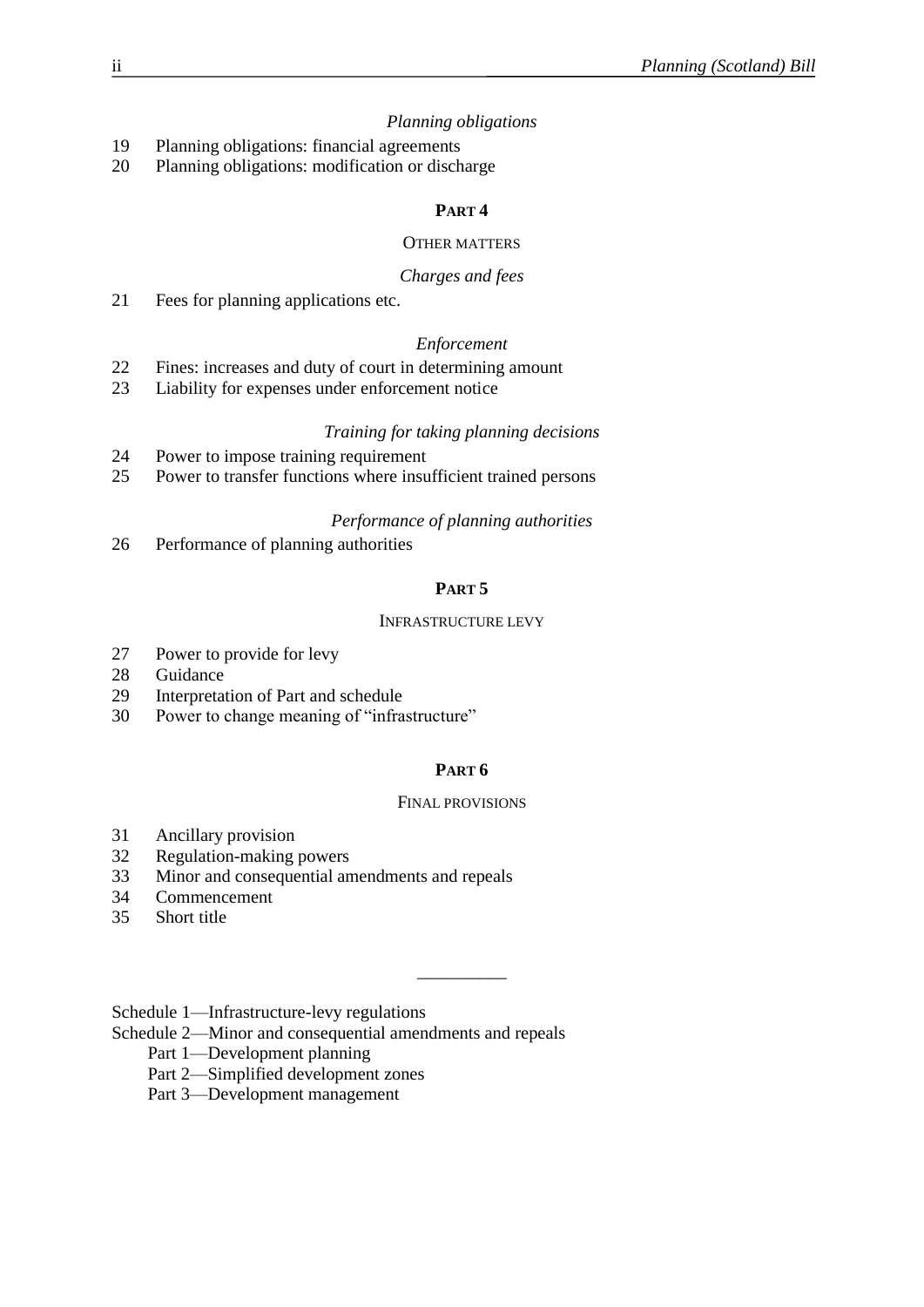**THE FOLLOWING ACCOMPANYING DOCUMENTS ARE ALSO PUBLISHED: Explanatory Notes (SP Bill 23-EN), a Financial Memorandum (SP Bill 23-FM), a Policy Memorandum (SP Bill 23-PM) and statements on legislative competence (SP Bill 23-LC).**

# Planning (Scotland) Bill [AS INTRODUCED]

An Act of the Scottish Parliament to make provision about how land is developed and used.

# **PART 1**

DEVELOPMENT PLANNING

*Development planning*

# *5* **1 National Planning Framework**

- (1) The Town and Country Planning (Scotland) Act 1997 is amended as follows.
- (2) In section 3A(2) (description of framework), for the words "in" to the end substitute "the Scottish Ministers' policies and proposals for the development and use of land.".
- (3) In section 3A(8) (publishing of revised framework)—
- *10* (a) for "revise the" substitute "prepare a revised",
	- (b) the words "as revised" are repealed.
	- (4) In section 3A(9) (subsequent revisions of framework)—
		- (a) for "5" substitute "10",
		- (b) in paragraph (a), for "revise the" substitute "prepare a revised",
- *15* (c) in paragraph (b), for "revise it" substitute "prepare a revised framework".
	- (5) After section 3A(10) insert—
		- " $(11)$  It is the duty of a key agency (see section 23D) to co-operate with the Scottish Ministers in the preparation of the National Planning Framework and any revised framework.".
- *20* (6) After section 3A insert—

# **"3AA Information to assist preparation of National Planning Framework**

(1) For the purposes of assisting the Scottish Ministers in preparing or revising the National Planning Framework, the Scottish Ministers may direct a planning authority, or two or more planning authorities, to provide information about the *25* matters set out in subsection (2) in relation to an area specified in the direction.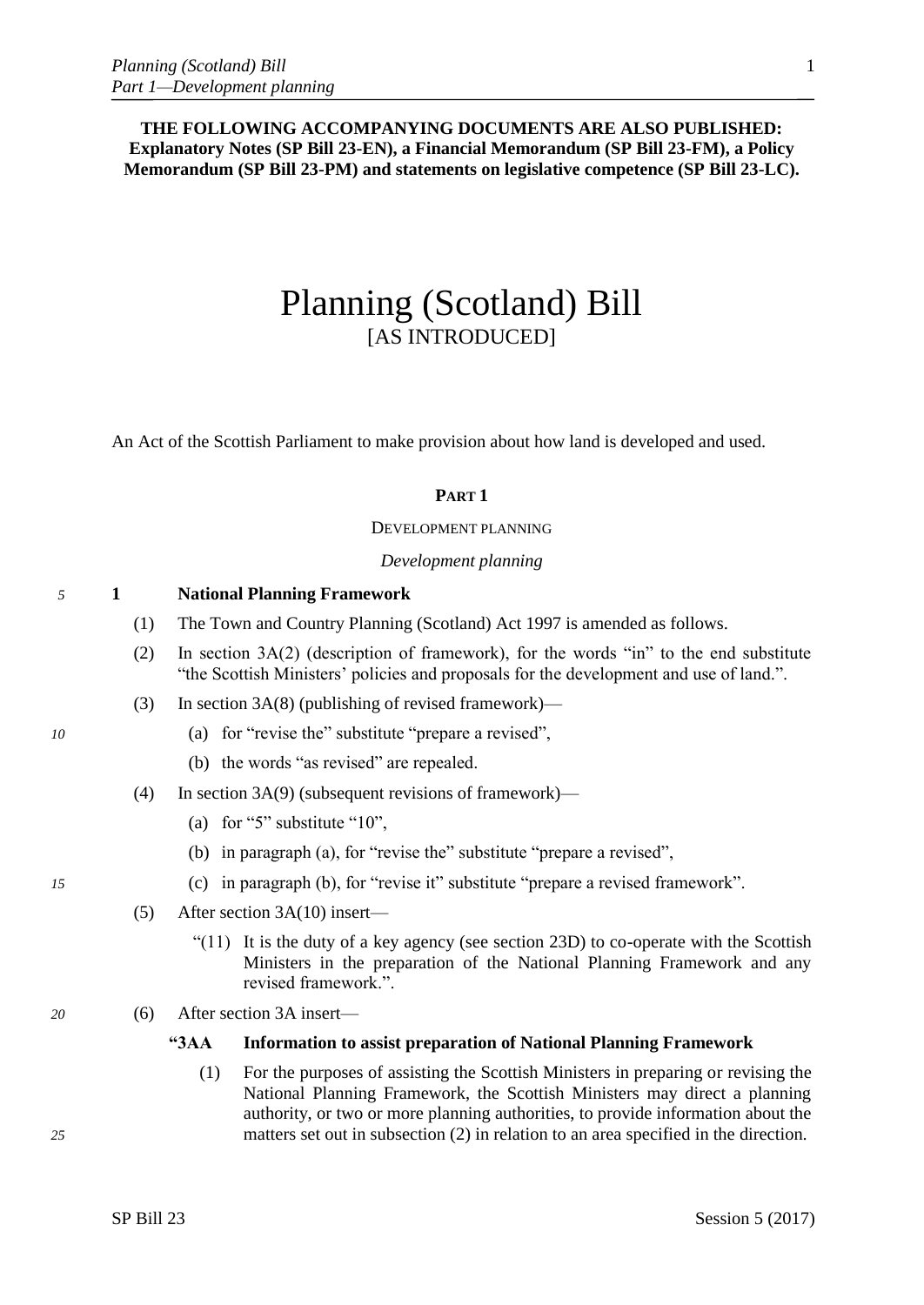# <span id="page-3-0"></span>(2) The matters are—

- (a) the principal physical, economic, social and environmental characteristics of the area,
- (b) the principal purposes for which land in the area is used,
- *5* (c) the size, composition and distribution of the population of the area,
	- (d) the infrastructure of the area (including communications, transport and drainage systems and systems for the supply of water and energy),
	- (e) how that infrastructure is used,
- (f) any change which the planning authority or authorities think may occur *10* in relation to any of the matters mentioned in paragraphs (a) to (e), and
	- (g) such other matters as are prescribed.
	- (3) Where a direction under this section requires two or more planning authorities to provide information in relation to the same area and the same matter, they are to co-operate with one another.".
- *15* (7) In section 3B(2) (period for Parliamentary consideration), for "60" substitute "90".

# **2 Removal of requirement to prepare strategic development plans**

Sections 4 to 14 of the Town and Country Planning (Scotland) Act 1997 are repealed.

# **3 Local development plans**

- (1) The Town and Country Planning (Scotland) Act 1997 is amended as follows.
- *20* (2) In section 15 (form and content of local development plans)—
	- (a) in subsection  $(1)(a)$ , after "land" insert "taking account of the matters mentioned in subsection (5)",
	- (b) subsection (2) (vision statement) is repealed,
	- (c) in subsection (5), for " $(2)$ " substitute " $(1)(a)$ ".
- *25* (3) In section 16 (preparation and monitoring of local development plans)—
	- (a) in subsection  $(1)(a)(ii)$ , for "five" substitute "10",
	- (b) in subsection  $(2)(a)$ 
		- (i) the words "the National Planning Framework" become sub-paragraph (i),
		- (ii) after sub-paragraph (i) so formed insert ", and
- *30* (ii) any local outcomes improvement plan (within the meaning of section 6 of the Community Empowerment (Scotland) Act 2015) for the part of their district to which the local development plan relates,",
	- (c) subsections (9) and (10) are repealed.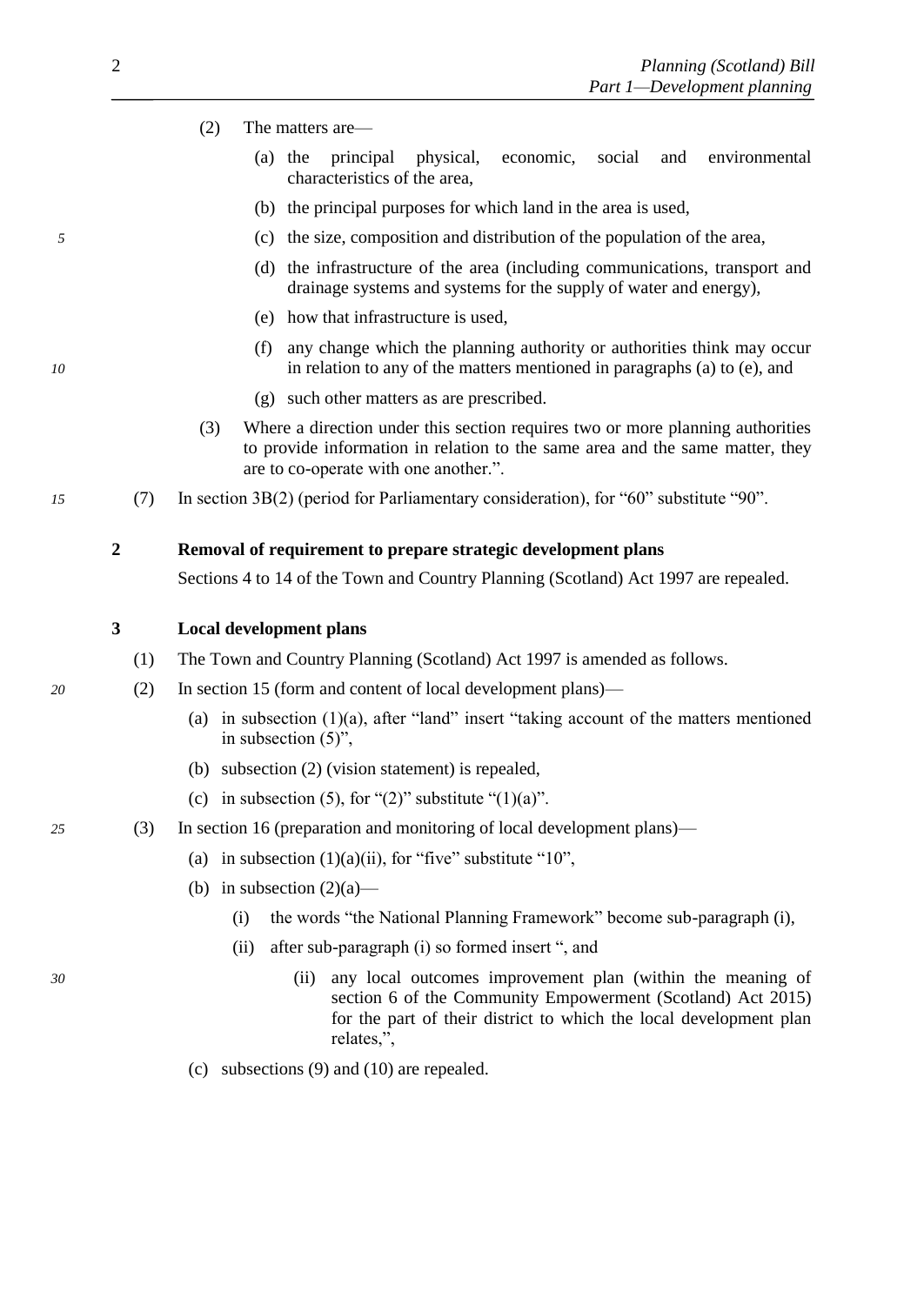|    | (4) | After section 16 insert- |                                                                                                                                                                                                                                                                                              |  |
|----|-----|--------------------------|----------------------------------------------------------------------------------------------------------------------------------------------------------------------------------------------------------------------------------------------------------------------------------------------|--|
|    |     | " $16A$                  | Evidence report for preparation of local development plan                                                                                                                                                                                                                                    |  |
|    |     | (1)                      | Before preparing a local development plan, a planning authority are to prepare<br>an evidence report.                                                                                                                                                                                        |  |
| 5  |     | (2)                      | The evidence report is to-                                                                                                                                                                                                                                                                   |  |
|    |     |                          | (a) set out the planning authority's view on the matters listed in section<br>15(5) for land in the part of the authority's district to which the local<br>development plan will relate,                                                                                                     |  |
|    |     |                          | (b) include such other matters as are prescribed.                                                                                                                                                                                                                                            |  |
| 10 |     | (3)                      | The planning authority are to submit the evidence report to the Scottish<br>Ministers.                                                                                                                                                                                                       |  |
| 15 |     | (4)                      | On receiving an evidence report submitted under subsection (3), the Scottish<br>Ministers are to appoint a person to assess whether the report contains<br>sufficient information to enable the planning authority to prepare a local<br>development plan.                                   |  |
|    |     | (5)                      | If, having completed the assessment, the appointed person is satisfied that the<br>evidence report contains sufficient information to enable the planning authority<br>to prepare a local development plan, the person is to notify the Scottish<br>Ministers and the authority accordingly. |  |
| 20 |     | (6)                      | In any other case, the appointed person is to-                                                                                                                                                                                                                                               |  |
|    |     |                          | (a) prepare a report (an "assessment report") setting out the reasons for not<br>being so satisfied and recommendations for improving the evidence<br>report received under subsection (3),                                                                                                  |  |
| 25 |     |                          | (b) send a copy of the assessment report to the planning authority and the<br>Scottish Ministers.                                                                                                                                                                                            |  |
|    |     | (7)                      | On receipt of an assessment report the planning authority are to revise the<br>evidence report submitted under subsection (3) and resubmit it to the Scottish<br>Ministers.                                                                                                                  |  |
| 30 |     | (8)                      | Subsections $(4)$ to $(7)$ apply to an evidence report submitted under subsection<br>(7) as they do to an evidence report submitted under subsection (3).                                                                                                                                    |  |
|    |     | (9)                      | The Scottish Ministers may make regulations as to-                                                                                                                                                                                                                                           |  |
|    |     |                          | (a) meeting general administrative costs, staff costs and overheads incurred<br>in relation to an assessment under subsection (4),                                                                                                                                                           |  |
| 35 |     |                          | (b) the procedure to be followed in such an assessment (including by making<br>provision that the procedure is to be at the discretion of the appointed<br>person), and                                                                                                                      |  |
|    |     |                          | (c) what is to be assessed and matters by reference to which the assessment<br>is to be made.".                                                                                                                                                                                              |  |
|    | (5) |                          | Section 17 (main issues report for preparation of local development plan) is repealed.                                                                                                                                                                                                       |  |
| 40 | (6) |                          | In section 18 (preparation and publication of proposed local development plan)—                                                                                                                                                                                                              |  |
|    |     |                          | (a) in subsection (1), for "the date specified by virtue of subsection $(8)$ of section 17"<br>substitute "being notified under section 16A(5)",                                                                                                                                             |  |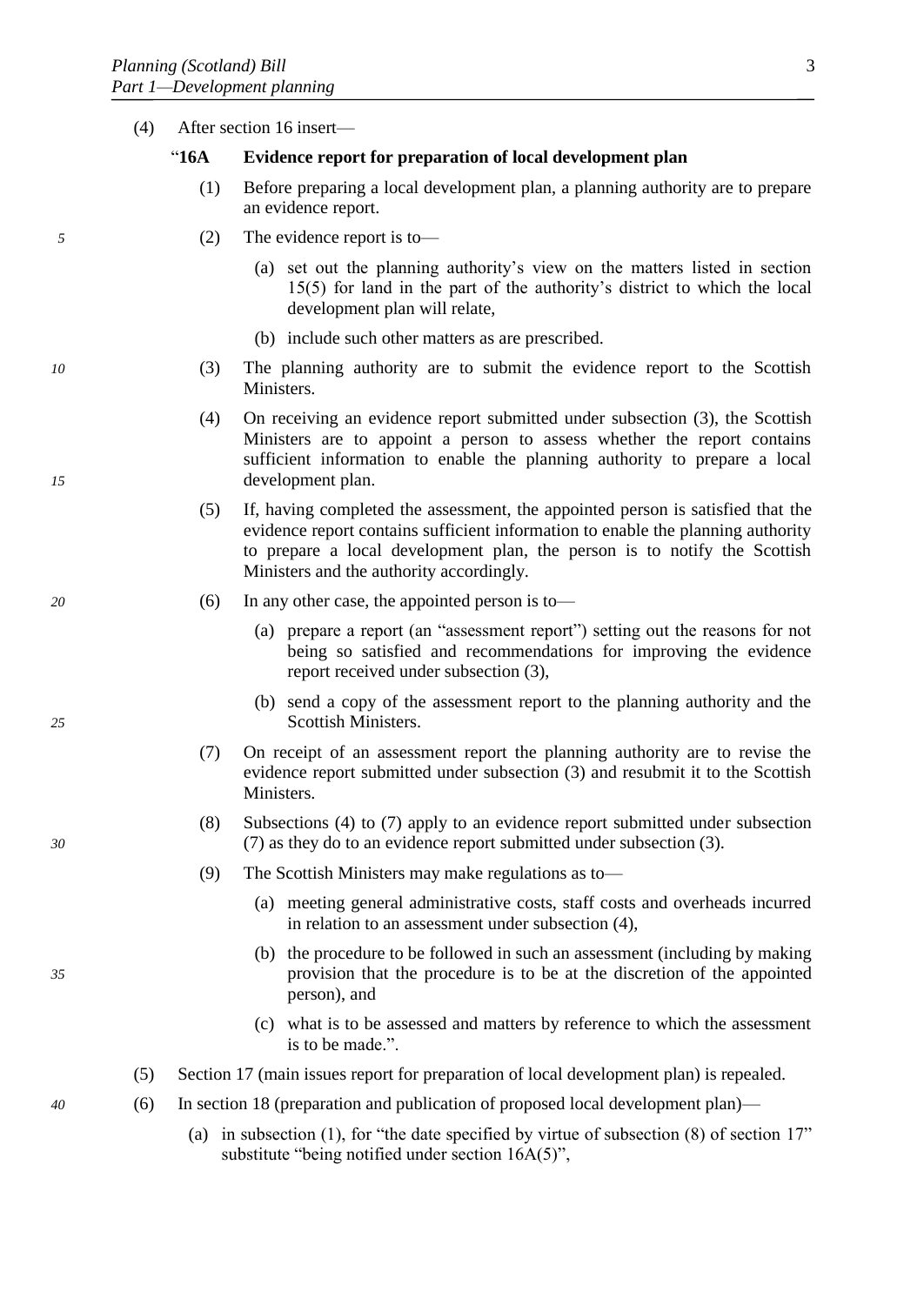|    | (b) for paragraph (a) of subsection $(1)$ substitute—                                                                                                                                                             |
|----|-------------------------------------------------------------------------------------------------------------------------------------------------------------------------------------------------------------------|
|    | "(a) having regard to the evidence report in relation to which notification<br>under that section was received, to prepare and publish in such manner<br>as is prescribed a proposed local development plan,      |
| 5  | (aa) to publish the evidence report at the same time and in the same manner<br>as the proposed local development plan,",                                                                                          |
|    | (c) in subsection $(1)(b)$ , after "plan" insert "and the evidence report",                                                                                                                                       |
|    | (d) after subsection $(1)$ insert—                                                                                                                                                                                |
| 10 | "(1A) Before publishing a proposed local development plan under subsection $(1)$ , the<br>planning authority must approve the plan.                                                                               |
|    | (1B) Section 56 of the Local Government (Scotland) Act 1973 (arrangements for<br>discharge of functions by local authorities) does not apply to the function of<br>approving a proposed local development plan.", |
|    | (e) in subsection $(2)$ , for "6" substitute "8",                                                                                                                                                                 |
| 15 | after subsection $(3)$ insert—<br>(f)                                                                                                                                                                             |
|    | "(3A) Where the authority make modifications under subsection (3), the authority are<br>to                                                                                                                        |
|    | (a) prepare a report setting out the modifications made and the reasons for<br>making them,                                                                                                                       |
| 20 | (b) publish the report in such manner as is prescribed.",                                                                                                                                                         |
|    | (g) in subsection (4), the words from "Where" to " $(8)$ )," are repealed,                                                                                                                                        |
|    | (h) subsections $(5)$ to $(9)$ are repealed.                                                                                                                                                                      |
|    | In section 20 (constitution of local development plan)—<br>(7)                                                                                                                                                    |
|    | (a) in subsection $(3)$ , for "28 days" substitute "8 weeks",                                                                                                                                                     |
| 25 | (b) in subsection $(5)$ , for "consider modifying" substitute "modify",                                                                                                                                           |
|    | (c) after subsection $(7)$ insert—                                                                                                                                                                                |
|    | " $(8)$<br>Where the Scottish Ministers make a direction under subsection (7), they<br>may-                                                                                                                       |
|    | (a) modify the proposed plan before approving it,                                                                                                                                                                 |
| 30 | approve the plan in part only.<br>(b)                                                                                                                                                                             |
|    | The Scottish Ministers may—<br>(9)                                                                                                                                                                                |
|    | (a) during the period mentioned in subsection $(3)$ ,                                                                                                                                                             |
|    | during the period specified in a direction under subsection (4), or<br>(b)                                                                                                                                        |
|    | (c) after a direction is made under subsection $(7)$ ,                                                                                                                                                            |
| 35 | appoint a person to report to them on any matter within the proposed local<br>development plan or relating to it.                                                                                                 |
|    | The Scottish Ministers may make regulations as to the procedure to be<br>(10)<br>followed by such a person (including by making provision that the procedure is<br>to be at the discretion of the person).".      |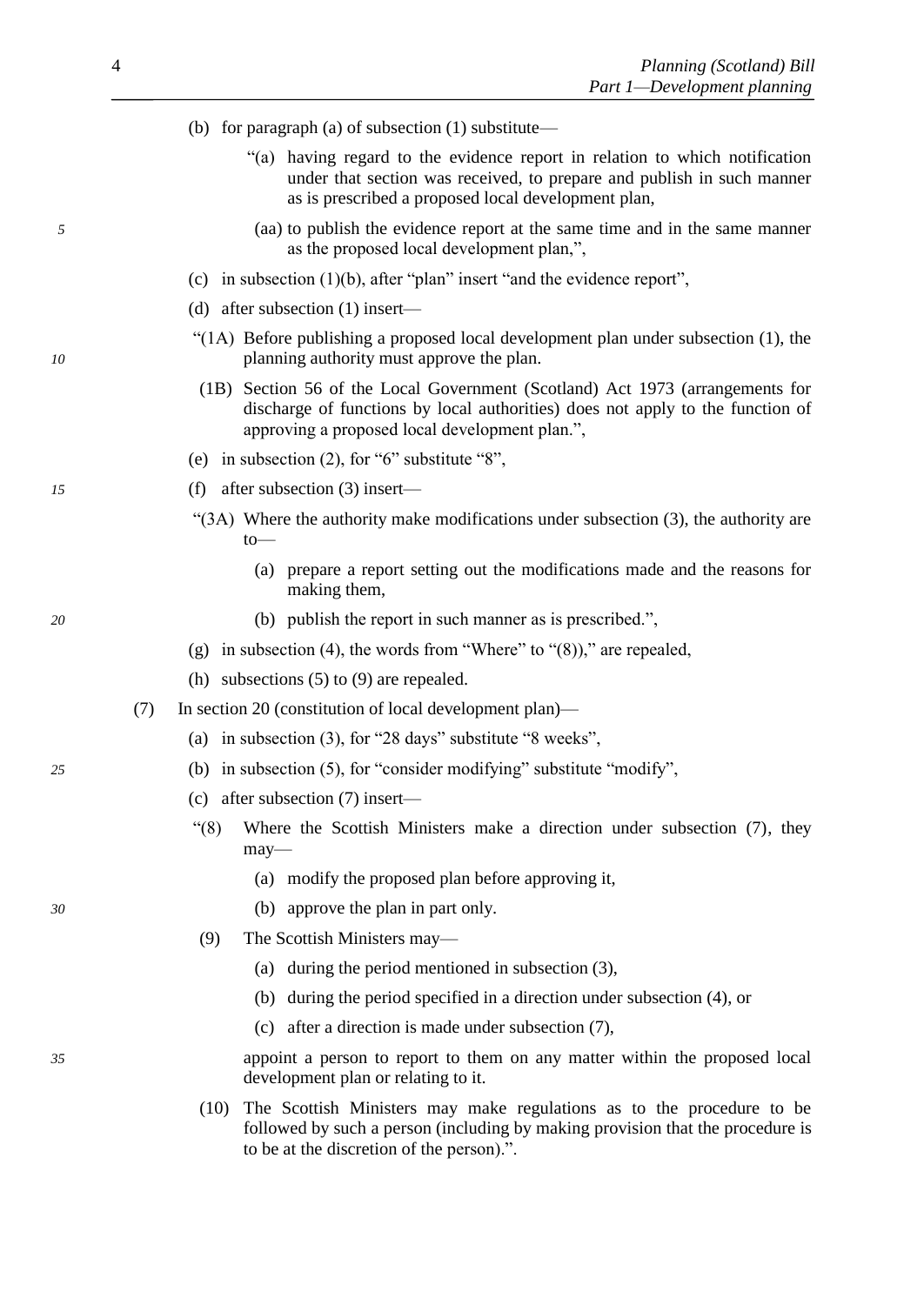#### <span id="page-6-0"></span>**4 Supplementary guidance**

Section 22 of the Town and Country Planning (Scotland) Act 1997 and the italic heading immediately preceding it are repealed.

# **5 Key agencies**

*5* In section 23D of the Town and Country Planning (Scotland) Act 1997 (meaning of "key agency"), for "a body" substitute "a person (other than an individual) or an officeholder".

# **6 Delivery programmes**

- (1) The Town and Country Planning (Scotland) Act 1997 is amended as follows.
- *10* (2) In section 21 (action programmes)—
	- (a) in subsection (2), for "an action" substitute "a delivery",
	- (b) in subsection (3), for "the action" substitute "a delivery",
	- (c) in subsection (4), for "action" substitute "delivery",
	- (d) after subsection (4) insert—
- *15* "(4A) It is the duty of the head of the planning authority's paid service (designated under section 4 of the Local Government and Housing Act 1989) to prepare the proposed delivery programme.
	- (4B) The planning authority must approve the proposed delivery programme before it is published.
- *20* (4C) Section 56 of the Local Government (Scotland) Act 1973 (arrangements for discharge of functions by local authorities) does not apply to the function of approving a proposed delivery programme.",
	- (e) in subsection (5), for "action" in both places it occurs substitute "delivery",
	- (f) in subsection (6), for "An action" substitute "A delivery",
- *25* (g) in subsection (7), for "an action" substitute "a delivery",
	- (h) in subsection (8), for "action" substitute "delivery",
	- (i) in subsection (9), for "action" substitute "delivery",
	- (j) in subsection (10), for "an action" substitute "a delivery".
	- (3) The section title of section 21 becomes "**Delivery programmes**".
- *30* (4) The italic heading immediately preceding section 20B becomes "*Development plan schemes and delivery programmes*".

# **7 Amendment of National Planning Framework and local development plans**

- (1) The Town and Country Planning (Scotland) Act 1997 is amended as follows.
- (2) After section 3C insert—

*35* **"3CA Amendment of National Planning Framework**

(1) The Scottish Ministers may at any time amend the National Planning Framework.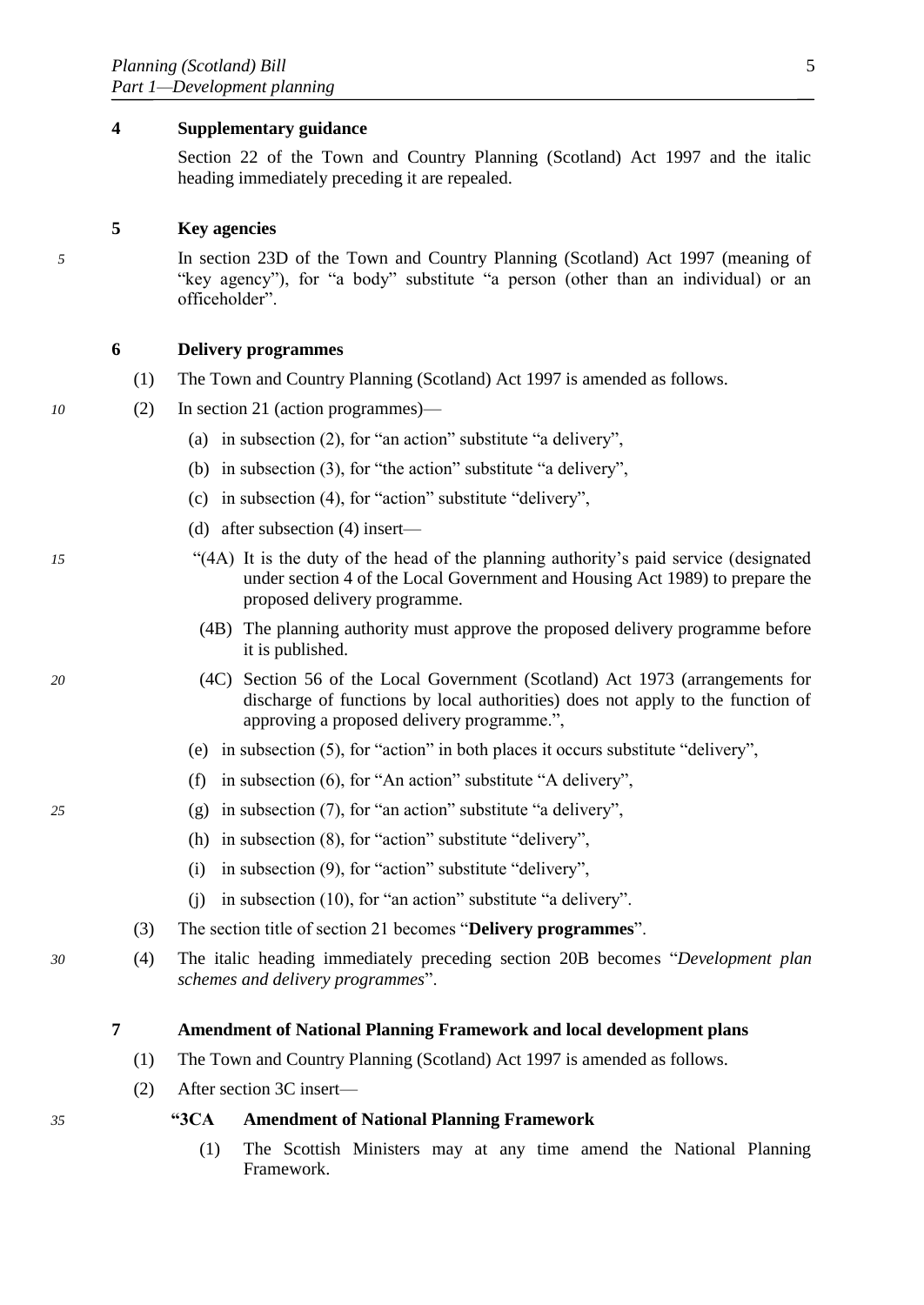- (2) Sections 3A(11) and 3AA apply to amending the National Planning Framework as they apply to preparing or revising it.
- (3) The Scottish Ministers may by regulations make further provision about amendments under subsection (1).
- *5* (4) Regulations under subsection (3) may in particular make provision—
	- (a) about the procedures to be followed,
	- (b) about the consultation to be undertaken on proposed amendments,
	- (c) about when the amendments take effect,
	- (d) about the publication of the amended framework,
- *10* (e) about the laying of the amended framework before the Scottish Parliament.".
	- (3) After section 20A insert—

# "**20AA Amendment of local development plan**

- (1) A planning authority may at any time amend a local development plan *15* constituted for their district.
	- (2) The Scottish Ministers may direct a planning authority to exercise their power under subsection (1) in relation to matters specified in the direction.
	- (3) A direction under subsection (2) must set out the Scottish Ministers' reasons for requiring an amendment to the local development plan.
- *20* (4) In preparing an amendment to a local development plan, a planning authority—
	- (a) are to take into account—
		- (i) the National Planning Framework, and
- (ii) any local outcomes improvement plan (within the meaning of *25* section 6 of the Community Empowerment (Scotland) Act 2015) for the part of their district to which the local development plan relates,
	- (b) are to have regard to—
- (i) any local place plan for the part of their district to which the local *30* development plan relates, and
	- (ii) such information and considerations as are prescribed, and
	- (c) may have regard to such other information and considerations as appear to them to be relevant.
- (5) The Scottish Ministers may by regulations make further provision about *35* amendments under subsection (1).
	- (6) Regulations under subsection (5) may in particular make provision—
		- (a) about the procedures to be followed,
		- (b) about the consultation to be undertaken on proposed amendments,
		- (c) about when the amendments take effect,
- *40* (d) about the publication of the amended plan.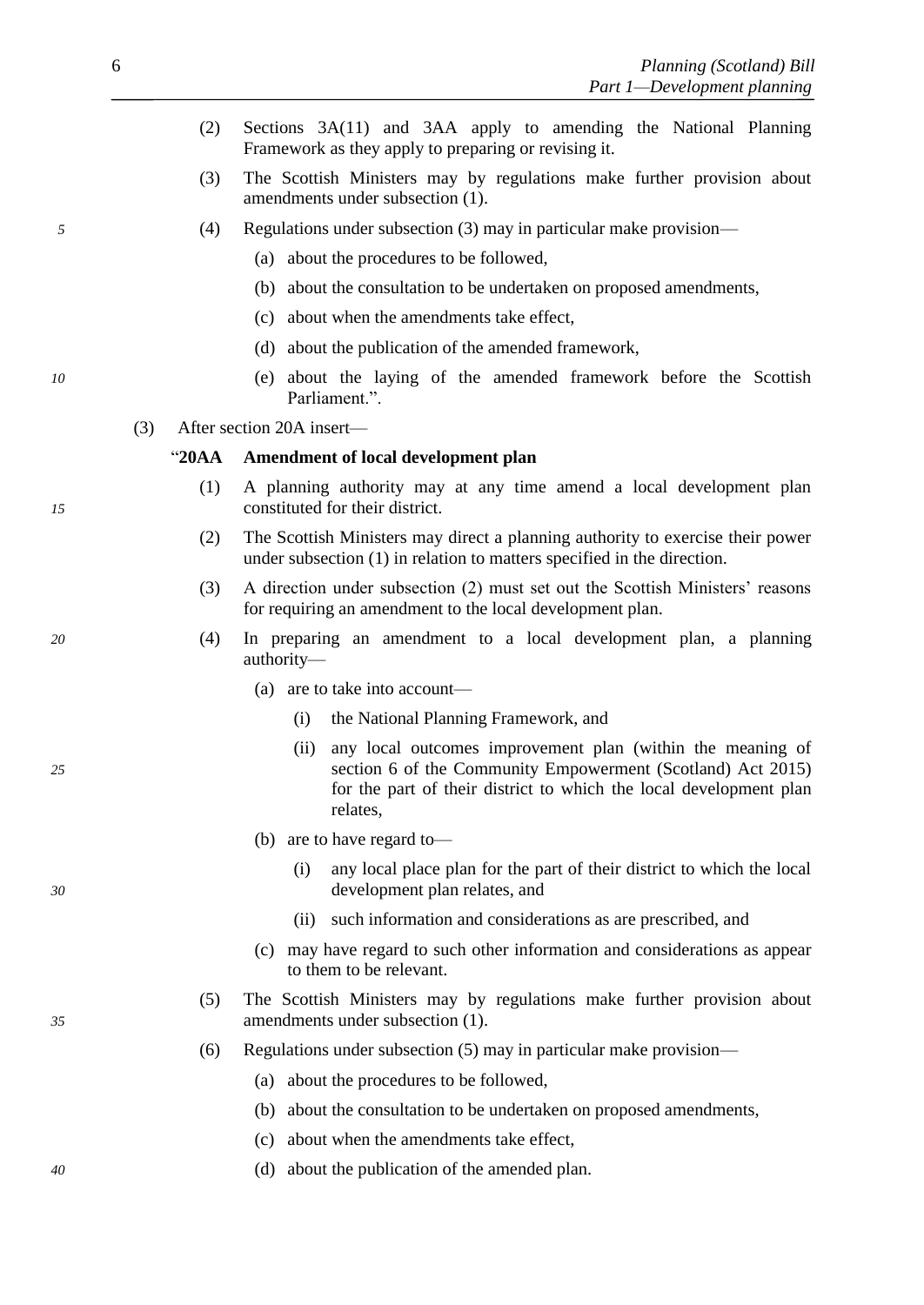<span id="page-8-0"></span>(7) Regulations under subsection (5) may provide that sections 16A to 20A apply to an amendment to a local development plan as they apply to a local development plan subject to such modifications as are specified in the regulations.".

# *5* **8 Development plan**

- (1) The Town and Country Planning (Scotland) Act 1997 is amended as follows.
- (2) In section 24 (meaning of "development plan"), for subsections (1) to (4) substitute—
- "(1) For the purposes of this Act, any other enactment relating to town and country planning and the Land Compensation (Scotland) Act 1963, the development *10* **plan for an area is to be taken as consisting of the provisions of —** 
	- (a) the National Planning Framework, and
	- (b) any local development plan for the time being applicable to the area.
- (2) A reference in subsection (1) to provisions of a framework or plan is to be construed as a reference to so much of the provisions as are applicable to the *15* area.
	- (3) In the event of any incompatibility between the National Planning Framework and a local development plan, whichever of them is the later in date is to prevail.
	- (4) For the purposes of subsection (3)—
- *20* (a) the date of the National Planning Framework is the latest date on which it was published under section 3A(6) or (8),
	- (b) the date of a local development plan is the date on which it was constituted under section 20.".
	- (3) In section 25 (status of development plan)—
- *25* (a) for paragraphs (a) and (b) of subsection (1), substitute ", to be made in accordance with that plan.",
	- (b) subsections (2) and (3) are repealed.
	- (4) In section 237(1) (validity of development plans etc.), before paragraph (a) insert—
- "(za) the National Planning Framework and any revised framework or *30* amendment to it, whether before or after the framework or revised framework is published,".
	- (5) In section 238 (proceedings for questioning validity of development plans etc.)—
		- (a) before subsection (1) insert—
- "(A1) If any person aggrieved by the National Planning Framework desires to *35* question the validity of the framework on the ground—
	- (a) that it is not within the powers conferred by Part 1A, or
	- (b) that any requirement of that Part or of any regulations made under that Part has not been complied with,

the person may make an application to the Court of Session under this *40* section.",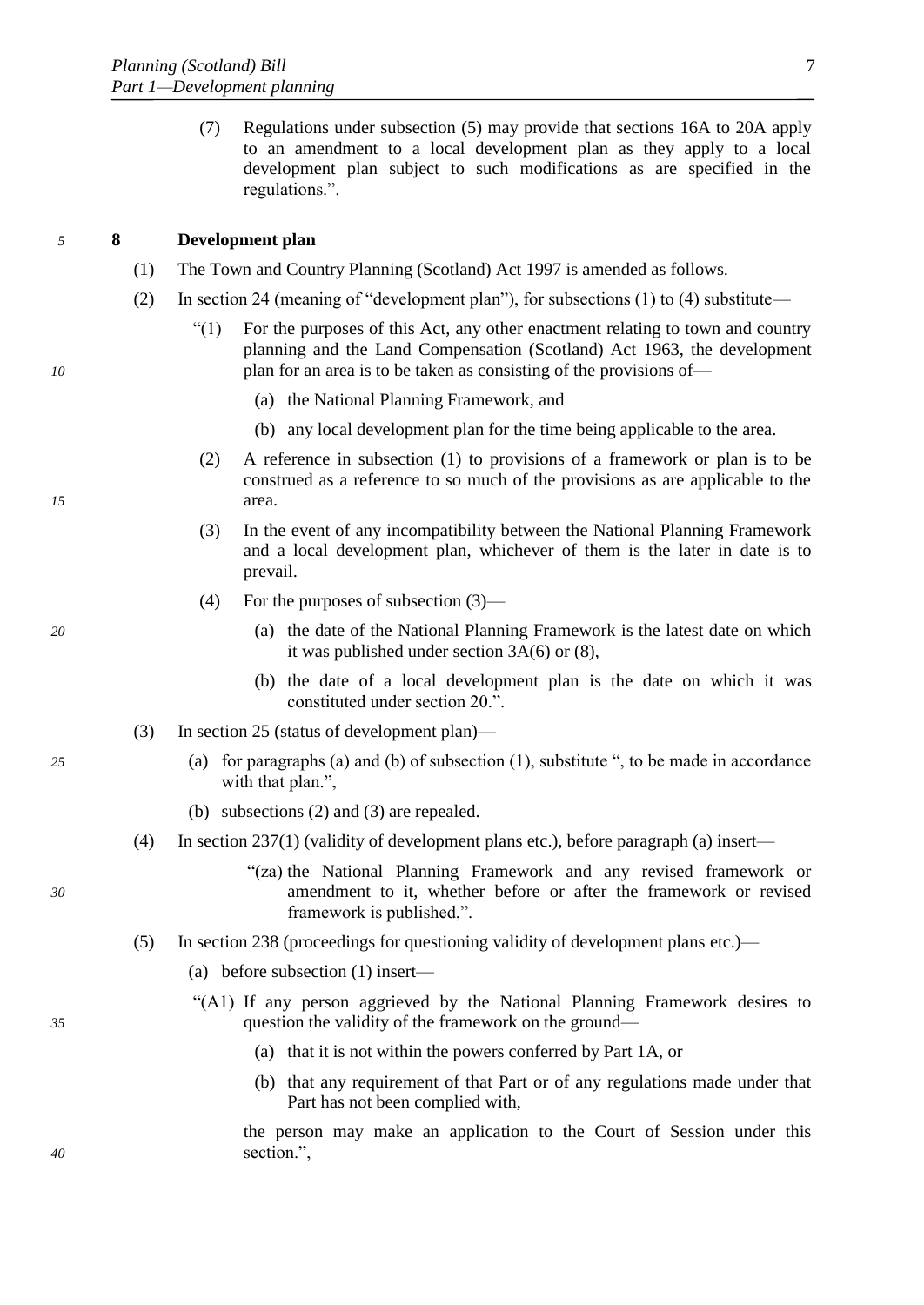- (b) in subsection (5), before paragraph (a) insert—
	- "(za) in the case of an application in respect of the National Planning Framework—
		- (i) the date of its publication under section  $3A(8)$ , or
- *5* (ii) where the grounds of the application arise from an amendment to the National Planning Framework, the date on which the amendment took effect,",
	- (c) in subsection  $(5)(aa)$ —
- (i) the words "the date of its publication under section 20A(1)(b)" become *10* sub-paragraph (i), and
	- (ii) after sub-paragraph (i) so formed insert ", or
		- (ii) where the grounds of the application arise from an amendment to the local development plan, the date on which the amendment took effect,".

# *15 Local place plans*

# **9 Local place plans**

- (1) The Town and Country Planning (Scotland) Act 1997 is amended as follows.
- (2) In section 16 (preparation and monitoring of local development plans), in subsection  $(2)(b)$ —
- *20* (a) after "regard to" insert—
	- "(i) any local place plan for the part of their district to which the local development plan relates, and",
	- (b) the words "such information and considerations as may be prescribed" become sub-paragraph (ii).
- *25* (3) In section 277 (interpretation), in subsection (1), after the definition of "local developments" insert—

""local place plan" means a proposal as to the development or use of land which is prepared and submitted in accordance with schedule 19,".

(4) After schedule 18 insert—

#### *30* "SCHEDULE 19

*(introduced by section 277(1))*

#### LOCAL PLACE PLANS

#### *Preparation of local place plans*

- 1 (1) A community body may prepare a local place plan.
- *35* (2) In preparing a local place plan, a community body must—
	- (a) have regard to—
		- (i) the local development plan for the land, or any part of the land, to which the local place plan relates,
		- (ii) the National Planning Framework,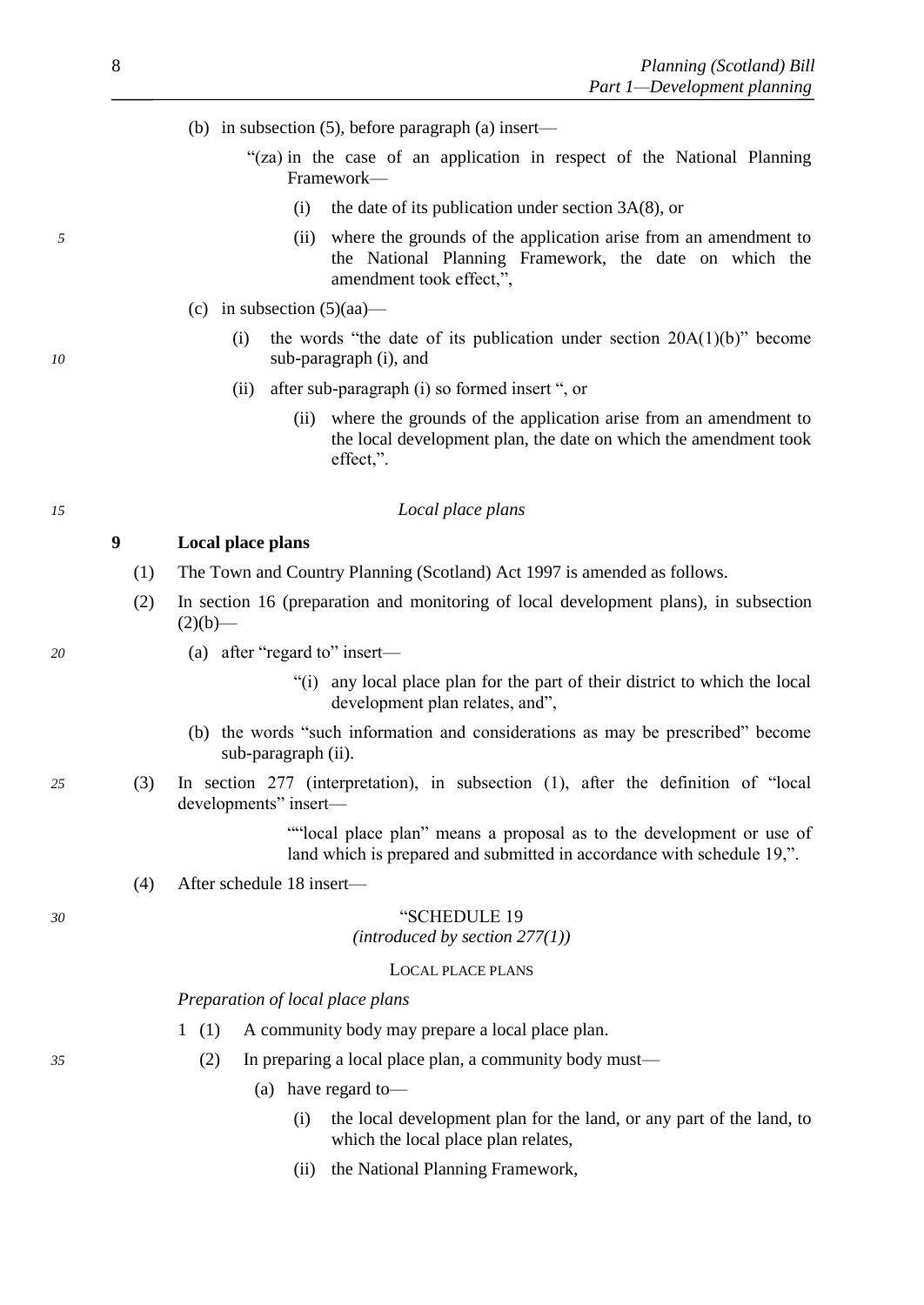- (iii) such other matters (if any) as are prescribed, and
- (b) comply with any prescribed requirements as to—
	- (i) the form and content of the plan, and
	- (ii) steps which must be taken before preparing the plan.

# *5 Submission of local place plans*

- 2 (1) A community body must comply with any prescribed requirements as to—
	- (a) steps which must be taken before submitting a local place plan, and
	- (b) information which must be submitted alongside a local place plan.
- (2) Having complied with any requirements under sub-paragraph (1), a community *10* body may submit a local place plan to the planning authority for the district to which the plan relates.

*Meaning of "community body"*

- 3 In this schedule, "community body" means—
- (a) a community-controlled body within the definition given in section 19 of *15* the Community Empowerment (Scotland) Act 2015, or
	- (b) a community council established in accordance with Part 4 of the Local Government (Scotland) Act 1973.".

#### **PART 2**

#### SIMPLIFIED DEVELOPMENT ZONES

# *20* **10 Simplified development zone schemes**

- (1) The Town and Country Planning (Scotland) Act 1997 is amended as follows.
- (2) After section 54 insert—

#### "*Simplified development zones*

# **54A Making and alteration of schemes**

*25* Schedule 5A—

- (a) makes provision about the making and alteration of simplified development zone schemes (including the right to request that a scheme be made or altered), and
- (b) confers powers on the Scottish Ministers in connection with such *30* schemes.

**54B Scheme grants planning permission, etc.**

- (1) A simplified development zone scheme acts as a grant of authorisation for carrying out, within the zone to which the scheme relates, development that—
	- (a) is either—
- *35* (i) specified in the scheme, or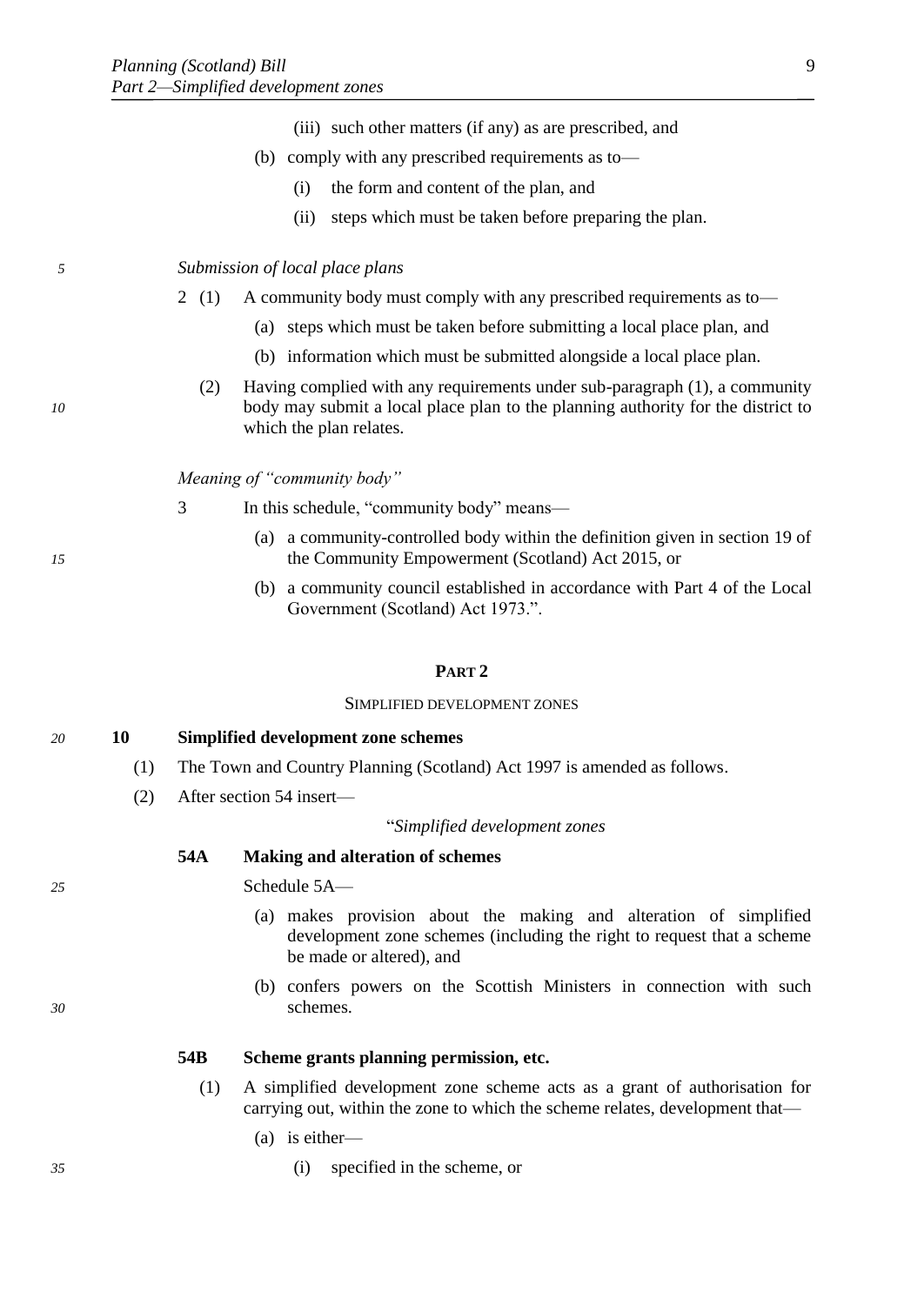- (ii) of a description specified in the scheme, and
- (b) is begun before the end of the day on which the scheme ceases to have effect.
- (2) Authorisation granted by a scheme is subject to—
- *5* (a) any conditions, limitations and exceptions specified in the scheme, and
	- (b) any regulations made under paragraph 22 of schedule 5A (read with paragraph 23 of that schedule).
	- (3) In this section, "authorisation" means—
		- (a) planning permission, and
- *10* (b) if the scheme so provides—
	- (i) consent to the construction of a new road or an extension of an existing road for the purposes of section 21(1) of the Roads (Scotland) Act 1984,
- (ii) authorisation for works in relation to a listed building for the *15* purposes of section 6 of the Planning (Listed Buildings and Conservation Areas) (Scotland) Act 1997, and
- (iii) authorisation for works in relation to a building in a conservation area for the purposes of section 66(1) of the Planning (Listed Buildings and Conservation Areas) (Scotland) Act 1997 and *20* section 6 of that Act as applied by any regulations under section 66(3) of that Act.

#### **54C Scheme may also control advertisements**

- (1) A scheme, if it so provides, has the effect of―
- (a) disapplying, in the zone to which the scheme relates, any regulations for *25* restricting or regulating the display of advertisements made under section 182, and
	- (b) applying instead in that zone any provision included in the scheme that restricts or regulates the display of advertisements.
- (2) Provision regulating or restricting the display of advertisements included in a *30* scheme is to be treated, for the purposes of sections 184, 185, 186 and 187, as though it were provision in regulations made under section 182.
	- (3) Any provision regulating or restricting the display of advertisements included in a scheme must be provision that could be included in regulations made under section 182.

#### *35* **54D Effect of altering scheme**

- (1) Alterations to a scheme have effect from the day they are made.
- (2) Subsection (3) applies where—
	- (a) development for which authorisation is granted by a scheme has begun, and
- *40* (b) the scheme is subsequently altered.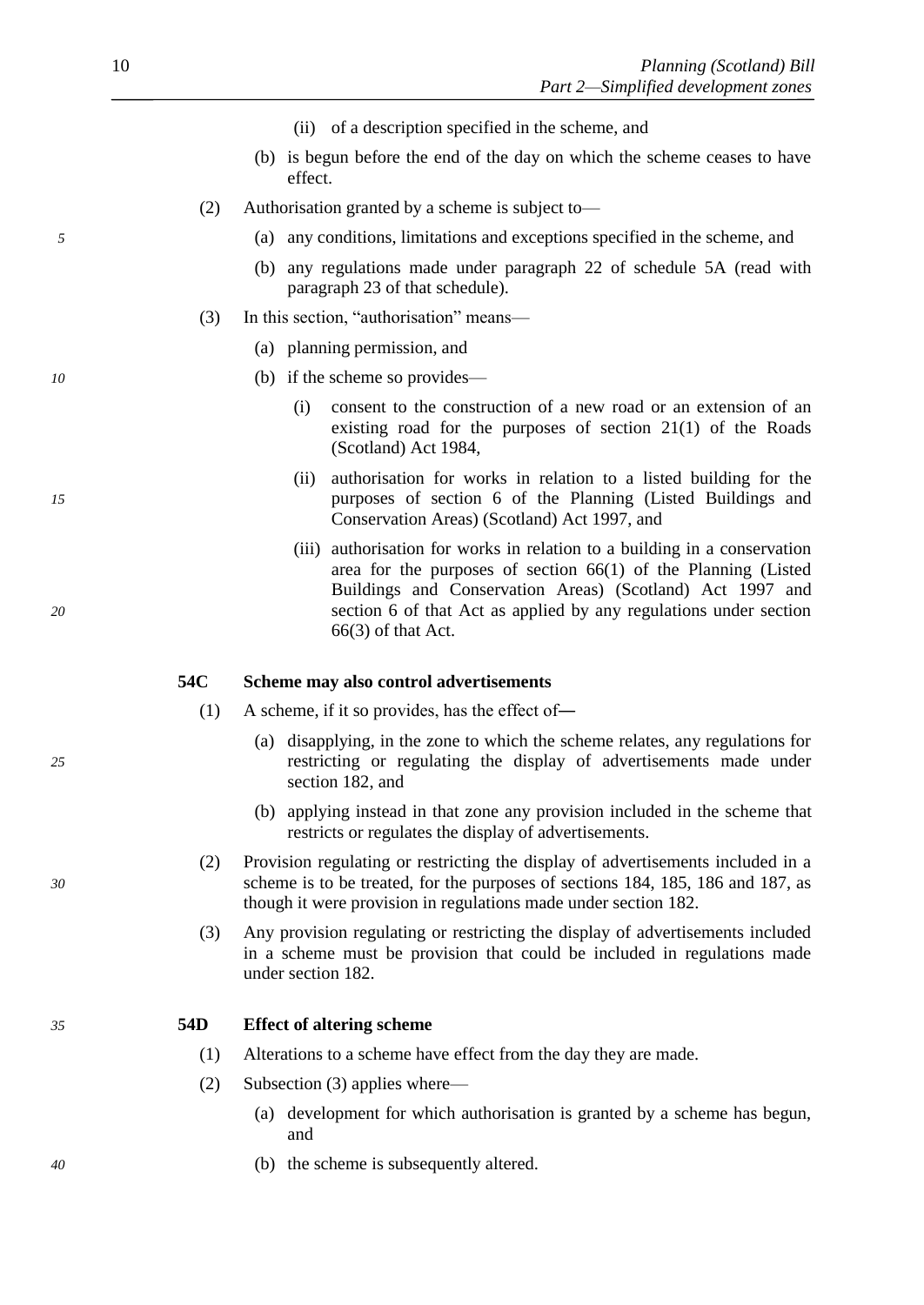- (3) The authorisation that the scheme grants for the development is unaffected by the alteration, unless the scheme (as altered) provides otherwise.
- (4) But the scheme may not provide that the alteration affects the authorisation for the development if the effect would be to remove authorisation for anything *5* that was authorised by the scheme when the development began.

# **54E Further provision about effect of scheme**

- (1) The right to carry out development in accordance with authorisation granted by a scheme is unaffected by any limitations or restrictions imposed in relation to any other grant of permission, consent or authorisation.
- *10* (2) Nothing in a scheme affects the right of any person to—
	- (a) do anything that is not development, or
	- (b) carry out development for which—
		- (i) no permission, consent or authorisation which may be granted by a scheme is required, or
- *15* (ii) any such permission, consent or authorisation that is required is granted otherwise than under the scheme.

#### **54F Interpretation of provisions about schemes**

- (1) This section makes provision about the interpretation of sections 54B to 54E.
- (2) References to a scheme are to a simplified development zone scheme.
- *20* (3) References to the authorisation granted by a scheme are to be construed in accordance with section 54B(3).
	- (4) References to development include any activity mentioned in section 54B(3)(b) (whether or not it otherwise falls to be regarded as development for the purposes of this Act).".

# *25* (3) After schedule 5 insert―

#### "SCHEDULE 5A

*(introduced by section 54A)*

SIMPLIFIED DEVELOPMENT ZONES

# **PART 1**

#### *30* CONTENT OF SCHEMES

#### *General*

- 1 (1) A scheme is to consist of—
	- (a) a map,
	- (b) a written statement, and
- *35* (c) such diagrams, illustrations and other descriptive matter as the relevant planning authority think appropriate for explaining or illustrating the scheme's provisions.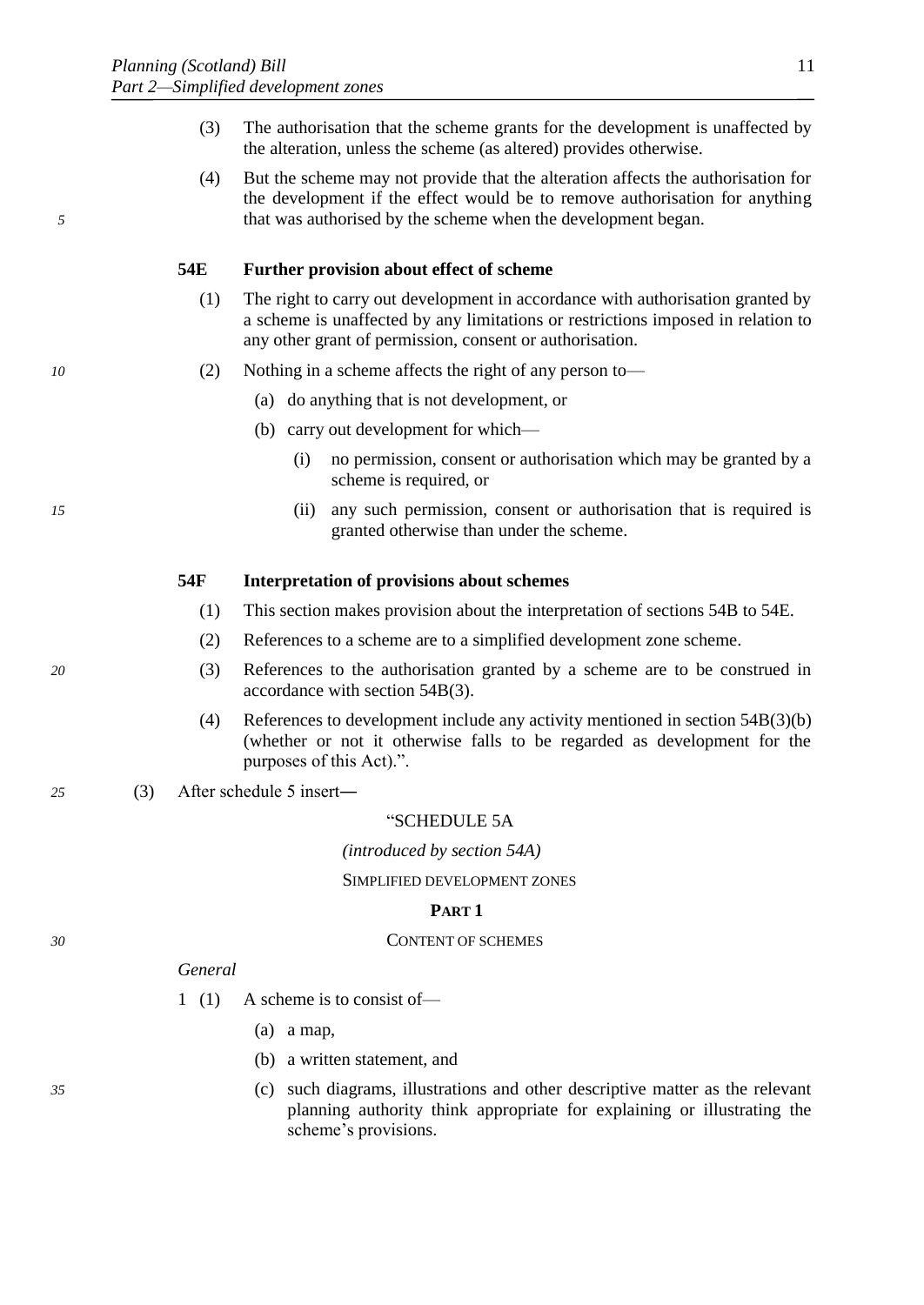- (2) A scheme must specify—
	- (a) the zone to which the scheme relates,
	- (b) the development, or descriptions of development, for which the scheme grants authorisation,
- *5* (c) the date on which the scheme comes into effect,
	- (d) the date on which the scheme ceases to have effect.
	- (3) The Scottish Ministers may by regulations prescribe further information that must be included in a scheme.
- (4) A scheme may not specify as the date on which it ceases to have effect a date *10* that falls more than 10 years after it comes into effect.
	- (5) In sub-paragraph (1)(c), "the relevant planning authority" means the authority in whose district the zone to which the scheme relates lies.

*Further provision about conditions, limitations and exceptions*

- 2 (1) A scheme may specify different conditions, limitations or exceptions to the *15* authorisation it confers for different cases.
	- (2) Obtaining a planning authority's consent for development to begin may be specified as a condition of authorisation being conferred by a scheme.

# *Land that cannot be included in a scheme*

- 3 (1) A scheme may not include land that is, at the time the scheme is made, of a *20* description specified by the Scottish Ministers in regulations under this paragraph.
	- (2) A scheme may not be altered so as to include land that is, at the time the alteration is made, of a description specified by the Scottish Ministers in regulations under this paragraph.
- *25* (3) For the avoidance of doubt, if—
	- (a) land is included in a zone to which a scheme relates, and
	- (b) that land subsequently becomes land of a description specified in regulations under this paragraph,

the land is not, as a result, excluded from the zone to which the scheme relates.

*30* **PART 2**

#### MAKING AND ALTERING OF SCHEMES BY PLANNING AUTHORITIES

# **CHAPTER 1**

#### PLANNING AUTHORITIES' POWERS AND DUTIES

*Power to make or alter scheme*

- 
- *35* 4 At any time, a planning authority may (in accordance with Part 3)—
	- (a) make a scheme for a part of their district, or
	- (b) alter a scheme that relates to a zone in their district.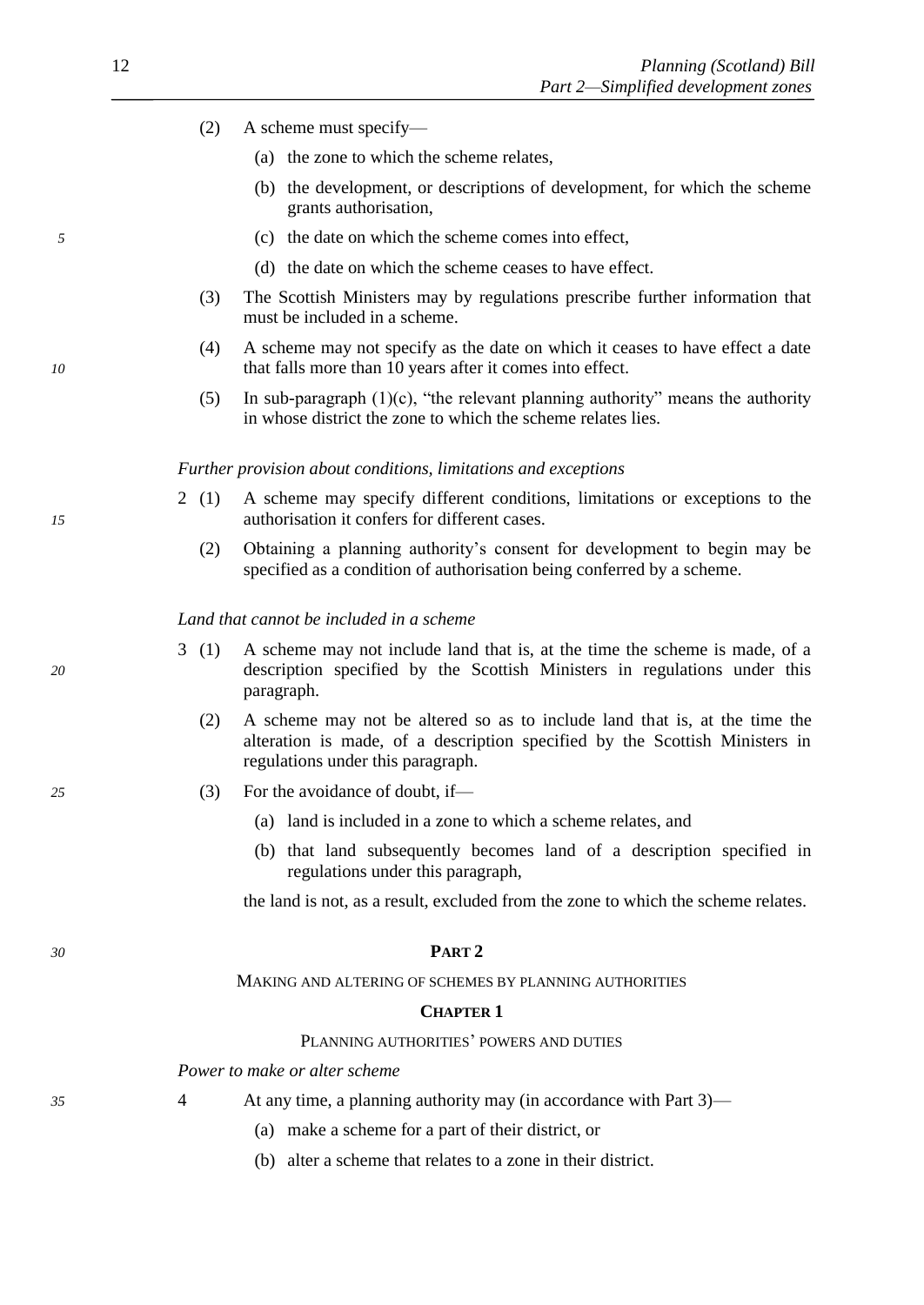*Duty to periodically consider making scheme*

- 5 (1) Each planning authority must, from time to time, consider the question of which part or parts of their district it would be desirable to make a scheme for.
- (2) After each occasion on which an authority consider that question in accordance *5* with sub-paragraph (1), they must publish a statement setting out—
	- (a) what they decided, and
	- (b) the reasons for their decision.
	- (3) The Scottish Ministers may by regulations prescribe—
- (a) how long a planning authority may go without considering the question *10* mentioned in sub-paragraph (1), and
	- (b) requirements in respect of the statement mentioned in sub-paragraph (2).
	- (4) The requirements that may be specified under sub-paragraph (3)(b) include, in particular, requirements as to—
		- (a) what information a statement must contain,
- *15* (b) how it is to be published, and
	- (c) to whom copies of it are to be sent.

*Duty to seek to make or alter scheme when directed to do so*

- 6 (1) The Scottish Ministers may at any time direct a planning authority to—
- (a) make a scheme in such terms as the Scottish Ministers consider *20* appropriate, or
	- (b) alter a scheme in such manner as the Scottish Ministers consider appropriate.
- (2) It is the duty of a planning authority given a direction under this paragraph to seek to make or (as the case may be) alter a scheme in accordance with the *25* direction.
	- (3) Sub-paragraph (2) does not relieve a planning authority from having to comply with the requirements for making or altering a scheme set out in Part 3.

*Duty to consider making or altering scheme on request*

- 7 (1) A planning authority must consider any valid request for them to—
- *30* (a) make a scheme for a part of their district, or
	- (b) alter a scheme that relates to a zone in their district.
	- (2) A request is valid, for the purpose of sub-paragraph (1), if the requirements prescribed in regulations made by the Scottish Ministers under this subparagraph have been met in relation to the request.
- *35* (3) Regulations under sub-paragraph (2) may, in particular, include requirements as to—
	- (a) how a request must be made, and
	- (b) steps that must be taken before a request may be made.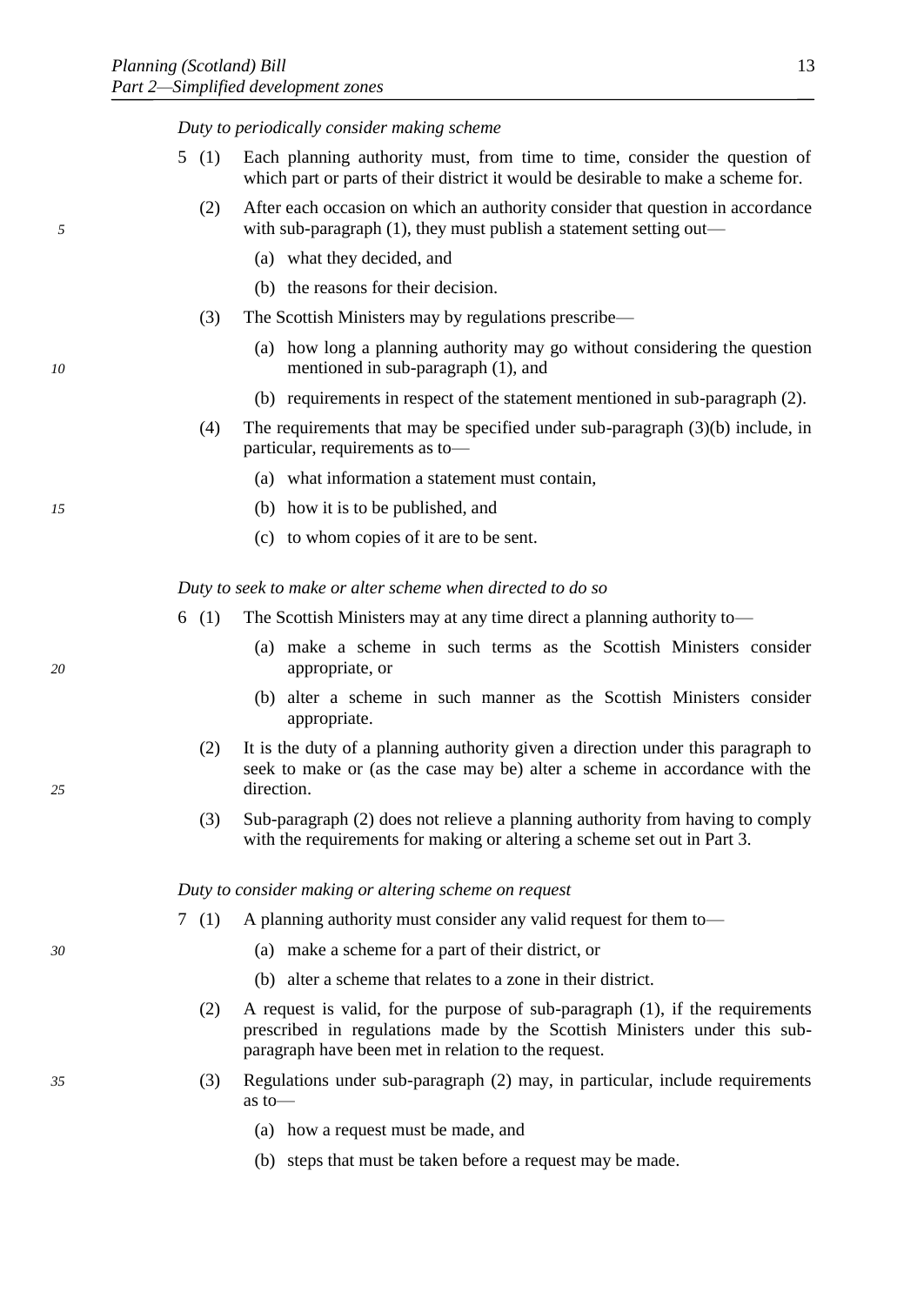#### **CHAPTER 2**

STEPS THAT MAY BE TAKEN WHERE SCHEME NOT MADE OR ALTERED ON REQUEST

*Referral to Scottish Ministers*

- 8 (1) In the circumstances described in sub-paragraph (2), a person who has *5* requested that a planning authority make or alter a scheme may refer the question of whether the authority should do so to the Scottish Ministers.
	- (2) The circumstances referred to in sub-paragraph (1) are—
		- (a) the request referred to in that sub-paragraph is a valid request under paragraph 7,
- *10* (b) the authority have either—
	- (i) refused the request, or
	- (ii) not taken a decision on whether to grant or refuse the request before the end of the day falling 3 months after the day that the request was made, and
- *15* (c) the deadline for making a referral under this paragraph has not expired.
	- (3) The Scottish Ministers—
		- (a) are to prescribe by regulations the deadline referred to in sub-paragraph  $(2)(c)$ , and
- (b) may prescribe by regulations further requirements that anyone referring a *20* question to the Scottish Ministers under this paragraph must comply with.

*Scottish Ministers to consider giving direction following paragraph 8 referral*

- 9 (1) Sub-paragraph (2) applies where the question of whether a planning authority should make or alter a scheme in accordance with a request is referred to the *25* Scottish Ministers under paragraph 8.
	- (2) The Scottish Ministers must consider the question, and in particular whether they should give the authority a direction under paragraph 6.
	- (3) In considering the question, the Scottish Ministers—
		- (a) must afford an opportunity to make written representations to—
- *30* (i) the person who made the request, and
	- (ii) the authority,
	- (b) must have regard to any such representations received, and
	- (c) may consult any other person they choose.
	- (4) Having considered the question, the Scottish Ministers must inform both—
- *35* (a) the person who made the request, and
	- (b) the authority,

of their decision and the reasons for it.

(5) For the avoidance of doubt, sub-paragraph (2) does not apply where any requirements prescribed under paragraph 7(3)(b) have not been complied with.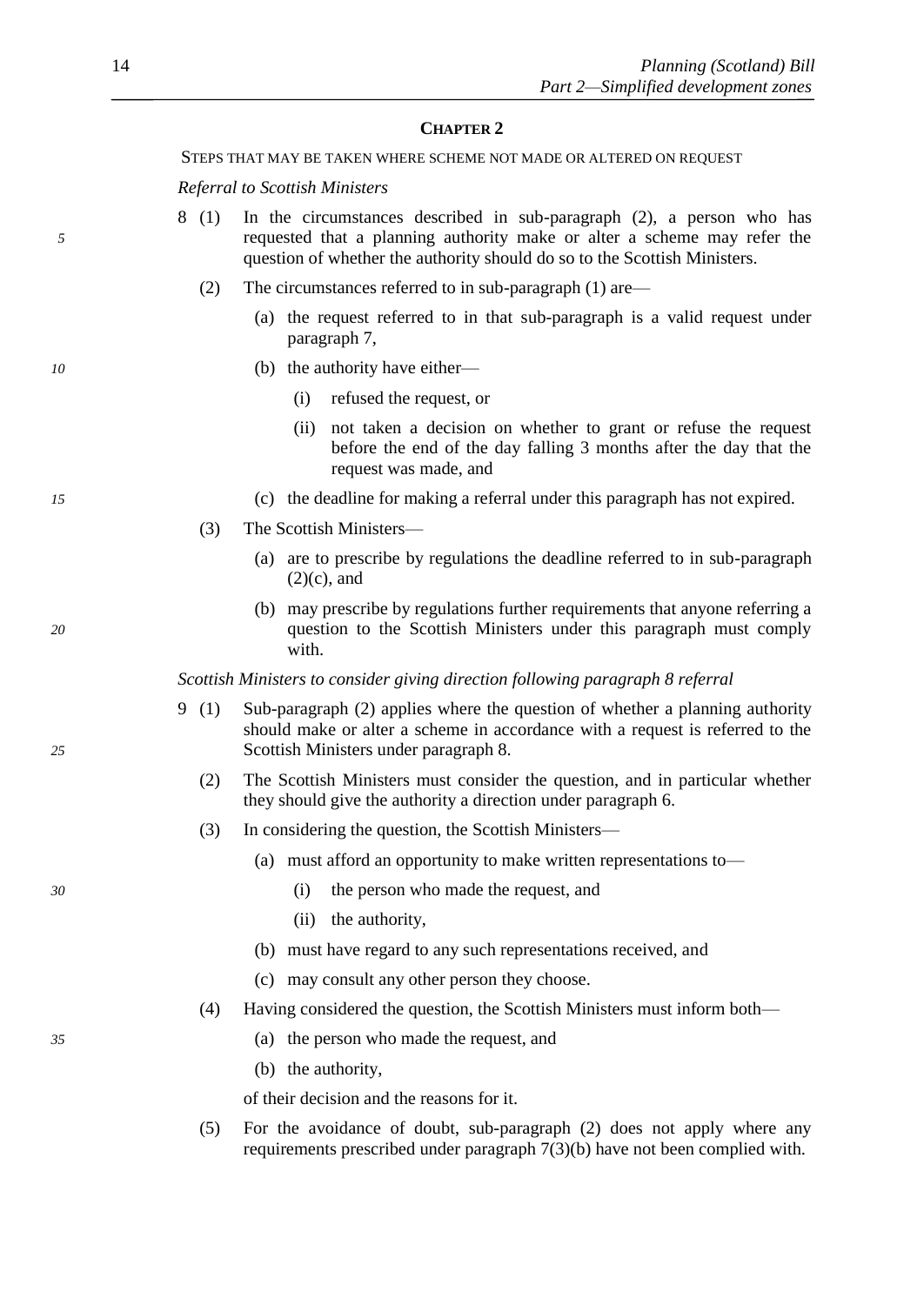# **PART 3**

#### PROCESS FOR PLANNING AUTHORITY MAKING OR ALTERING SCHEME

#### **CHAPTER 1**

#### PROCESS FOR ALL CASES

# *5 Outline of process*

- 10 (1) Before making or altering a scheme, a planning authority must—
	- (a) formulate their proposals for the scheme or alteration to be made, having first consulted in accordance with paragraph 11, and
	- (b) consult on their proposals in accordance with paragraphs 12 and 13.
- *10* (2) Having considered any responses received to the consultation on their proposals (as paragraph 13 requires), the planning authority may (subject to any direction under paragraph 15 or Chapter 1 of Part 4)—
	- (a) make the proposed scheme or alteration,
- (b) make a scheme or alteration which, in light of the consideration given to *15* responses received to the consultation and any other matters which appear to the authority to be material, differs from what they proposed, or
	- (c) decide not to make any scheme or alteration.
- (3) If the planning authority wish to make an alteration that would have an effect *20* described in sub-paragraph (1)(b) of paragraph 16, they must wait as required by that paragraph before making the alteration.

#### *Consultation on possible proposals*

- 11 (1) Before publicising, in accordance with paragraph 12, proposals for making or altering a scheme, a planning authority must—
- *25* (a) comply with any requirements as to consultation prescribed in regulations under this paragraph, and
	- (b) have regard to any valid representations received from anyone consulted in compliance with those requirements.
	- (2) The Scottish Ministers are to prescribe by regulations requirements about—
- *30* (a) who a planning authority must consult before determining the content of any proposals which may be publicised in accordance with paragraph 12,
	- (b) how that consultation is to be undertaken, and
- (c) how representations to the planning authority must be made by anyone consulted if they are to be treated as valid representations for the purpose *35* of sub-paragraph (1)(b).
	- (3) Without prejudice to the generality of sub-paragraph (2), regulations made under this paragraph may—
		- (a) require a planning authority to consult the public (or a portion of the public), or
- *40* (b) empower the Scottish Ministers to direct an authority to do so in particular cases.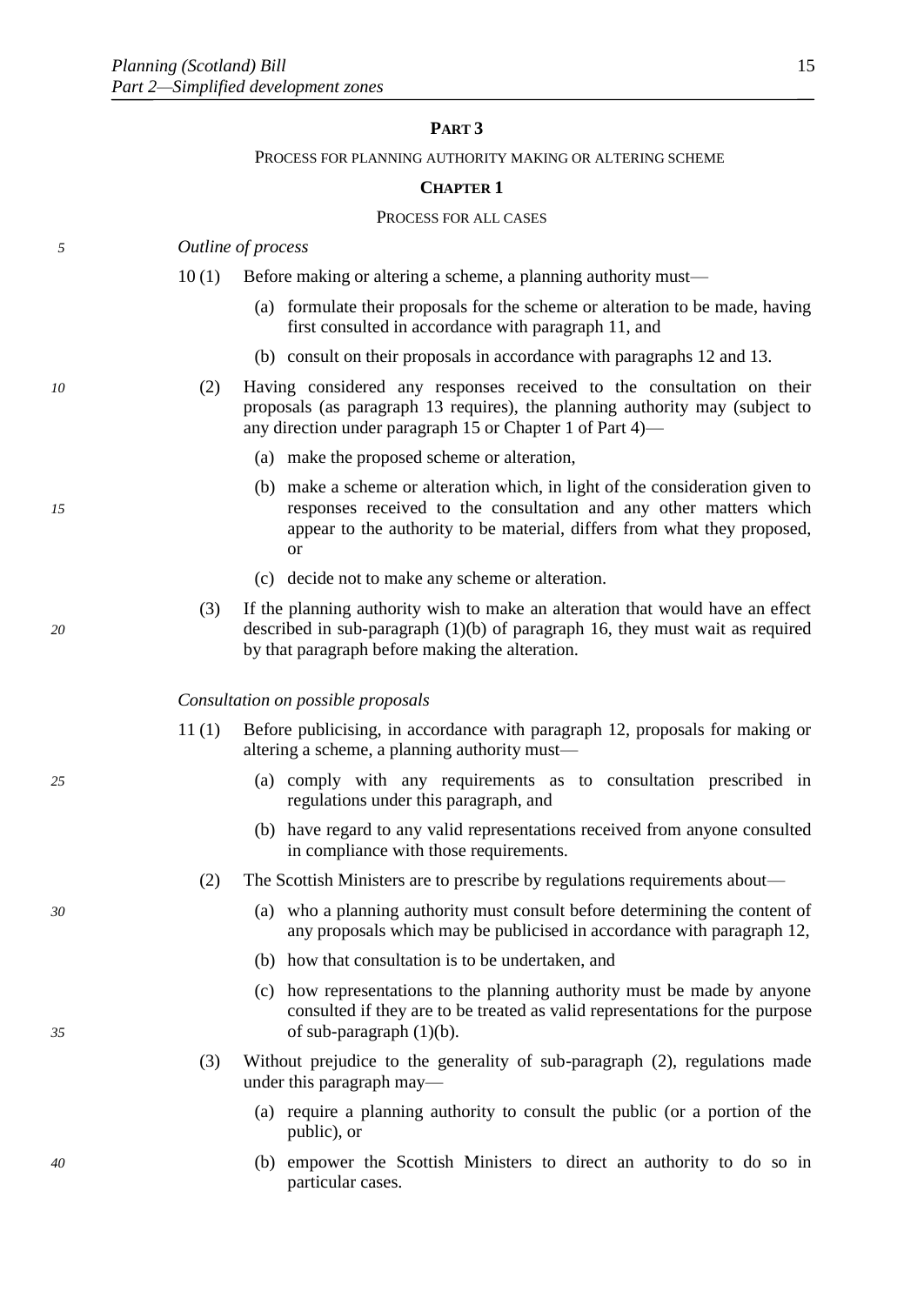# *Publicity for proposals*

- 12 (1) Before making or altering a scheme, a planning authority must—
- (a) comply with the requirements for publicising, and inviting representations in relation to, their proposals for making or altering the *5* scheme, and
	- (b) wait until the period for representations has expired.
	- (2) The Scottish Ministers are to prescribe by regulations—
		- (a) the requirements for publicising and inviting representations in relation to proposals for making or altering a scheme, and
- *10* (b) the period for representations.

# *Consideration of representations*

- 13 (1) Where a planning authority have received validly submitted representations in relation to their proposals for making or altering a scheme, they may not make the proposed scheme or alteration (whether in the terms proposed or otherwise) *15* until they have considered the representations.
	- (2) For the purpose of this paragraph, representations are validly submitted if—
		- (a) they are submitted within the period for representations prescribed under paragraph 12(2), and
- (b) they comply with any requirements prescribed by the Scottish Ministers *20* in regulations under this sub-paragraph about how representations must be submitted.

#### **CHAPTER 2**

# FURTHER PROCESS FOR SOME CASES

*Requirement to hold hearings*

- *25* 14 (1) The Scottish Ministers may by regulations prescribe circumstances in which, to fulfil the requirement under paragraph 13(1), a planning authority must give a person of a description prescribed in the regulations an opportunity to appear before and be heard by a committee of the authority.
- (2) The requirement under paragraph 13(1) for a planning authority to consider *30* representations includes any representations made at a hearing required by regulations under sub-paragraph (1).
	- (3) Each planning authority is to make such rules as they consider appropriate in relation to—
- (a) the procedures in accordance with which any hearing required by *35* regulations under sub-paragraph (1) is arranged and conducted (including, without prejudice to the generality of this sub-paragraph, procedures for ensuring relevance and avoiding repetition),
	- (b) any other procedures consequent upon such a hearing,
- (c) any right of attendance at such a hearing (other than for the purpose of *40* appearing before, and being heard by, a committee).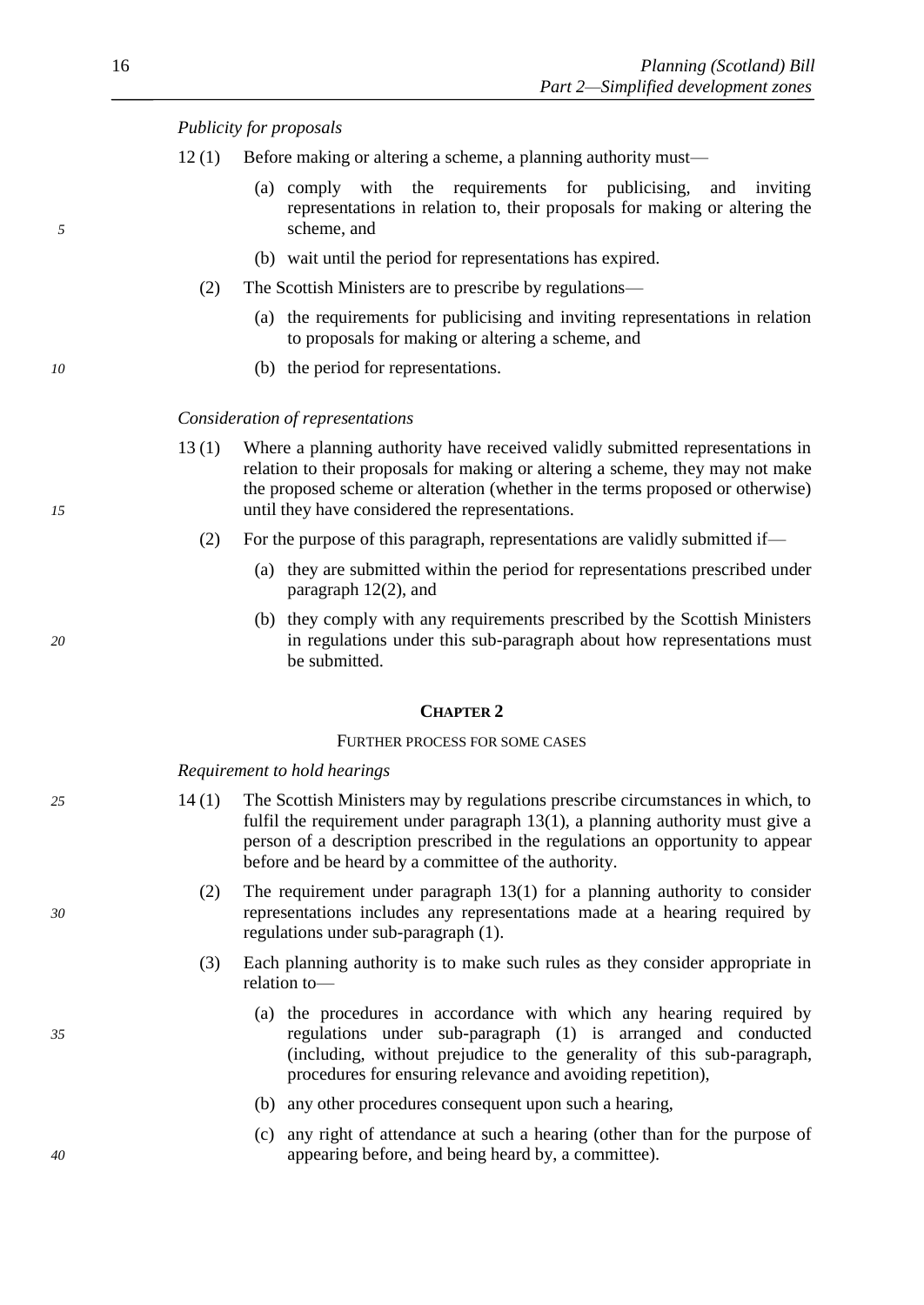(4) Any requirement to hold hearings created by regulations under sub-paragraph (1) is subject to paragraph  $17(3)(b)$ .

*Requirement to notify Scottish Ministers of certain proposals*

- 15 (1) The Scottish Ministers may direct a planning authority to notify them, as soon *5* as reasonably practicable, of any proposals for making or altering a scheme that the authority have publicised in accordance with paragraph 12.
- (2) Where a planning authority are required by a direction under this paragraph to notify the Scottish Ministers of their proposals, the authority may not make the proposed scheme or alteration (whether in the terms proposed or otherwise) *10* until the standstill period provided for in the direction has ended.
	- (3) A direction under this paragraph may—
		- (a) be addressed to a particular authority or all authorities,
		- (b) require that the Scottish Ministers be notified of proposals if—
			- (i) the proposals are of a description specified in the direction, or
- *15* (ii) an event specified in the direction occurs in connection with the proposals,
	- (c) provide for its standstill period to be either—
		- (i) a specified period of time, or
- (ii) an indefinite period that ends only when the Scottish Ministers tell *20* the authority it has ended.

### *Pause before making certain alterations*

- 16 (1) Sub-paragraph (2) applies where, having completed the consultation process in relation to their proposals for altering a scheme—
- (a) a planning authority intend to alter the scheme (whether in the terms *25* proposed or otherwise), and
	- (b) the intended alteration would have the effect of—
		- (i) excluding land from the zone to which the scheme relates,
		- (ii) withdrawing authorisation granted by the scheme, or
- (iii) making the authorisation granted by the scheme subject to new or *30* more stringent conditions, limitations or exceptions.
	- (2) The intended alteration may not be made before the end of the day that falls 12 months after the consultation process was completed.
	- (3) For the purpose of this paragraph, the consultation process in relation to proposals to alter a scheme is completed—
- *35* (a) on the last day of hearings in relation to the proposals required by regulations under paragraph 14(1), or
	- (b) if no such hearings are required in relation to the proposals, on the last day that representations in relation to the proposals could be validly submitted for the purpose of paragraph 13.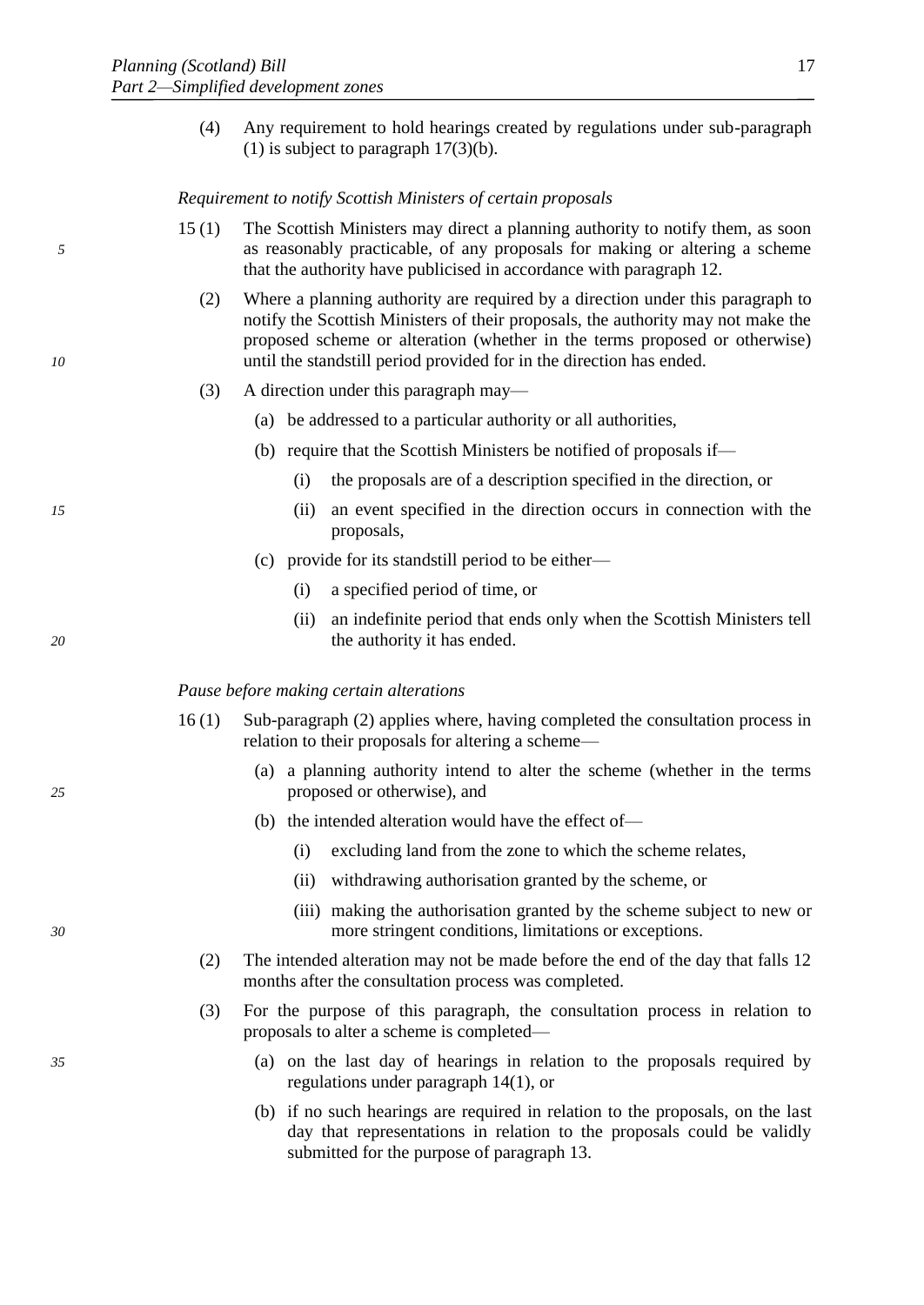#### **PART 4**

SCOTTISH MINISTERS' POWERS TO MAKE AND ALTER SCHEMES AND STOP PROPOSALS

#### **CHAPTER 1**

#### CALLING IN PLANNING AUTHORITIES' PROPOSALS

*5 Power to call in proposals*

- 17 (1) For the purposes of this Chapter, a calling-in direction is a direction given to a planning authority by the Scottish Ministers in relation to the authority's proposals for making or altering a scheme.
- (2) A calling-in direction may be given in relation to an authority's proposals at *10* any time prior to the authority making the proposed scheme or alteration (whether in the terms proposed or otherwise).
	- (3) Once a planning authority have been given a calling-in direction, the authority—
- (a) may not make the proposed scheme or alteration (whether in the terms *15* proposed or otherwise), and
	- (b) must not begin, or as the case may be proceed with, any hearings in relation to the proposals that would (but for this paragraph) be required by regulations under paragraph 14(1).

*Powers after calling in*

- *20* 18 (1) Where a calling-in direction has been given in relation to a planning authority's proposals for making or altering a scheme, the Scottish Ministers may—
	- (a) make the scheme or alteration proposed,
	- (b) make a scheme or alteration that is different from what the authority proposed, or
- *25* (c) decline to make any scheme or alteration.
	- (2) In considering what to do under sub-paragraph (1), the Scottish Ministers may take matters into account despite their not having been taken into account by the planning authority in formulating their proposals.
- (3) The Scottish Ministers may, for the purpose of deciding what to do under sub-*30* paragraph (1), cause a local inquiry or other hearing to be held by a person appointed by them.
	- $(4)$  If—
		- (a) the Scottish Ministers decide to alter a scheme under sub-paragraph (1), and
- *35* (b) the alteration they intend to make would have one of the effects described in paragraph 16(1)(b),

they may not make the alteration until the end of the day that falls 12 months after the day on which they decided to make the alteration.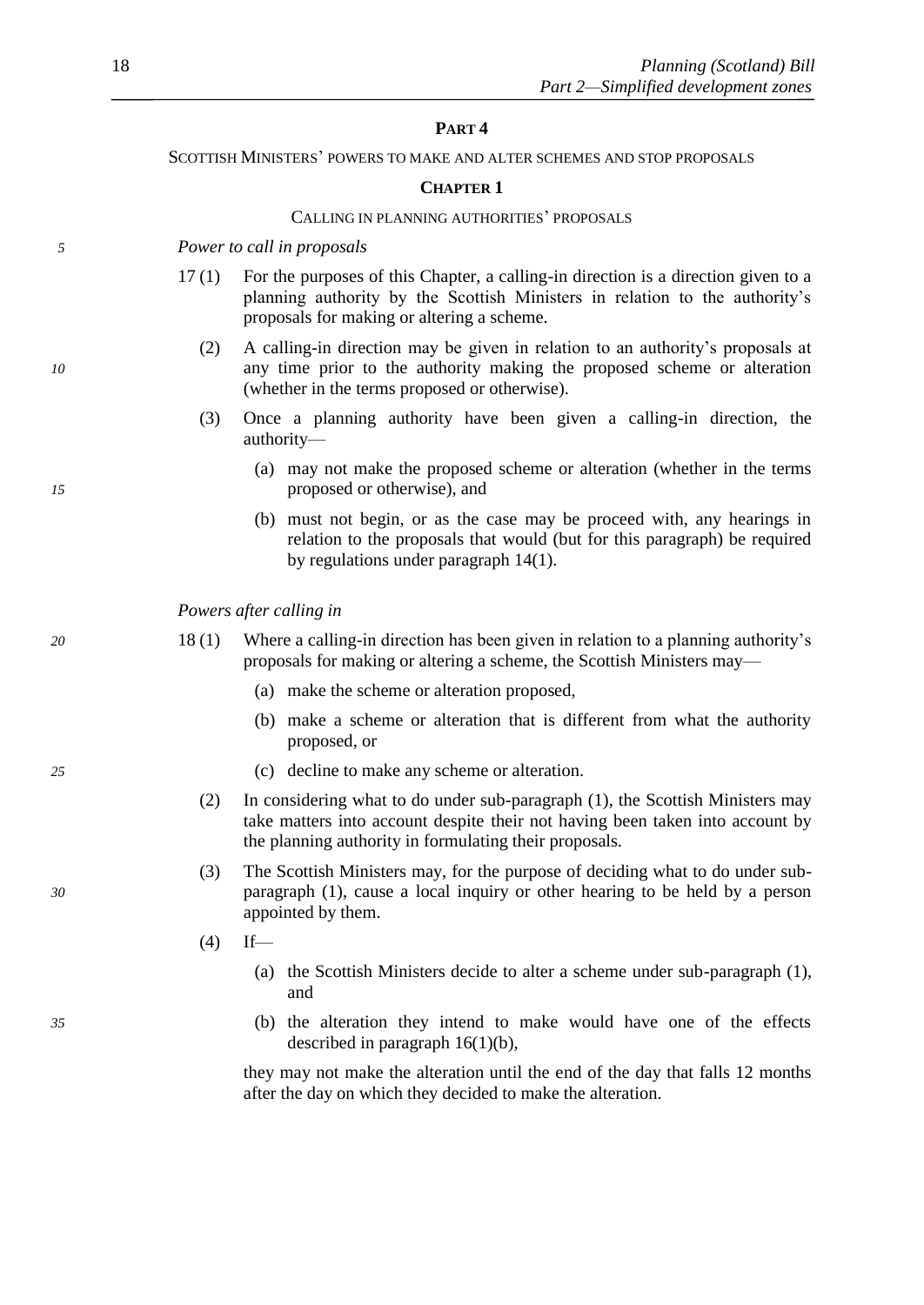# **CHAPTER 2**

### MAKING OR ALTERING SCHEME FOLLOWING PARAGRAPH 6 DIRECTION

*Power to make or alter scheme*

- 19 (1) The Scottish Ministers may (in accordance with paragraph 20) make, or alter, a *5* scheme if—
	- (a) they have given a planning authority a direction under paragraph 6, and
	- (b) they are satisfied that the planning authority are not fulfilling the duty arising from that direction within a reasonable period.
- (2) In order to satisfy themselves of the matter mentioned in sub-paragraph (1)(b), *10* the Scottish Ministers must cause a local inquiry or other hearing to be held by a person appointed by them.

#### *Process for making or altering schemes*

- 20 (1) Unless stated otherwise, the enactments mentioned in sub-paragraph (2) apply to the making, or alteration, of a scheme by the Scottish Ministers under *15* paragraph 19—
	- (a) as they apply to the making or (as the case may be) alteration of a scheme by a planning authority, but
	- (b) subject to the modifications set out in sub-paragraphs (3) to (6).
	- (2) The enactments referred to in sub-paragraph (1) are—
- *20* (a) Part 3, and
	- (b) any regulations made under—
		- (i) Part 3, or
		- (ii) paragraph 25.
- (3) References to a planning authority are to be read as references to the Scottish *25* Ministers.
	- (4) References to a planning authority's district are to the district in which the zone to which the scheme relates lies (or would lie were the scheme or alteration in question made).
	- (5) References to a committee of a planning authority are to—
- *30* (a) the Scottish Ministers, or
	- (b) a person appointed by the Scottish Ministers to discharge the function in question on their behalf.
	- (6) Requirements to—
		- (a) consult, and
- *35* (b) send things to,

the Scottish Ministers do not apply.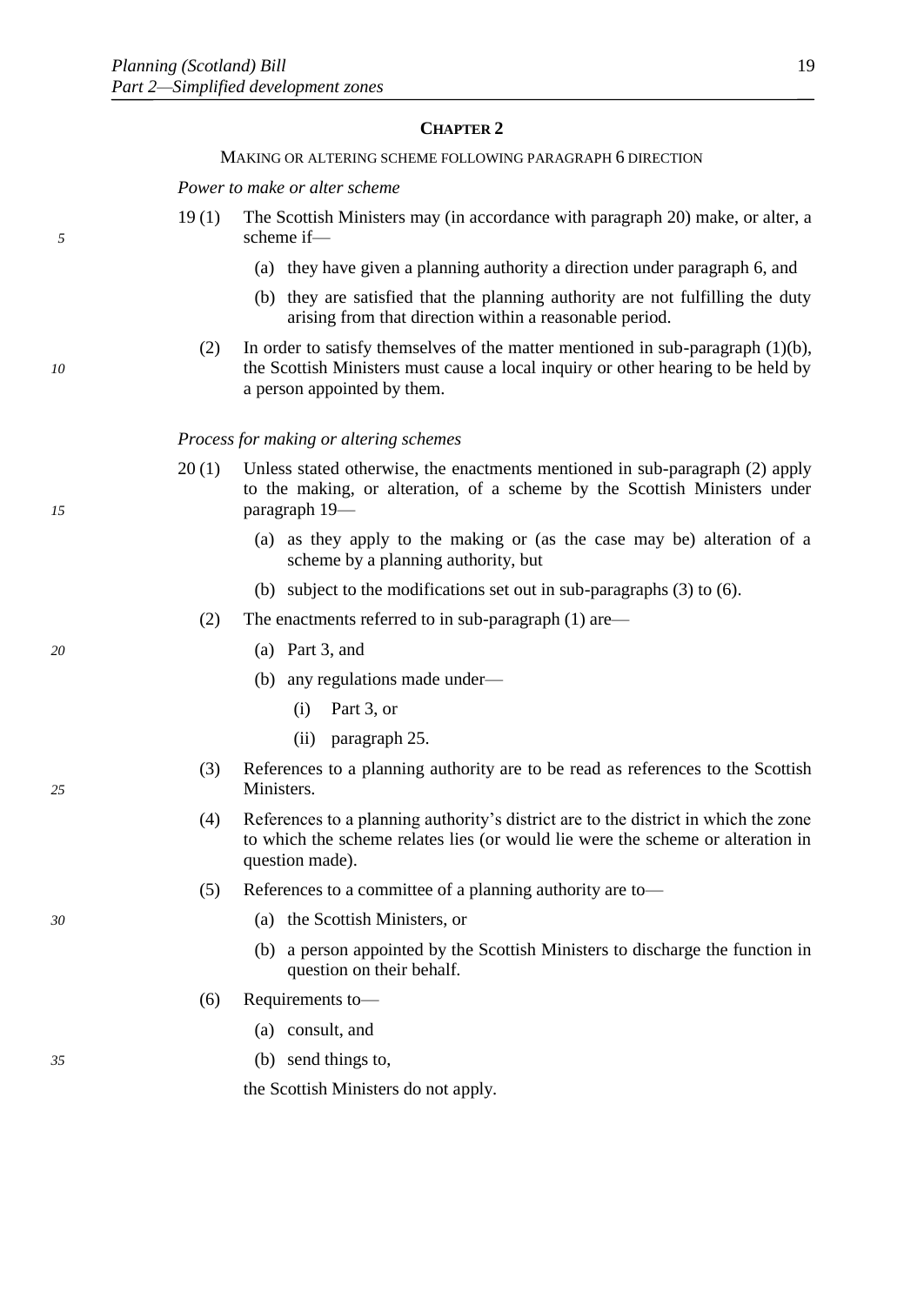# *Recovery of costs*

- 21 (1) Having incurred costs in complying with an enactment mentioned in paragraph 20(2) in connection with making or altering a scheme under paragraph 19, the Scottish Ministers may require the relevant planning authority to pay them―
- *5* (a) an amount equal to the costs they incurred, or
	- (b) such lesser amount as they consider appropriate.
	- (2) In sub-paragraph (1) "the relevant planning authority" is the authority in whose district the zone to which the scheme relates lies (or would have lain had it been made).

#### *10* **PART 5**

#### FURTHER POWERS OF SCOTTISH MINISTERS

#### **CHAPTER 1**

#### EXCLUDING KINDS OF DEVELOPMENT FROM SCHEMES

#### *Power to exclude kinds of development*

- *15* 22 (1) The Scottish Ministers may by regulations provide that no scheme grants authorisation in relation to development of a kind described in the regulations.
	- (2) Regulations under this paragraph may describe a kind of development by reference to its being development of land that is specified, or of a description specified, in the regulations.
- *20* (3) Sub-paragraph (2) is not exhaustive of the ways in which kinds of development can be described in regulations under this paragraph.

#### *Effect of exclusion on existing schemes*

- 23 If a scheme has conferred authorisation in relation to development of a kind that regulations under paragraph 22 state cannot be granted authorisation by a *25* scheme—
	- (a) the scheme ceases to have the effect of granting authorisation for any new development of that kind from the date the regulations prescribe, but
	- (b) the authorisation granted by the scheme is unaffected by the regulations in relation to development begun before that date.

#### *30* **CHAPTER 2**

#### POWERS IN RELATION TO PROCEDURE, ETC.

#### *Directions about procedure and provision of information*

- 24 (1) The Scottish Ministers may give a planning authority a direction—
- (a) about how the authority are to formulate their procedures for carrying *35* out their functions under this schedule,
	- (b) requiring that the authority provide the Scottish Ministers with information specified in the direction.
	- (2) A planning authority must comply with any direction given under subparagraph (1).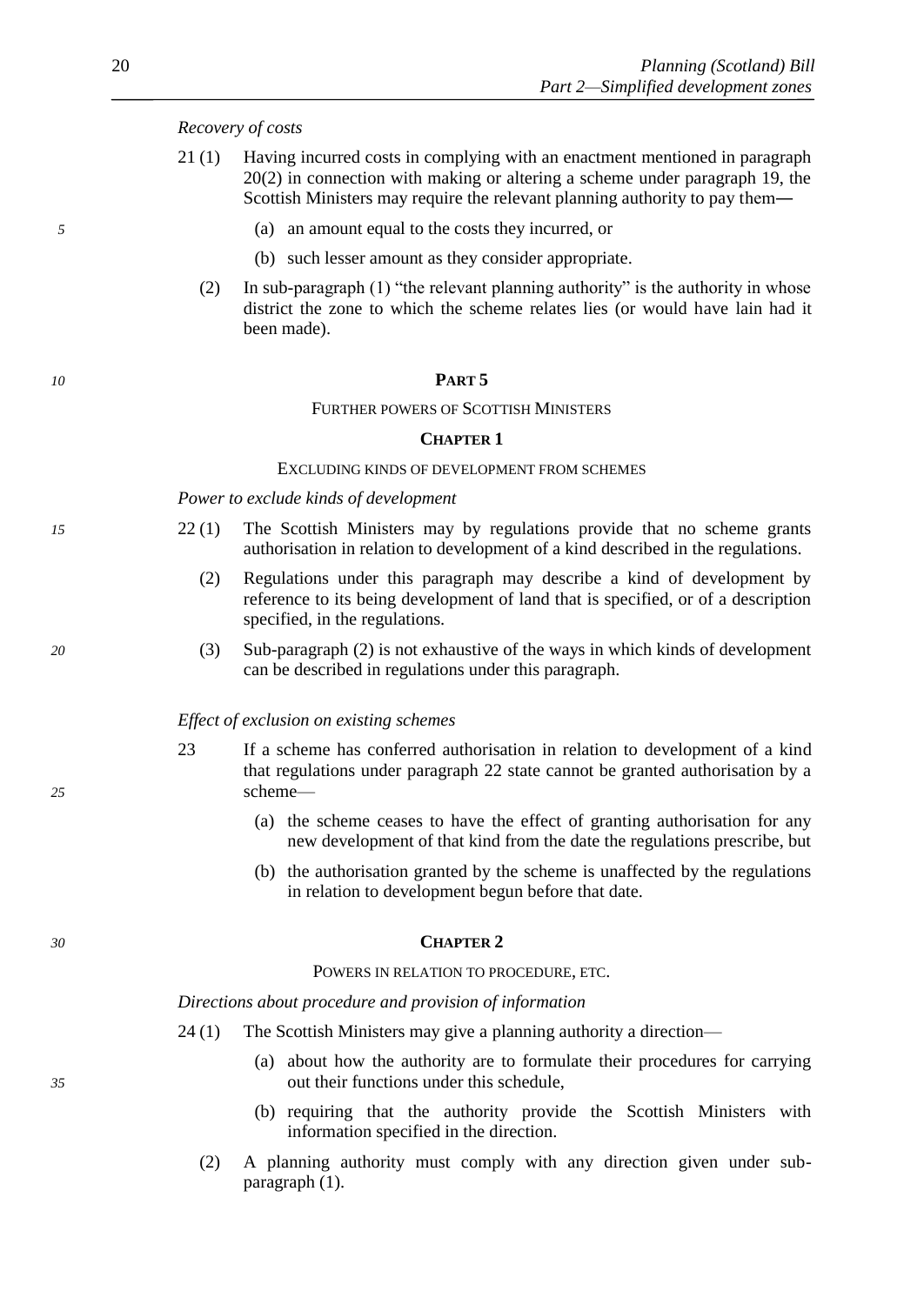(3) Information may not be specified under sub-paragraph (1)(b) unless it is information that the Scottish Ministers require for carrying out their functions under this schedule.

#### *Regulations about form, content and procedure*

- *5* 25 (1) The Scottish Ministers may make regulations about—
	- (a) the form and content of schemes, and
	- (b) the procedure to be followed in connection with making and altering schemes.
	- (2) Regulations under this paragraph may in particular—
- *10* (a) provide for the publicity to be given to—
	- (i) matters included, or proposed for inclusion in, a scheme,
	- (ii) the making or alteration of a scheme,
	- (iii) any procedural step in relation to the making or alteration of a scheme,
- *15* (b) make provision with respect to the making and consideration of representations concerning—
	- (i) whether a scheme should be made,
	- (ii) what should be included in a scheme,
- (c) require, or authorise, consultation with persons identified in the *20* regulations (by name or description) prior to the taking of steps in the process of making or altering a scheme,
	- (d) require a planning authority, in circumstances prescribed in the regulations, to give anyone who requests them copies of documents which have been made public,
- *25* (e) allow a planning authority to impose a reasonable charge on anyone given a copy of a document in accordance with provision made by virtue of paragraph (d),
	- (f) provide for the publication and inspection of—
		- (i) any scheme which has been made, or
- *30* (ii) a document setting out alterations that have been, or are to be, made to a scheme,
	- (g) provide for the sale of copies of—
		- (i) schemes, and
- (ii) any document that sets out alterations that have been, or are to be, *35* made to a scheme.
- 
- 
-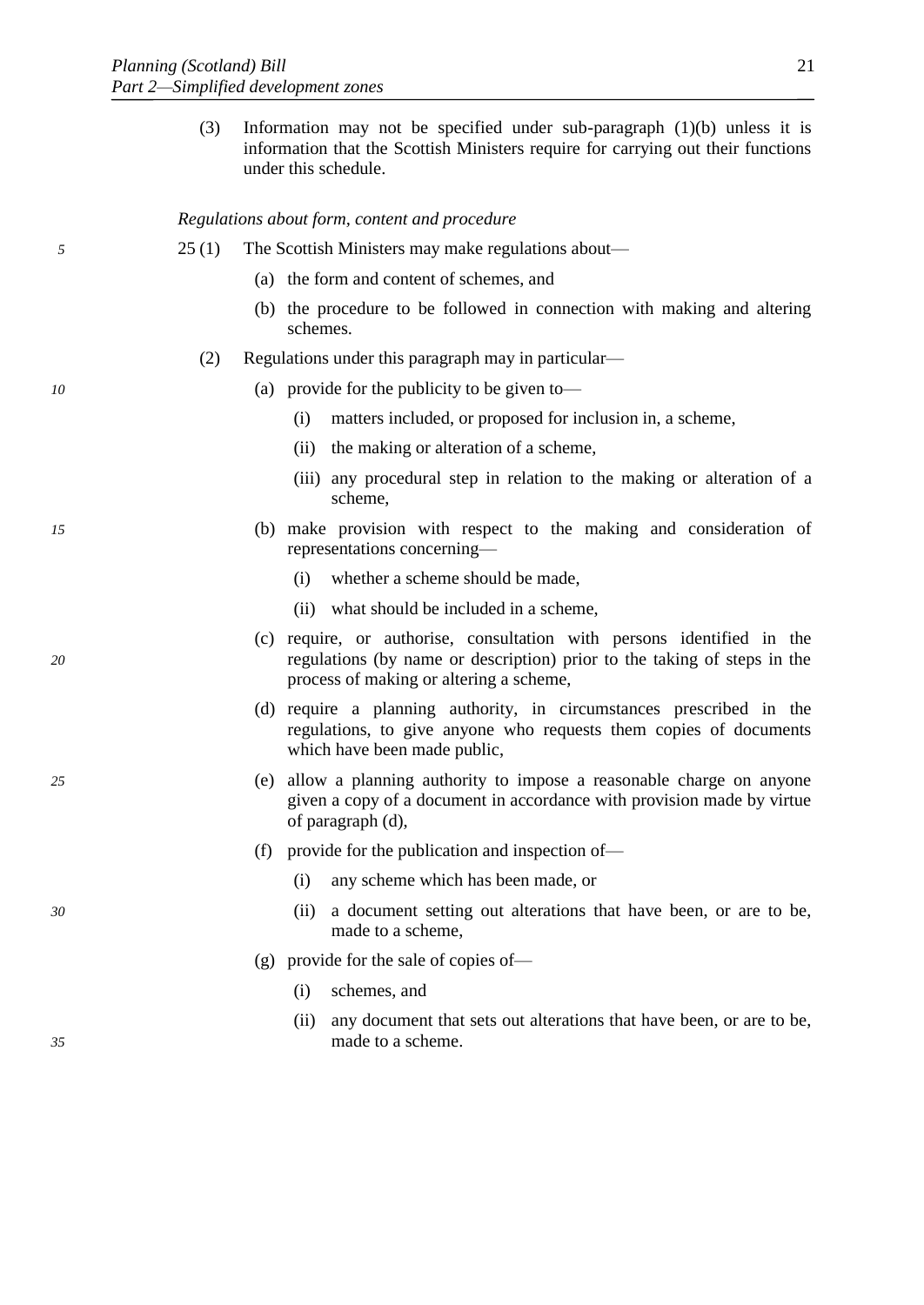# **PART 6**

## **INTERPRETATION**

*Application of section 54F*

26 Section 54F applies to the interpretation of this schedule as it does to sections *5* 54B to 54E.

# *Calculation of periods*

- 27 (1) Where a period is described in this schedule (in whatever terms) as ending after a specified number of months or years—
- (a) if the final month has the same number of days as, or more days than, the *10* month in which the period began, it ends in the final month on the same day of the month as it began, or
	- (b) if the final month has fewer days than the month in which the period began, it ends on the last day of the final month.
- (2) In sub-paragraph (1), "the final month" means the month arrived at by counting *15* forwards the specified number of calendar months or years from the month in which the period began.
	- (3) For example, if a period described as ending after 6 months begins on 31 August it ends on 28 February (or 29 February in a leap year).".

# **11 Bar to creation of new simplified planning zones**

- *20* (1) The Town and Country Planning (Scotland) Act 1997 is amended as follows.
	- (2) In section 50 (making of simplified planning zone schemes)—
		- (a) subsection (1) is repealed,
		- (b) in subsection (2)—
- (i) for the words from the beginning of the subsection to the end of paragraph *25* (a), substitute "A planning authority may at any time decide―",
	- (ii) in paragraph (b), after "a" insert "simplified planning zone",
	- (c) in subsection (3), the words "making and" are repealed.
	- (3) The section title of section 50 becomes "**Alteration of simplified planning zone schemes**".
- *30* (4) In schedule 5 (simplified planning zones)—
	- (a) in paragraph 2—
		- (i) the words "make or" are repealed,
		- (ii) in paragraph (b), the words "the scheme or" are repealed,
- (b) the italic heading preceding paragraph 2 becomes "*Notification of proposals to 35 alter scheme*",
	- (c) in paragraph  $3(1)$ , the words "make or" are repealed,
	- (d) in paragraph  $3(2)$ 
		- (i) paragraph (a) is repealed,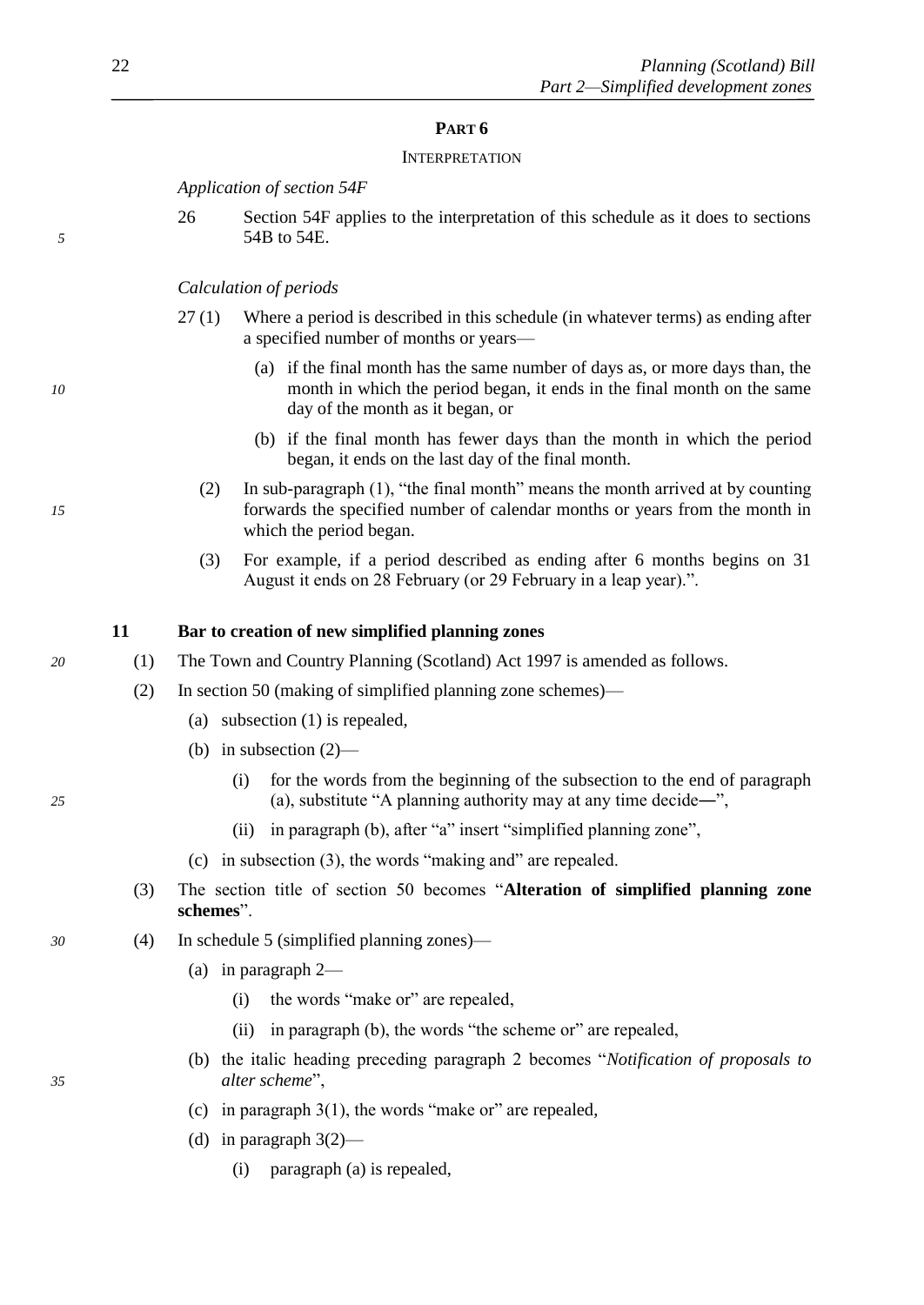- (ii) in paragraph (b), for "that period", substitute "the 12 months preceding the request",
- (e) the italic heading preceding paragraph 3 becomes "*Power of Secretary of State to direct alteration of scheme*",
- *5* (f) in paragraph 4(1)—
	- (i) paragraph (a) is repealed,
	- (ii) in paragraph (b), for "he considers" substitute "the Scottish Ministers consider",
	- (iii) the words ", in either case," are repealed,
- *10* (iv) the words "making or, as the case may be," are repealed,
	- (g) in paragraph 4(2), for "sub-paragraph  $(1)(a)$  or  $(b)$ , substitute "sub-paragraph  $(1)(b)$ ",
	- (h) in paragraph  $5(1)$ , the words "make or" are repealed,
	- (i) in paragraph  $5(3)(a)$ , the words "make or" are repealed,
- *15* (j) in paragraph 6—
	- (i) the words "prepared a proposed simplified planning zone scheme, or" are repealed,
	- (ii) in each place they occur, the words "scheme or" are repealed,
	- (k) in paragraph  $7(1)$ , the words "scheme or" are repealed,
- *20* (l) in paragraph 11(1)—
	- (i) for paragraph (a), substitute—
		- "(a) a planning authority are directed under paragraph 3 to alter a simplified planning zone scheme in such manner as the Scottish Ministers consider appropriate, and",
- *25* (ii) in paragraph (b), the words "making or, as the case may be," are repealed,
	- (iii) the words "a scheme or, as the case may be," are repealed.

#### **PART 3**

#### DEVELOPMENT MANAGEMENT

#### *Applications*

#### *30* **12 Pre-application consultation**

- (1) The Town and Country Planning (Scotland) Act 1997 is amended as follows.
- (2) In section 35A (pre-application consultation: preliminary)—
	- (a) in subsection  $(1A)$ 
		- (i) the words "to which section 42 applies" become paragraph (a),
- *35* (ii) after paragraph (a), insert ", or
	- (b) in circumstances specified by the Scottish Ministers in regulations under this section.",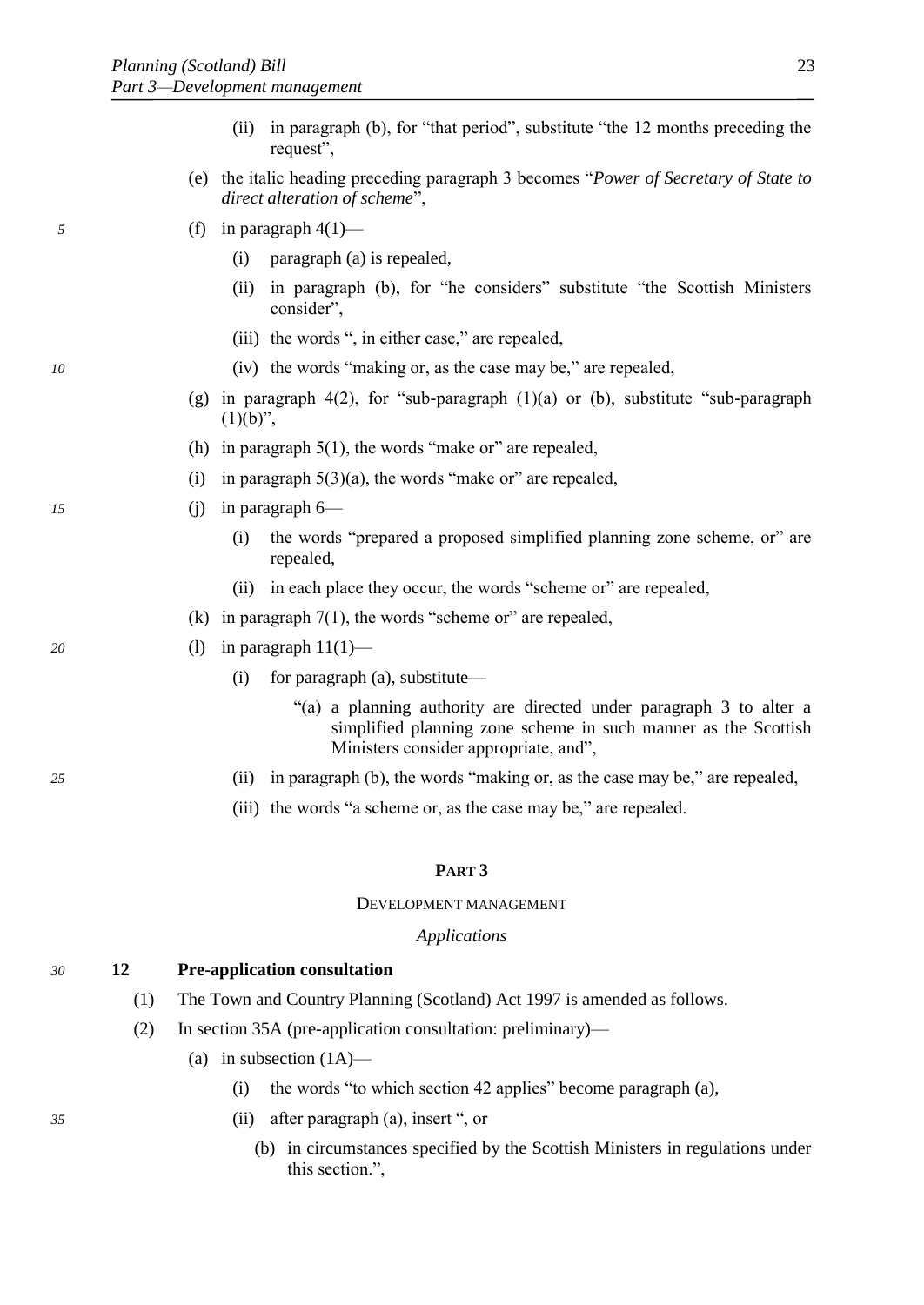- (b) in subsection (3), for "the development is of a class prescribed under subsection (1)" substitute "compliance with section 35B is required",
- (c) in subsection (5), after "form" insert ", and have such content,",
- (d) in subsection (9), for "the development is not of a class prescribed under *5* subsection (1)" substitute "compliance with section 35B is not required".
	- (3) In section 35B (pre-application consultation: compliance), in subsection (3), after "weeks" insert ", but no more than 18 months,".
	- (4) In section 35C (pre-application consultation report), in subsection (2), after "form" insert "and include such content".

# *10* **13 Regulations about procedure for certain applications**

- (1) The Town and Country Planning (Scotland) Act 1997 is amended as follows.
- (2) In section 42 (determination of applications to develop land without compliance with conditions previously attached), for subsection (3), substitute—
- "(3) The Scottish Ministers may by regulations or a development order make *15* special provision as regards the procedure to be followed in connection with such applications.".

# **14 Removal of requirement to recover costs before determining certain applications**

Section 34(4)(c) of the Town and Country Planning (Scotland) Act 1997 is repealed.

#### *Delegation of development decisions*

*20* **15 Delegation of development decisions**

- (1) Subsection (6A) of section 56 (arrangements for discharge of functions by local authorities) of the Local Government (Scotland) Act 1973 is repealed.
- (2) Subsection (2) of section 14 (pre-determination hearings) of the Planning etc. (Scotland) Act 2006 is repealed.
- *25* **16 Schemes of delegation**
	- (1) The Town and Country Planning (Scotland) Act 1997 is amended as follows.
	- (2) For section 43A substitute—

# "**43A Schemes of delegation**

- (1) A "scheme of delegation" is a scheme prepared by a planning authority by *30* which an application falling within subsection (4) is to be determined by a person appointed by them (an "appointed person").
	- (2) A planning authority must prepare and keep under review a scheme of delegation and, without limit to that generality, must review it—
- (a) at such intervals as are provided in regulations made under section *35* 43AB, and
	- (b) whenever required to do so by the Scottish Ministers.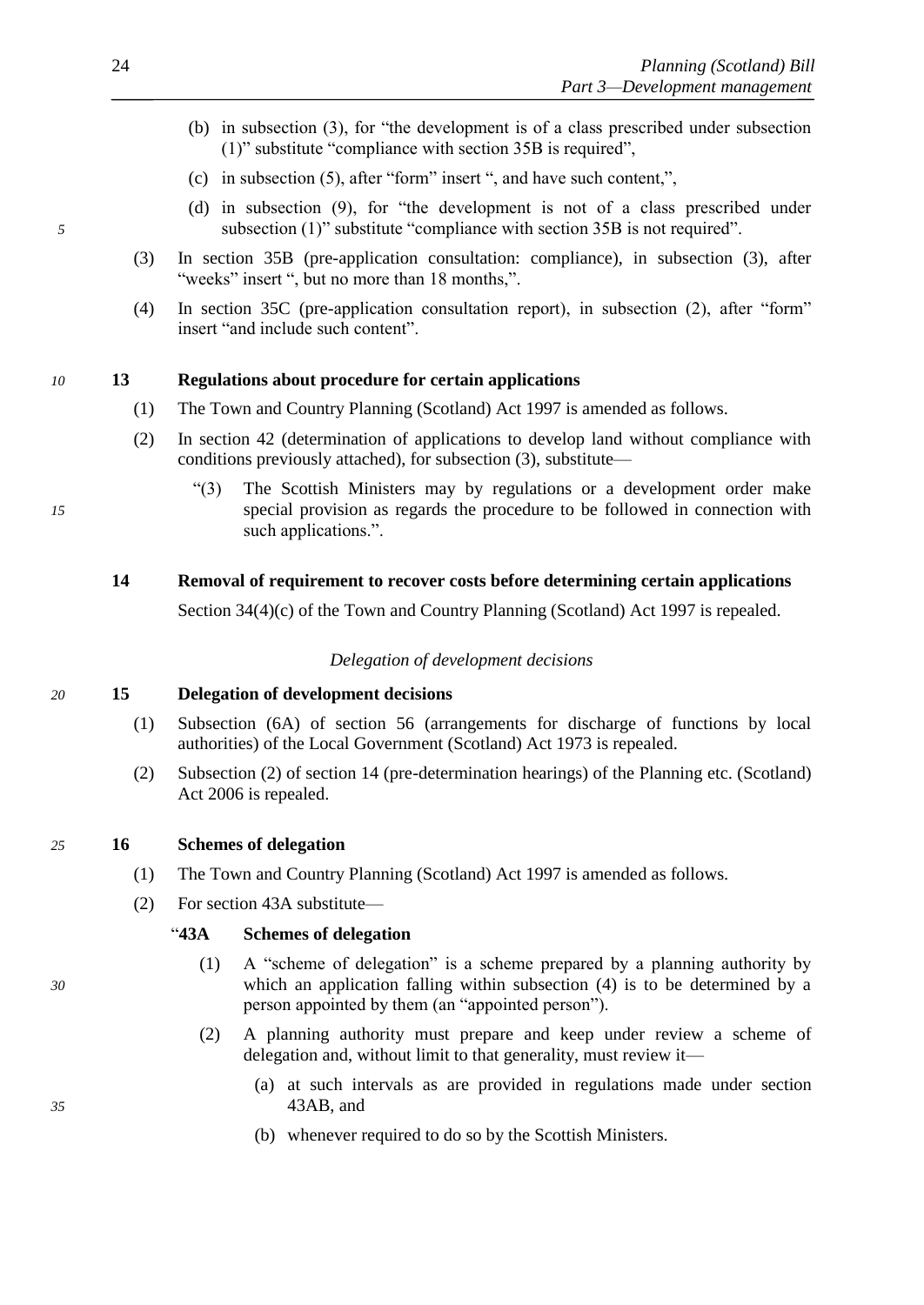- (3) A planning authority may make changes to their scheme of delegation following a review.
- (4) The applications falling within this subsection are—
- (a) an application for planning permission for a development within the *5* category of local developments,
	- (b) an application for consent, agreement or approval required by a condition imposed on a grant of planning permission for a development within the category of local developments,
- (c) an application for any approval of the planning authority required under *10* a development order,
	- (d) an application for a certificate of lawfulness of existing use or development under section 150,
	- (e) an application for a certificate of lawfulness of proposed use or development under section 151,
- *15* (f) an application for advertisement consent required by virtue of regulations made under section 182.
	- (5) References in subsection (4)(a) to a development do not include references to a development of a class mentioned in section 38A(1).
- (6) A planning authority may, if they think fit, decide to determine an application *20* which would otherwise fall to be determined by the appointed person under the scheme of delegation.
	- (7) Where the planning authority make such a decision they must—
		- (a) include in the decision a statement of the reasons as to why it has been made, and
- *25* (b) serve a copy of the decision on the applicant.
	- (8) A planning authority may not delegate the determination of applications falling within subsection (4) to an officer of the authority otherwise than in accordance with a scheme of delegation prepared under this section.

#### **43AA Schemes of delegation: effect and operation**

- *30* (1) A determination of an appointed person is to be treated as that of the planning authority (other than for the purposes of section 43AC, section 47 and section 154).
- (2) Where an application for planning permission falls to be determined by an appointed person, sections 27A(2), 27B(2), 30(3), 32A, 37(1) to (3), 38, 39, 40, *35* 41(1) and (2), 42, 43(1) to (2), 46, 58, 59 and 60 and Part 1 of schedule 3 apply, with any necessary modifications (including, in the case of that Part, the modification mentioned in subsection (3)), as they apply to an application which falls to be determined by the planning authority.
- (3) The modification referred to in subsection (2) is that, in paragraph 1(6) of *40* schedule 3, paragraph (b) is to be read as if there were substituted—
	- "(b) is to be regarded for the purposes of section 43AC as a condition imposed by a decision of the appointed person, and may accordingly be the subject of a review under section 43AC.".

- 
-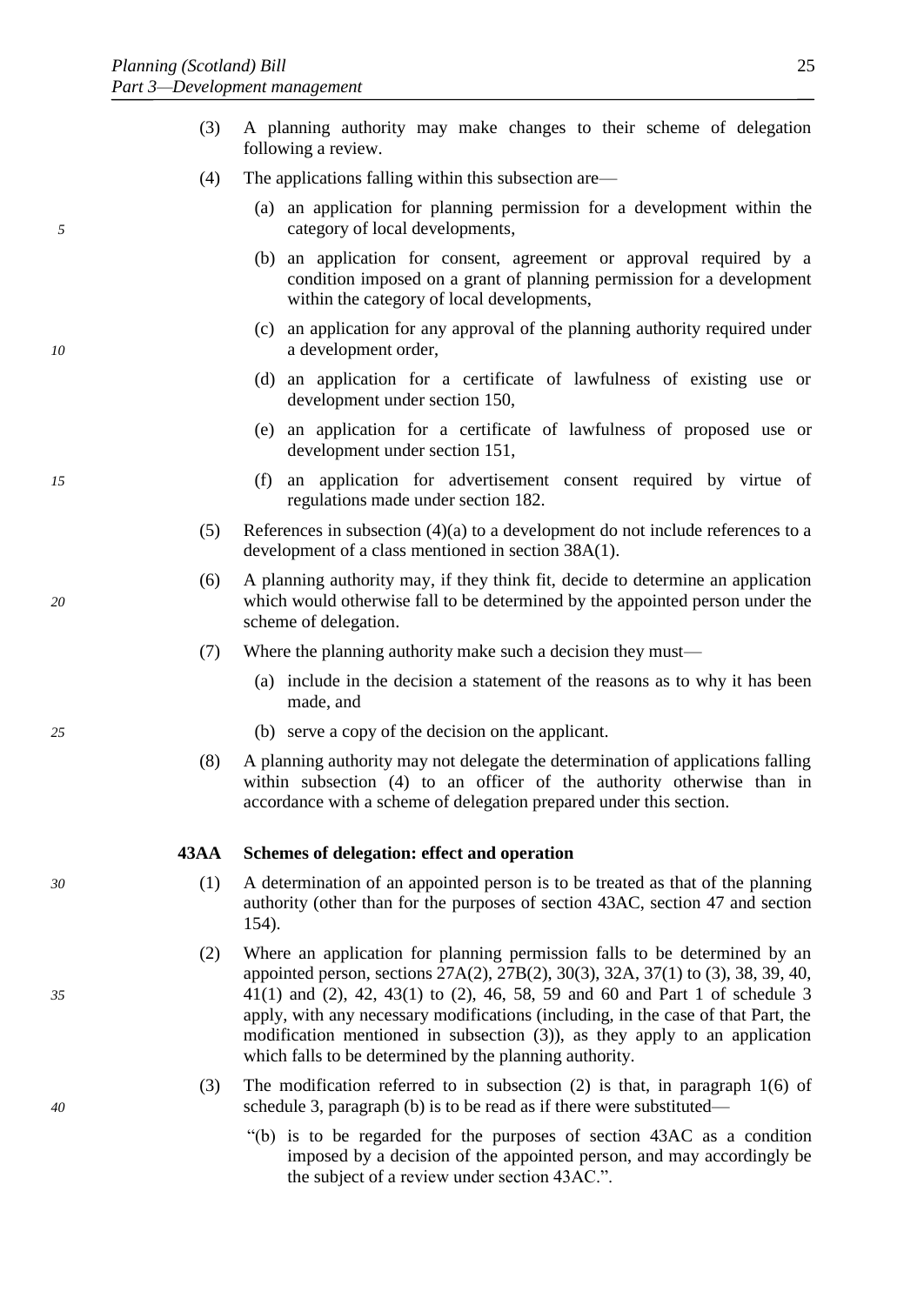- (4) Where an application for an approval of the planning authority required under a development order falls to be determined by an appointed person, the development order applies, with any necessary modifications, as it applies to an application which falls to be determined by the planning authority.
- *5* (5) Where an application for a certificate under section 150 or section 151 falls to be determined by an appointed person, section 150 or, as the case may be, section 151, and section 152 apply, with any necessary modifications, as they apply to an application which falls to be determined by the planning authority.
- (6) In this section, "appointed person" is to be construed in accordance with *10* section 43A(1).

#### **43AB Schemes of delegation: further provision and guidance**

- (1) The Scottish Ministers may by regulations make provision about—
	- (a) the required form and content of a scheme of delegation, and
- (b) the procedures for preparing, adopting, reviewing and changing such a *15* scheme.
	- (2) Without limiting the generality of subsection (1), the regulations may require the planning authority to—
		- (a) provide the Scottish Ministers with a draft of a scheme of delegation or any proposed changes,
- *20* (b) make such modifications as are specified by the Scottish Ministers before adopting the scheme,
	- (c) comply with such directions as are given by the Scottish Ministers in relation to the form, content or procedures for a scheme of delegation.
- (3) A planning authority must have regard to any guidance issued by the Scottish *25* Ministers when preparing, adopting, reviewing or changing a scheme of delegation.

# **43AC Review of decisions of appointed person**

- (1) Where an appointed person—
- (a) refuses an application for planning permission or grants it subject to *30* conditions,
	- (b) refuses an application for any consent, agreement or approval of the planning authority required by a condition imposed on a grant of planning permission or grants it subject to conditions,
- (c) refuses an application for any approval of the planning authority required *35* under a development order or grants it subject to conditions,
	- (d) refuses an application for a certificate under section 150 or 151 (in whole or in part), or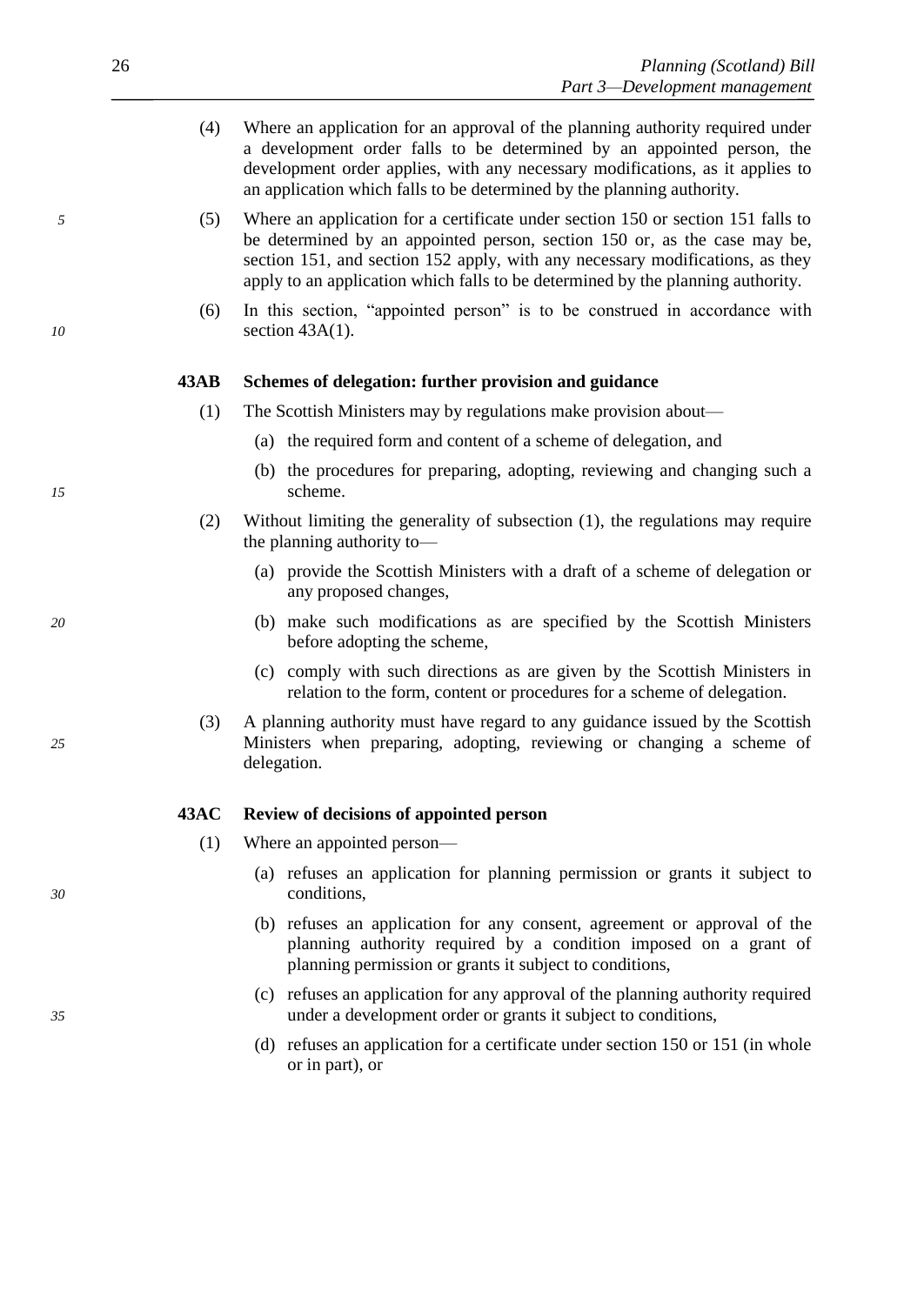|    |      | (e) has not given notice of the appointed person's decision within—                                                                                                                                             |
|----|------|-----------------------------------------------------------------------------------------------------------------------------------------------------------------------------------------------------------------|
|    |      | such period as is prescribed by regulations or a development order,<br>(i)<br><b>or</b>                                                                                                                         |
| 5  |      | such extended period as may at any time be agreed upon in writing<br>(ii)<br>between the applicant and the appointed person,                                                                                    |
|    |      | the applicant may require the planning authority to review the case.                                                                                                                                            |
|    | (2)  | A requirement to review may not be made by virtue of paragraph (e) of<br>subsection (1) if, within the period (or extended period) mentioned in that<br>paragraph, notice has been given to the applicant that— |
| 10 |      | (a) the power under section 39 to decline to determine the application has<br>been exercised, or                                                                                                                |
|    |      | (b) the application has been referred to the Scottish Ministers in accordance<br>with directions given under section 46.                                                                                        |
| 15 | (3)  | Where a requirement to review is made by virtue of paragraph (e) of subsection<br>(1), the appointed person is, for the purposes of the review, to be deemed to<br>have decided to refuse the application.      |
|    | (4)  | On a review, the planning authority may—                                                                                                                                                                        |
|    |      | (a) in relation to a review of a decision required by virtue of paragraph (d) of<br>subsection $(1)$ —                                                                                                          |
| 20 |      | grant or refuse the applicant a certificate under section 150 or 151<br>(i)<br>accordingly (in whole or in part),                                                                                               |
|    |      | modify the certificate granted by the appointed person,<br>(ii)                                                                                                                                                 |
|    |      | (iii) uphold the determination to refuse the application (or to refuse it in<br>part),                                                                                                                          |
| 25 |      | (b) in relation to any other review—                                                                                                                                                                            |
|    |      | uphold, reverse or vary any part of the determination (whether the<br>(i)<br>review relates to that part of it or not), and                                                                                     |
|    |      | deal with the application as if it had not been delegated to the<br>(ii)<br>appointed person.                                                                                                                   |
| 30 | (5)  | Except as provided under section 239, the decision of a planning authority in a<br>case reviewed by virtue of this section is final.                                                                            |
|    | (6)  | In this section, "appointed person" is to be construed in accordance with<br>section $43A(1)$ .                                                                                                                 |
|    | 43AD | Review of decisions of appointed person: further provision                                                                                                                                                      |
| 35 | (1)  | The Scottish Ministers may by regulations or a development order make<br>provision as to the form and procedures of any review conducted by virtue of<br>section 43AC.                                          |
|    | (2)  | Without limiting the generality of subsection (1), the regulations or order<br>$may$ —                                                                                                                          |
| 40 |      | (a) make different provision for different cases or types of case,                                                                                                                                              |
|    |      | (b) make different provision for different stages of a case,                                                                                                                                                    |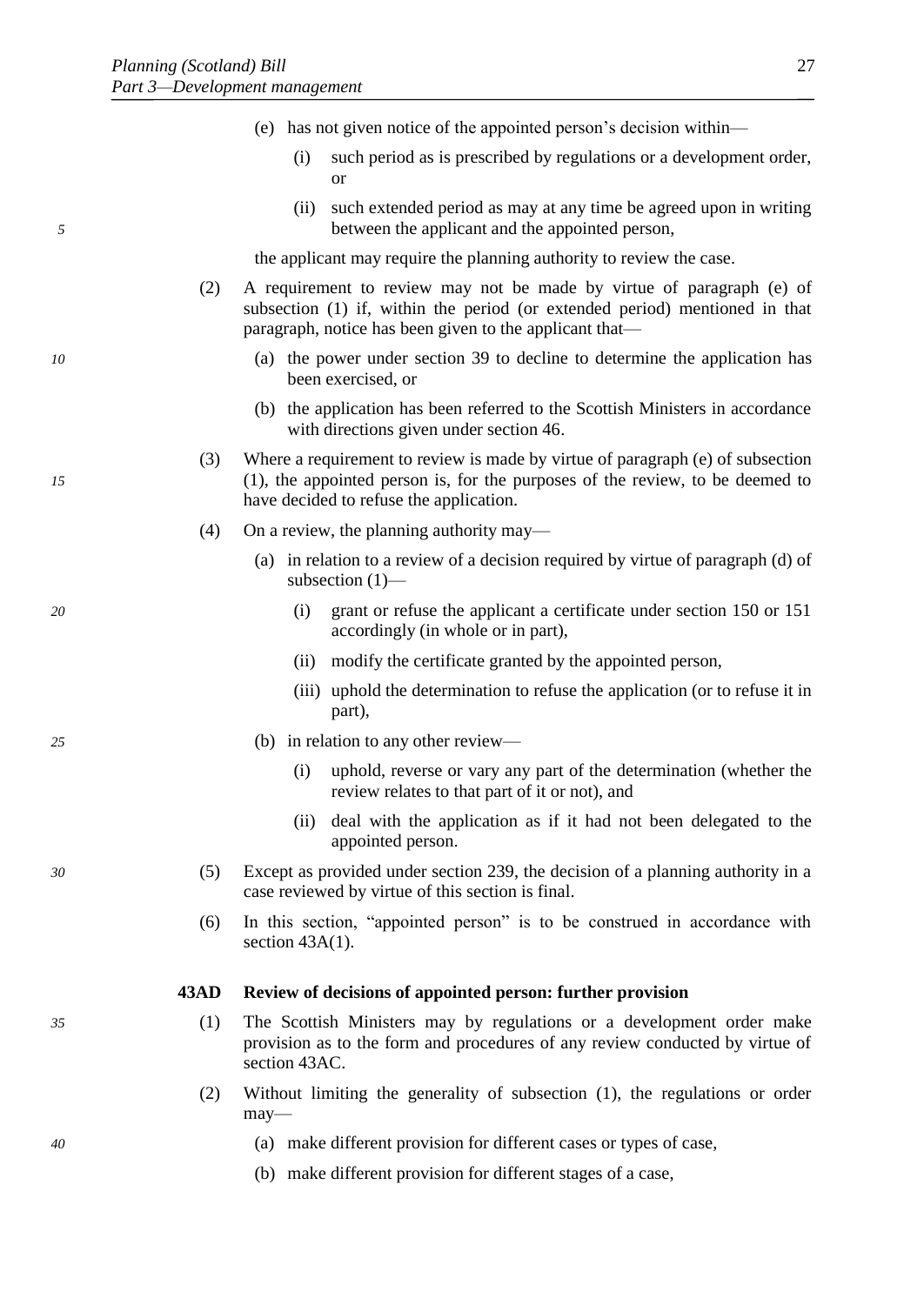- (c) provide that the manner in which the review, or any stage of the review, is to be conducted (as for example whether oral submissions are to be made or written submissions lodged) is to be at the discretion of the planning authority,
- *5* (d) make provision in relation to oral or written submissions and to documents in support of such submissions (and also about the consequences of any failure to make such submissions),
	- (e) subject to section 43B, make provision about what matters may be raised in the course of the review,
- *10* (f) make provision in relation to time limits (including a time limit for requiring the review),
	- (g) require the planning authority to give notice to the person who has required the review about how the review has been dealt with.
	- (3) Any notice given by virtue of subsection  $(2)(g)$ —
- *15* (a) must include a statement of—
	- (i) the terms in which the planning authority have decided the case, and
	- (ii) the reasons on which the authority based that decision, and
- (b) may include such other information as is prescribed by the regulations or *20* the order.".
	- (3) In section 47 (right to appeal against planning decisions and failure to take such decisions)—
		- (a) in subsection (2), after paragraph (a) insert—
- "(aa) notice of their decision on a review required by virtue of paragraph (e) of *25* section 43AC(1),",
	- (b) after subsection (2) insert—
	- "(2A) Subsection  $(2)(a)$  does not apply where the applicant may require a review under section  $43AC(1)(e)$ .".
- (4) In section 154 (appeals against refusal or failure to give decision on application for *30* certificates under section 150 and 151)—
	- (a) in subsection (1), after paragraph (b) insert "or
- (c) the planning authority do not give notice to the applicant of their decision on a review required by virtue of paragraph (e) of section 43AC(1) within such period as is prescribed by regulations or a *35* development order or within such extended period as may at any time be agreed in writing by the applicant and the authority,",
	- (b) after subsection (1) insert—

" $(1A)$  But—

(a) an appeal may not be made under subsection  $(1)(a)$  in relation to any *40* such action on the part of the planning authority as is mentioned in section 237(3A),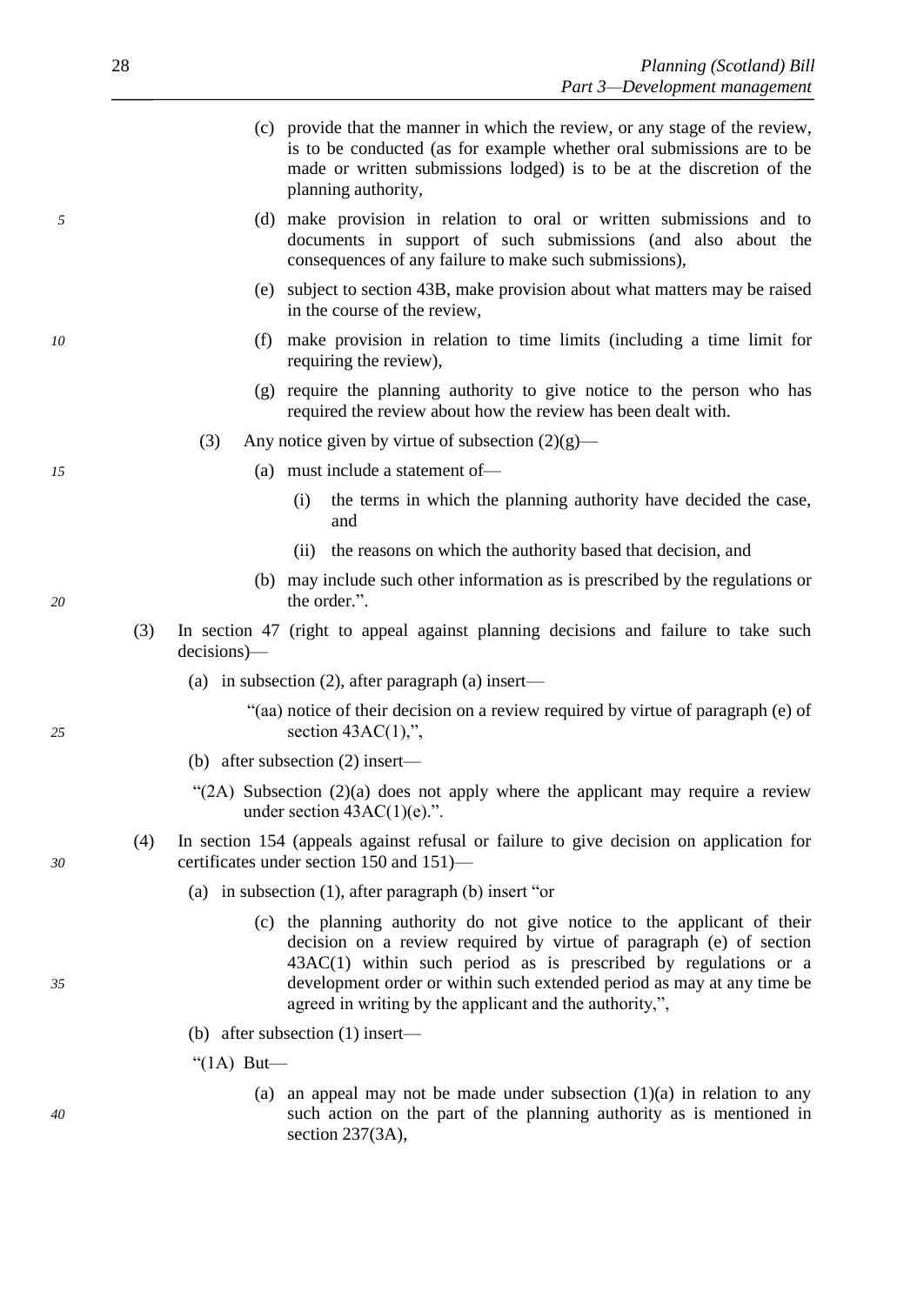- (b) an appeal may not be made under subsection (1)(b) where the applicant may require a review under section 43AC(1)(e).",
- (c) in subsection (3)(b), after " $(1)(b)$ " insert "or (c)".

# *Duration of planning permission*

# *5* **17 Duration of planning permission**

- (1) The Town and Country Planning (Scotland) Act 1997 is amended as follows.
- (2) In section 41 (conditional grant of planning permission), in subsection (1), after paragraph (b) insert—
- "(c) for identifying (whether by means of a specified time period or *10* otherwise) when the applicant may be required to—
	- (i) make an application for a consent, agreement or approval, or
	- (ii) carry out some other action in connection with the permission or development.".
	- (3) In section 58 (duration of planning permission)—
- *15* (a) for subsections (1) to (3) substitute—
	- "(1) Where a planning permission to which this section applies is granted or deemed to be granted, it must be granted or, as the case may be, is to be deemed to be granted subject to the condition that the development to which it relates must be begun not later than the expiration of—
- *20* (a) 3 years beginning with the date on which the permission is granted or, as the case may be, deemed to be granted, or
	- (b) such other period (whether longer or shorter) as the authority concerned may specify when granting the permission or, as the case may be, in making a direction under section 57.
- *25* (2) If planning permission is granted or is deemed to be granted without the condition required by subsection (1), the permission is deemed to be subject to the condition that the development to which it relates must be begun not later than the expiration of 3 years beginning with the date on which the permission is granted or, as the case may be, deemed to be granted.
- *30* (3) If development has not begun at the expiration of the period mentioned in paragraph (a) or (b) of subsection (1) or, as the case may be, subsection (2), the planning permission lapses.",
	- (b) in subsection (3A)—
		- (i) in the opening words, for " $(2)$ ", substitute " $(1)(b)$ ",
- *35* (ii) for paragraph (a) substitute—
	- "(a) beginning with the date on which the planning permission is granted or deemed to be granted, and",
	- (c) in subsection (4), paragraph (ca) is repealed.

- 
-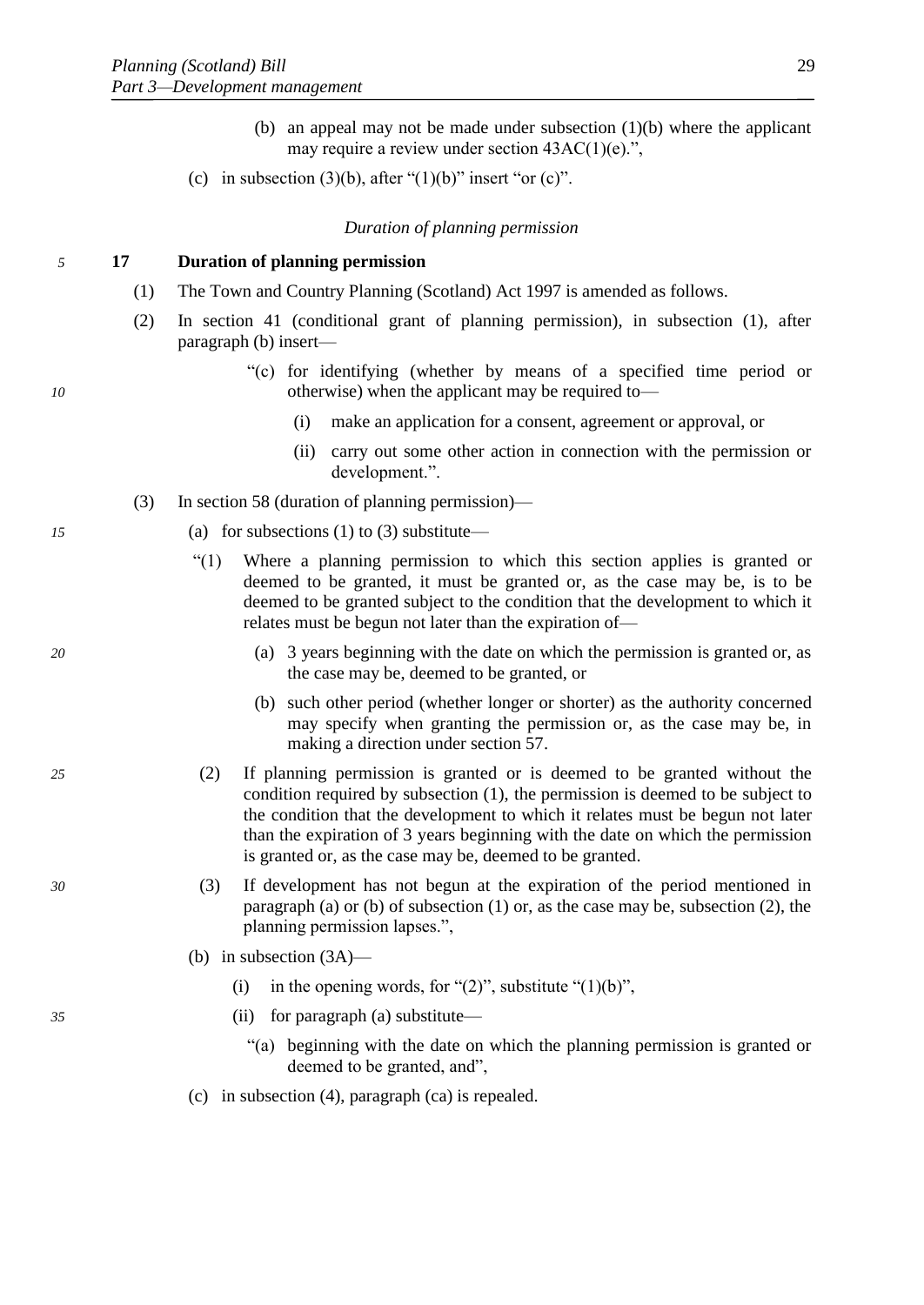- (4) In section 59 (planning permission in principle), for subsections (2) to (8), substitute—
	- "(2A) Where planning permission in principle is granted, it must be granted subject to the condition that the development to which it relates must be begun not later than the expiration of—
- *5* (a) 5 years beginning with the date on which the permission is granted, or
	- (b) such other period (whether longer or shorter) as the authority concerned may specify when granting the permission.
- (2B) If planning permission in principle is granted without the condition required by subsection (2A), the permission is deemed to be subject to the condition that *10* the development to which it relates must be begun not later than the expiration of 5 years beginning with the date of the grant.
	- (2C) If development has not begun at the expiration of the period mentioned in paragraph (a) or (b) of subsection (2A) or, as the case may be, subsection (2B), the planning permission in principle lapses.
- *15* (2D) A period specified under subsection (2A)(b) is to be a period—
	- (a) beginning with the date on which the planning permission in principle is granted, and
- (b) which the authority concerned consider appropriate having regard to the provisions of the development plan and to any other material *20* considerations.".
	- (5) In section 60 (provisions supplementary to sections 58 and 59), for subsection (2) substitute—
- "(2A) Where a planning authority grants planning permission, the fact that any of the conditions of the permission are required by the provisions of section 58 or 59 *25* to be imposed, or are deemed by those sections to be imposed, does not prevent the conditions being the subject of a review under section 43AC or an appeal under section 47.".

# **18 Completion notices**

- (1) The Town and Country Planning (Scotland) Act 1997 is amended as follows.
- *30* (2) In section 61 (termination of planning permission by reference to time limit: completion notices), after subsection (3) insert—

"(3A) A completion notice must also—

- (a) state that a person on whom it is served may lodge an objection,
- (b) specify the date on which the notice will take effect if no objection is *35* lodged before that date.
	- (3B) The date so specified must be a date at least 28 days after the date on which the notice is served.".
	- (3) In section 62 (effect of completion notice)—
		- (a) in subsection (1), for the words from "shall" to the end substitute "takes effect—
- *40* (a) on the date specified in it, unless before that date an objection is lodged under section 62A(1),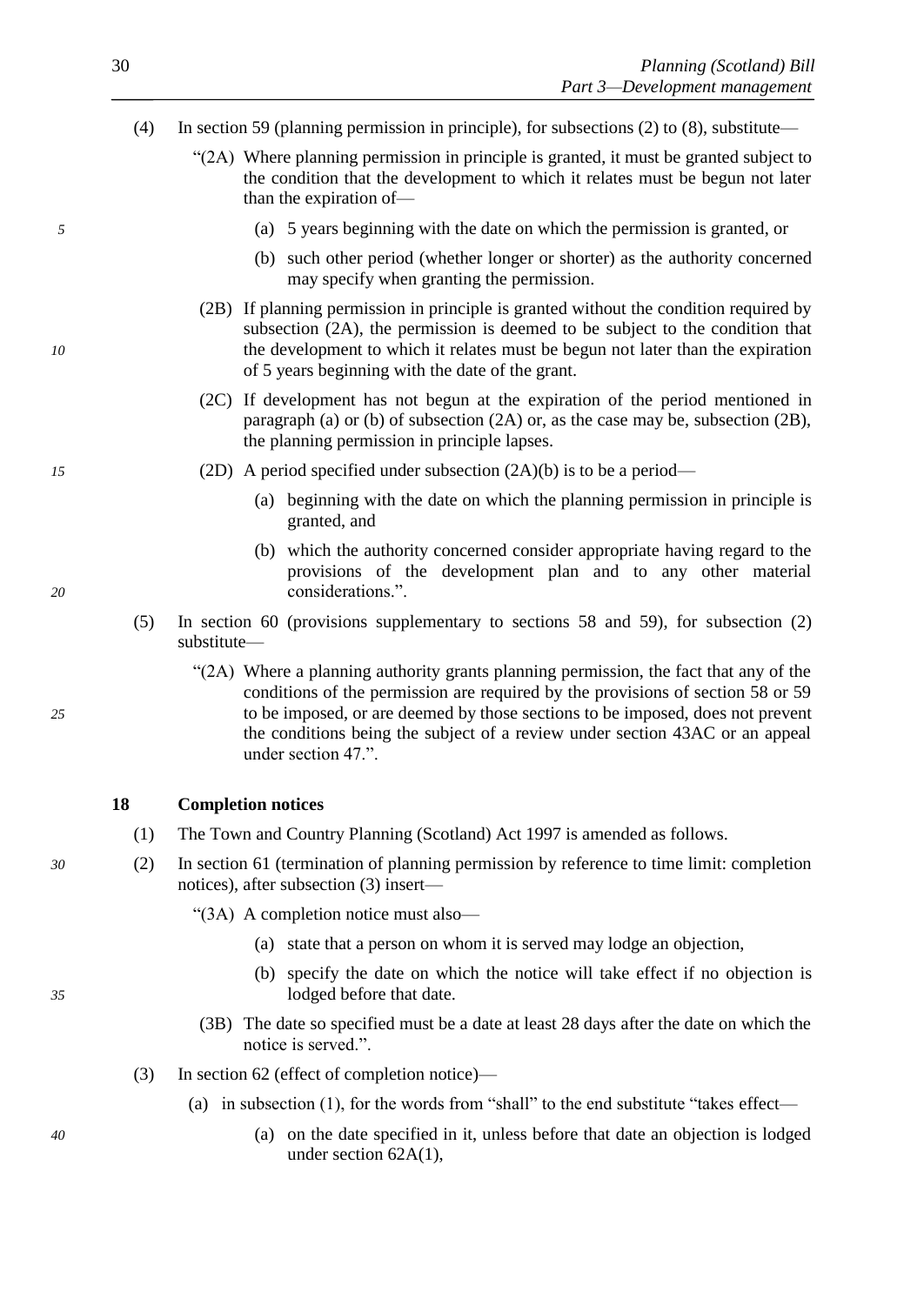- (b) where an objection is lodged under section 62A(1), only if and when the notice is confirmed by the Scottish Ministers.",
- (b) subsections (2) and (3) are repealed,
- (c) in subsection  $(4)$ —
- *5* (i) for "Secretary of State" substitute "Scottish Ministers",
	- (ii) for "subsection  $(2)$ " substitute "section  $62A(5)$ ".
	- (4) After section 62, insert—

# "**62A Objection to completion notice**

- (1) A person on whom a completion notice is served may, prior to the date *10* specified in it, lodge an objection to the notice with the planning authority which served it.
	- (2) Where an objection is lodged under subsection (1), the planning authority must give notice of the objection to—
		- (a) every person who was served with the completion notice, and
- *15* (b) the Scottish Ministers.
	- (3) Before confirming a completion notice, the Scottish Ministers must allow the following people the opportunity to make representations to a person appointed for the purpose by the Scottish Ministers—
		- (a) the person who lodged the objection, and
- *20* (b) the planning authority.
	- (4) The Scottish Ministers must give notice of their decision as to whether or not to confirm the completion notice to—
		- (a) every person who was served with the completion notice, and
		- (b) the planning authority.
- *25* (5) In confirming a completion notice, the Scottish Ministers may substitute a longer period for that specified in the notice as the period at the expiration of which the planning permission is to cease to have effect.".
	- (5) In section 182 (regulations controlling display of advertisements), in subsection (3)(a), for "62" substitute "62A".
- *30* (6) In section 237 (validity of certain decisions), in subsection (3)(c), for "62" substitute "62A".

#### *Planning obligations*

# **19 Planning obligations: financial agreements**

- (1) The Town and Country Planning (Scotland) Act 1997 is amended as follows.
- *35* (2) In section 75 (planning obligations)—
	- (a) in subsection (1), for the words from "an obligation" to the end substitute "a planning obligation.",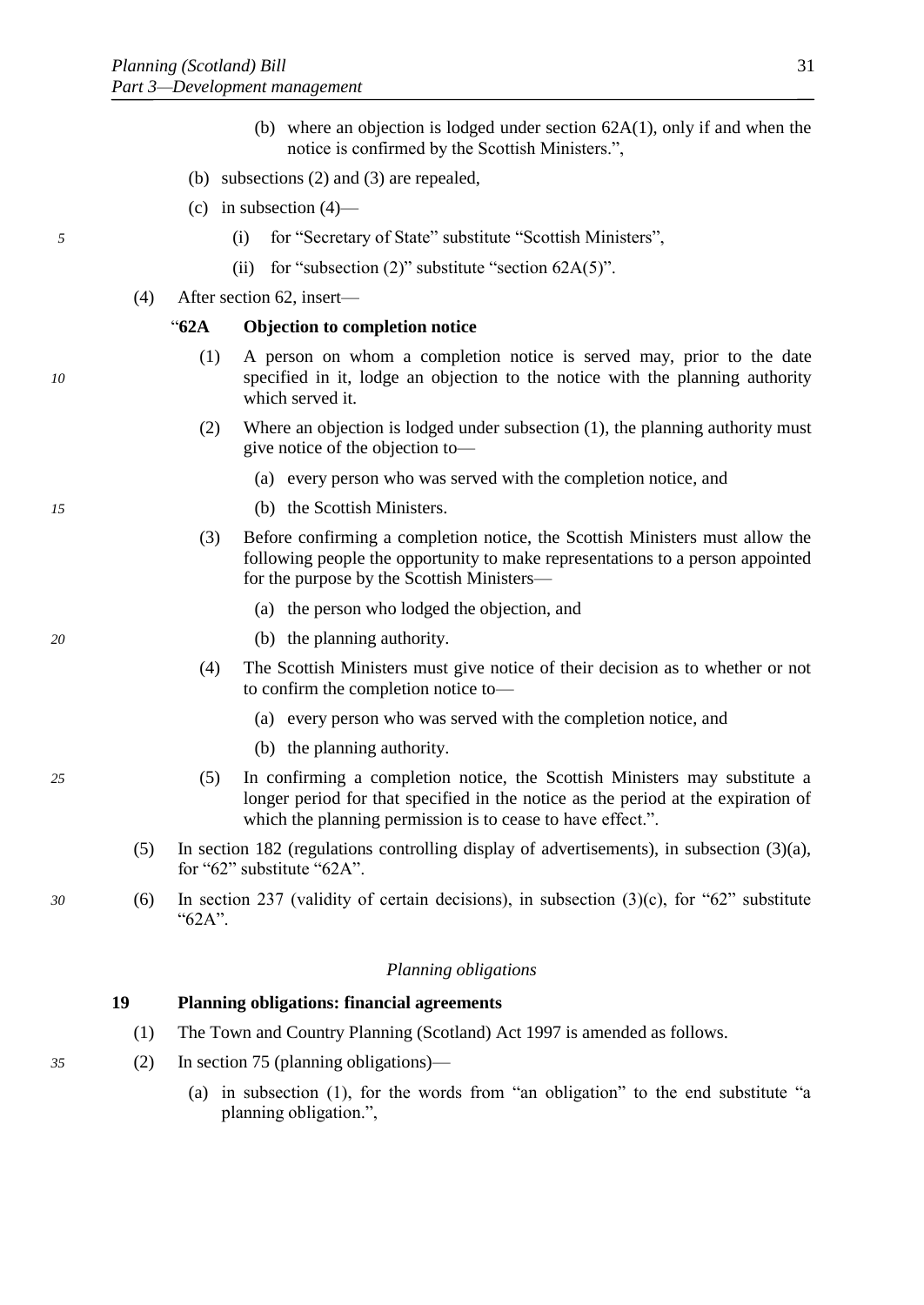- (b) after subsection (1), insert—
- "(1A) For the purpose of this section and sections 75A to 75C, a planning obligation is an obligation which does any of the following—
	- (a) restricts or regulates the development or use of land,
- *5* (b) requires the payment—
	- (i) of a specified amount or an amount determined in accordance with the relevant instrument, or
	- (ii) of periodical sums either indefinitely or for such period as is specified in the relevant instrument.",
- *10* (c) in subsection (2), for "subsection (1), the reference in that subsection" substitute "paragraph (a) of subsection (1A), the reference in that paragraph",
	- (d) in subsection  $(3)$ 
		- (i) after paragraph (a), insert—
- "(aa) impose a restriction or requirement either permanently or during such *15* period as is specified in the relevant instrument,",
	- (ii) paragraph (b) is repealed,
	- (e) in subsection (5)(a), for "(2) or (3)(b)" substitute " $(1A)(b)$  or (2)",
	- (f) after subsection 12, insert—
- "(13) In this section and in sections 75A to 75C, "relevant instrument" means the *20* instrument by which a planning obligation is entered into.".
	- (3) In section 75C (planning obligations: continuing liability of former owner etc.), in subsection (3), for "(2) or (3)(b)" substitute " $(1A)(b)$  or (2)".

# **20 Planning obligations: modification or discharge**

- (1) The Town and Country Planning (Scotland) Act 1997 is amended as follows.
- *25* (2) In section 34 (notice by planning authority of certain applications made to them), in subsection (2)(d), for "agreement" substitute "modification or discharge of a planning obligation".
	- (3) In section 43 (directions etc. as to method of dealing with applications), in subsection  $(4)$ —
- *30* (a) the words "the giving of any agreement under subsection (2) of section 75A or" are repealed,
	- (b) for "subsection (4) of that section" substitute "section 75A(4)".
	- (4) In section 75A (modification and discharge of planning obligations)—
		- (a) in subsection  $(1)$ —
- *35* (i) paragraph (a) is repealed,
	- (ii) in paragraph (b), for "and" substitute "or",
	- (b) in subsection (2)—
		- (i) for the words "their agreement that the obligation" substitute "the obligation to",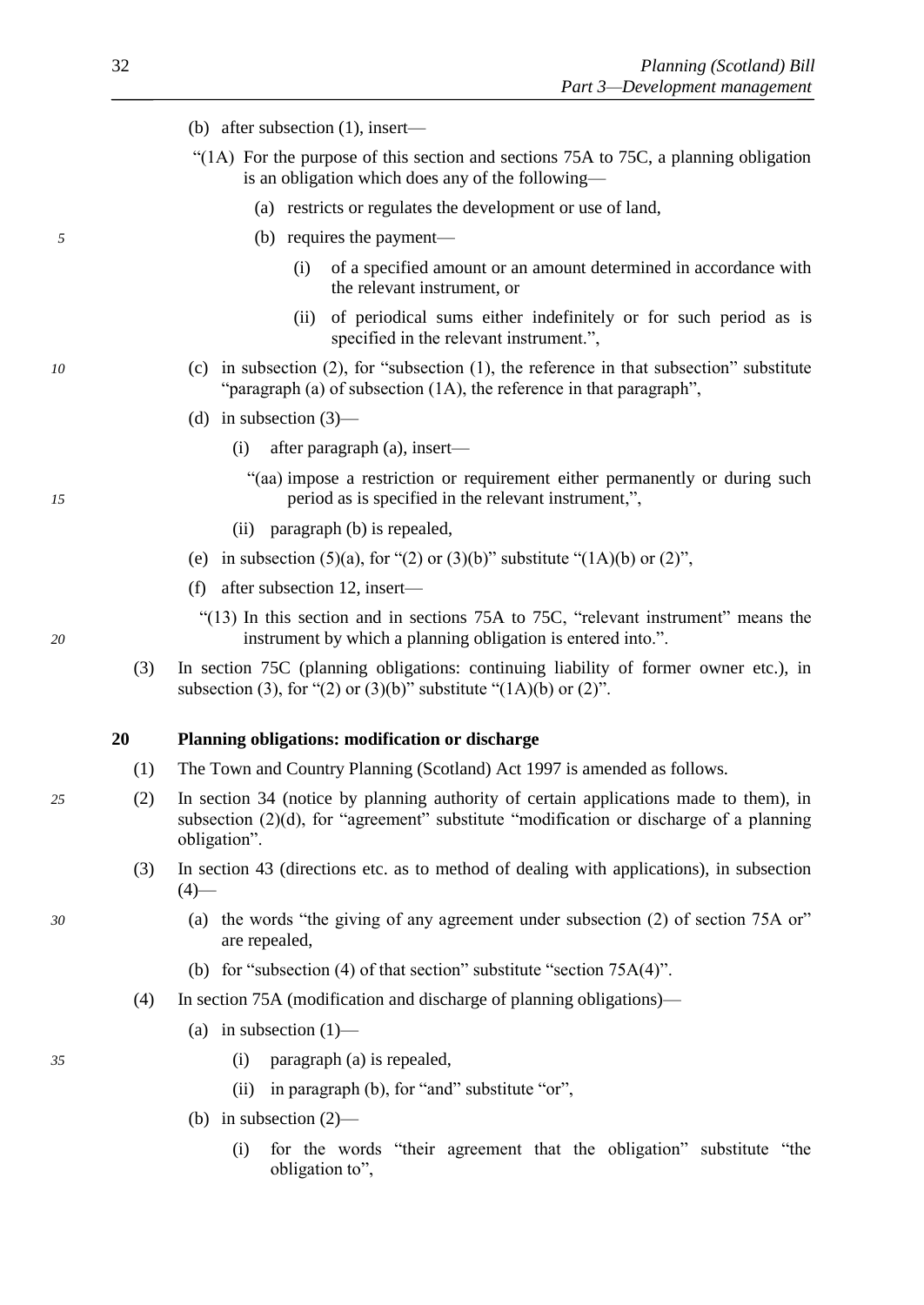- (ii) in paragraph (a), for the words from the start to "be" substitute "be modified as",
- (c) subsection (3) is repealed,
- (d) in subsection  $(4)(c)$ , for "the modifications specified in the application" substitute *5* "modifications",
	- (e) after subsection (4), insert—
	- "(4A) Where the authority propose to make a determination under subsection  $(4)$ 
		- (a) discharging the planning obligation despite that not being sought in the application, or
- *10* (b) modifying the planning obligation in a way that is not sought in the application,

they must obtain the applicant's consent before making the determination.

- (4B) Where the authority propose to make a determination under subsection (4) modifying the planning obligation so as to put or increase a burden on any non-*15* applicant, they must obtain that person's consent before making the determination.
	- (4C) Where an application under subsection (2) relates to more than one planning obligation, the authority may make a separate determination in relation to each planning obligation.",

# *20* (f) in subsection (5)—

- (i) the words "the applicant" become paragraph (a),
- (ii) after paragraph (a), insert ", and
	- (b) any non-applicant against whom the planning obligation is enforceable,",
- (iii) the words "within such period as is prescribed." become the closing words,

# *25* (g) in subsection (9)—

- (i) in paragraph (b), after "publication of" insert "or giving of",
- (ii) after paragraph (b), insert—
	- "(ba) the giving of notice of proposed determinations to which subsection (4A) applies,",
- *30* (iii) in paragraph (c), after "application" insert "or proposed determination",
	- (h) in subsection (10), after "(4)" insert ", (4A), (4B), (4C)".
	- (5) In section 75B (appeals)—
		- (a) in subsection  $(4)(c)$ , for "the modifications specified in the application" substitute "modifications",
- *35* (b) after subsection (4), insert—
	- "(4A) Where the Scottish Ministers propose to make a determination under subsection (4)—
		- (a) discharging the planning obligation despite that not being sought in the application, or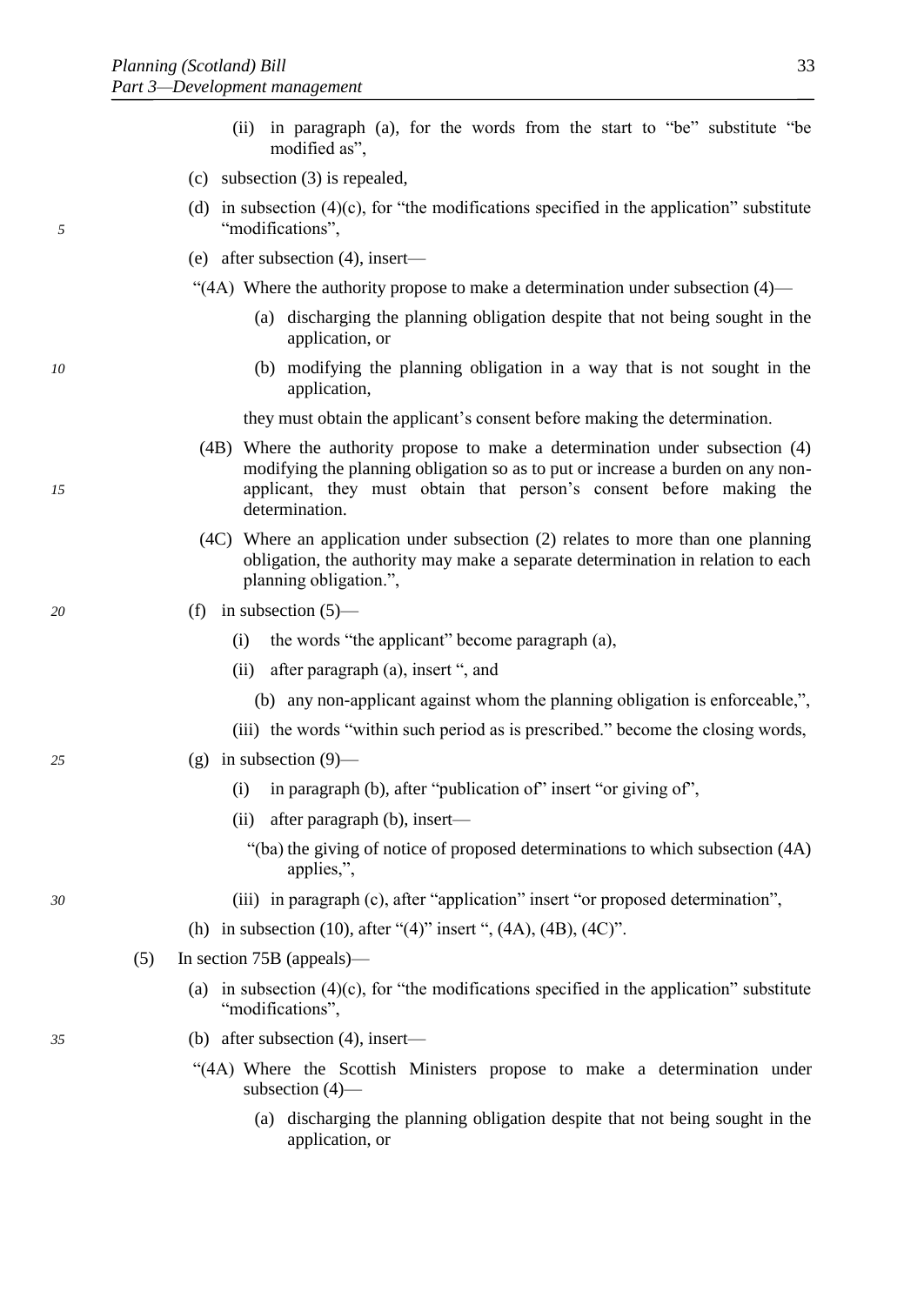(b) modifying the planning obligation in a way that is not sought in the application,

they must obtain the applicant's consent before making the determination.

- (4B) Where the Scottish Ministers propose to make a determination under *5* subsection (4) modifying the planning obligation so as to put or increase a burden on any non-applicant, they must obtain that person's consent before making the determination.
- (4C) Where an application under subsection (2) relates to more than one planning obligation, the Scottish Ministers may make a separate determination in *10* relation to each planning obligation.",
	- (c) in subsection  $(5)$ 
		- (i) the words "the applicant" become paragraph (a),
		- (ii) after paragraph (a), insert ", and
			- (b) any non-applicant against whom the planning obligation is enforceable,",
- *15* (iii) the words "within such period as is prescribed." become the closing words.

#### **PART 4**

#### OTHER MATTERS

#### *Charges and fees*

#### **21 Fees for planning applications etc.**

- *20* (1) Section 252 of the Town and Country Planning (Scotland) Act 1997 (fees for planning applications etc.) is amended as follows.
	- (2) After subsection (1)(b) insert—
		- "(c) the performance by a person appointed by virtue of a scheme of delegation under section 43A of the person's functions.".
- *25* (3) After subsection (1) insert—
	- "(1ZA)The Scottish Ministers may by regulations make provision for the payment of a charge or fee to the Scottish Ministers in respect of—
		- (a) the performance by the Scottish Ministers of any of their functions under the planning Acts or any order or regulations made under them,
- *30* (b) anything done by the Scottish Ministers which is calculated to facilitate, or is conducive or incidental to, the performance of any such function,
	- (c) the performance by a person appointed by the Scottish Ministers under paragraph 1 of schedule 4 of the person's functions.".
- (4) In subsection (1A), for "The regulations" substitute "Regulations under subsections (1) *35* and (1ZA)".
	- (5) In subsection (1A)(b), after "calculated" insert "(including conferring on a planning authority the power to determine how it is to be calculated)".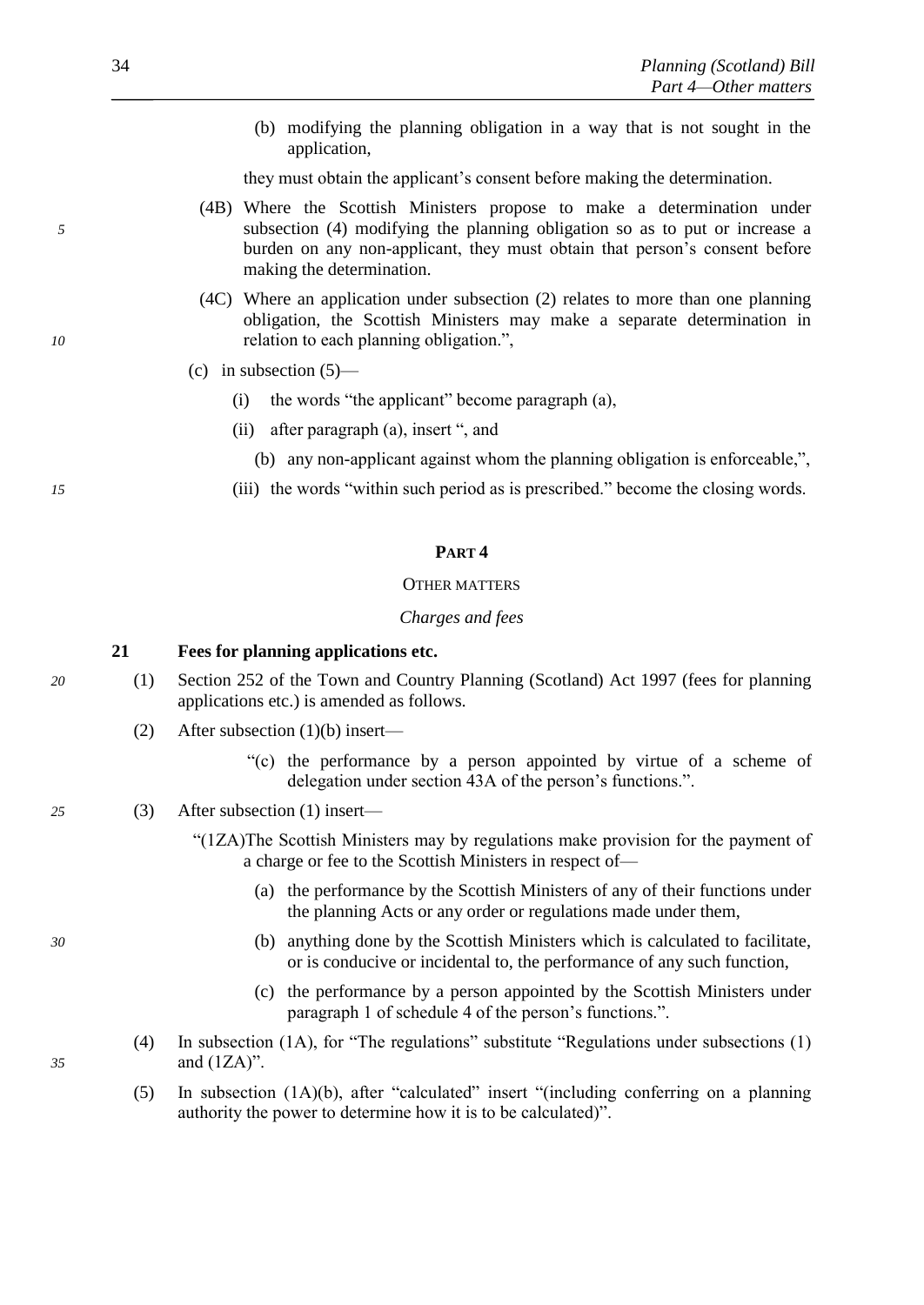- (6) For subsection  $(1A)(e)$  substitute—
	- "(e) provide that a planning authority may waive or reduce the charge or fee,
	- (ea) specify circumstances in which a planning authority are or are not to waive or reduce the charge or fee,".
- *5* (7) After subsection (1B) insert—
	- "(1C) The power to make provision such as mentioned in subsection  $(1A)(e)$  and (ea) includes the power to specify the steps a planning authority are to take before or after waiving or reducing the charge or fee.
- (1D) Regulations under subsections (1) and (1ZA) may provide for a surcharge to be *10* imposed in relation to an application for planning permission made after the carrying out of the development to which it relates.".
	- (8) Subsection (2) is repealed.
	- (9) In subsection (3)—
		- (a) in paragraph (a), for "subsection  $(1)$ " substitute "subsections  $(1)$  and  $(1ZA)$ ",
- *15* (b) paragraph (b) is repealed.
	- (10) In subsection (7), for "the regulations, the planning authority" substitute "regulations under subsection (1A) or (1ZA), the planning authority or, as the case may be, the Scottish Ministers".
	- (11) After subsection (8) insert—
- *20* "(9) Subsection (7) does not apply in relation to surcharges imposed by virtue of subsection (1D).".

#### *Enforcement*

#### **22 Fines: increases and duty of court in determining amount**

- (1) The Town and Country Planning (Scotland) Act 1997 is amended as follows.
- *25* (2) In section 126 (penalties for non-compliance with planning contravention notice)—
	- (a) in subsection (4), for "level 3" substitute "level 5",
	- (b) in subsection (6), for "level 5 on the standard scale" substitute "the statutory maximum".
- (3) In section 136 (offence where enforcement notice not complied with), in subsection *30* (8)(a), for "£20,000" substitute "£50,000".
	- (4) In section 138 (enforcement notice to have effect against subsequent development)—
		- (a) in subsection (4), for "level 5 on the standard scale" substitute "the statutory maximum",
		- (b) after subsection (4), insert—
- *35* "(5) In determining the amount of the fine to be imposed under subsection (4), the court is in particular to have regard to any financial benefit which has accrued or appears likely to accrue to the convicted person in consequence of the activity which constituted the offence.".
- (5) In section 144 (penalties for contravention of stop notice), in subsection (5)(a), for *40* "£20,000" substitute "£50,000".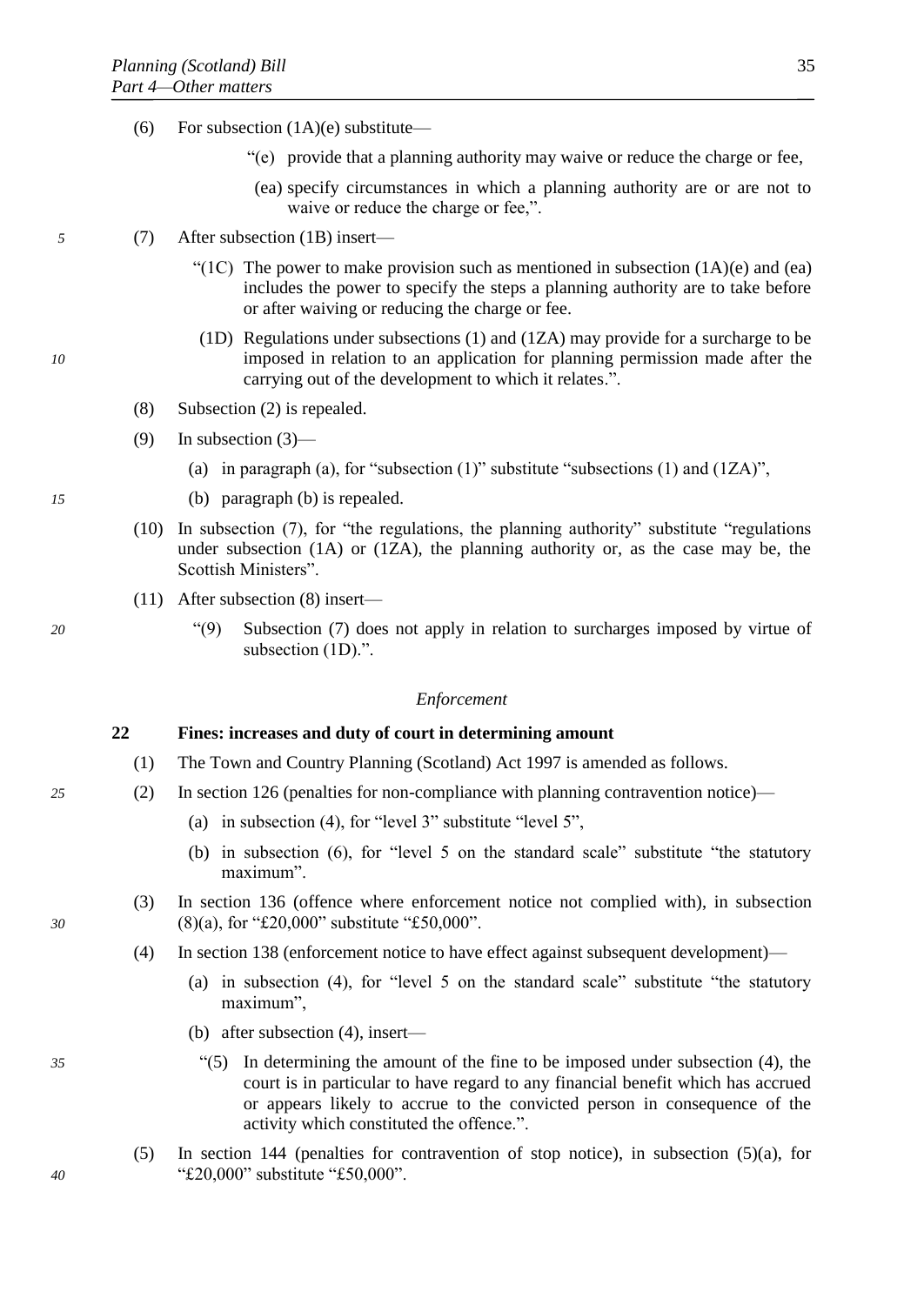- <span id="page-37-0"></span>(6) In section 144C (temporary stop notices: offences), in subsection  $(6)(a)$ , for "£20,000" substitute "£50,000".
- (7) In section 145 (enforcement of conditions)—
	- (a) in subsection (12), for "level 3" substitute "level 5",
- *5* (b) after subsection (12), insert—
	- "(12A)In determining the amount of the fine to be imposed under subsection (12), the court is in particular to have regard to any financial benefit which has accrued or appears likely to accrue to the convicted person in consequence of the activity which constituted the offence.".
- *10* (8) In section 186 (enforcement of control as to advertisements), in subsection (3) for "level 3" in both places it occurs substitute "level 5".

#### **23 Liability for expenses under enforcement notice**

- (1) The Town and Country Planning (Scotland) Act 1997 is amended as follows.
- (2) In section 135 (execution and cost of works required by enforcement notice)—
- *15* (a) in subsection (1)(b)—
	- (i) the words "from the person who is then the owner or lessee of the land" are repealed, and
	- (ii) after "so", insert "from—
- (i) the person who is then the lessee of the land, or any part of the *20* land,
	- (ii) any person who is then or subsequently becomes the owner of the land, or any part of the land (whether or not that person remains the owner).",
- (b) in paragraph (b) of subsection (4), the words from "in respect" to the end of that *25* paragraph are repealed,
	- (c) after subsection (4), insert—
	- "(4A) The right of recovery that an owner, lessee or occupier of land has under subsection (4) applies whether or not that person remains the owner, lessee or occupier of the land.".
- *30* (3) After section 158A, insert—

#### "*Charging orders*

# **158B Liability under a charging order**

- (1) Where—
- (a) a planning authority or the Scottish Ministers ("the charging body") have *35* taken action in relation to land under section 135(1), and
	- (b) a person is liable under that section for the expenses reasonably incurred by the charging body in taking that action,

the charging body may make a charging order and apply to register it in the appropriate land register.

- 
-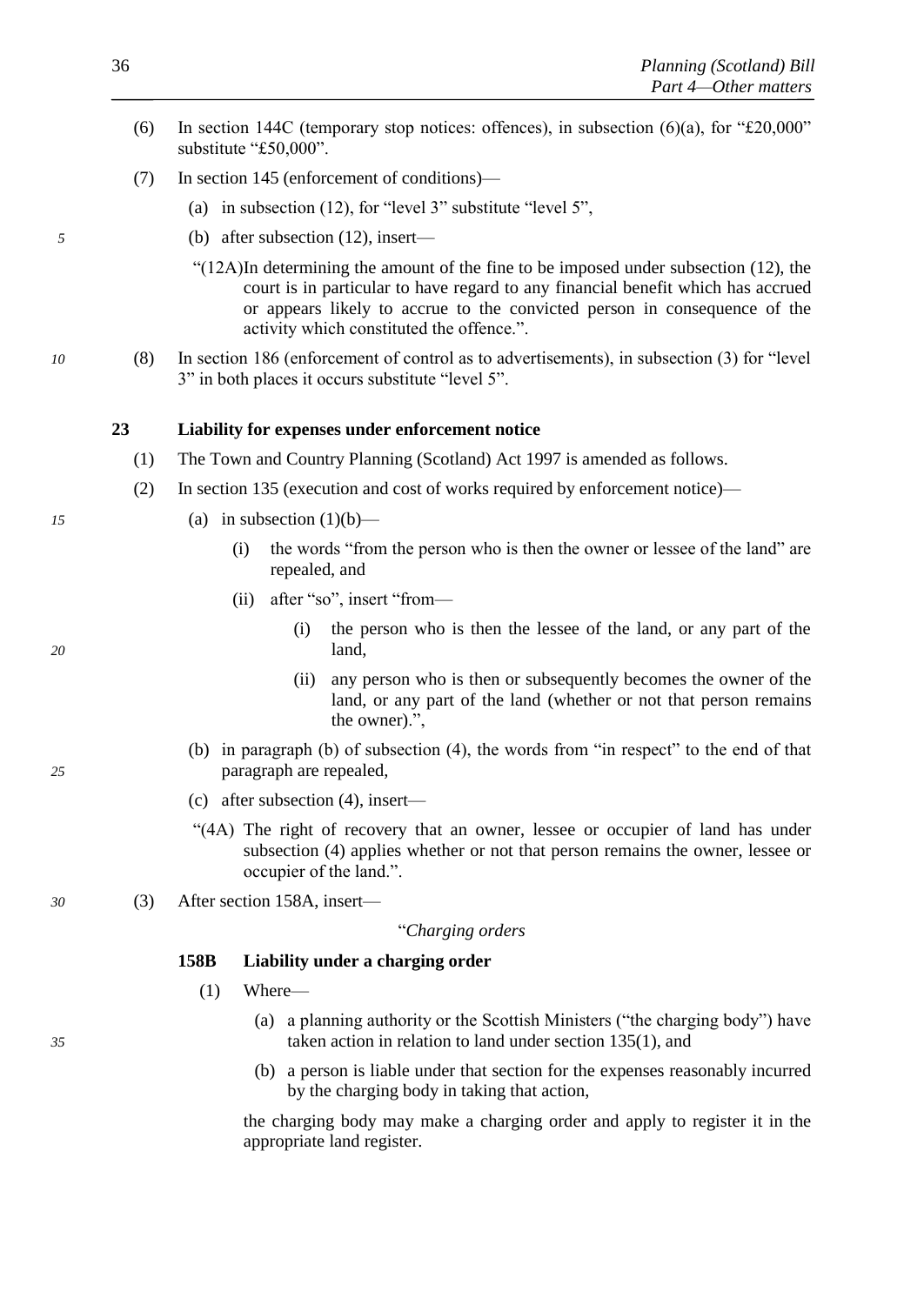- (a) becomes payable in instalments in accordance with section 158C, and
- (b) includes the administrative expenses referred to in subsection  $(3)(a)$  and, *5* if the order so provides, the interest charges referred to in subsection  $(3)(b)$ .
	- (3) The administrative expenses and interest charges referred to are—
- (a) any administrative expenses reasonably incurred by the charging body in connection with recovering the amount due under section  $135(1)(b)$ *10* (including the fees for registration and discharge of the charging order),
	- (b) if the charging order provides for it, interest—
		- (i) on the expenses mentioned in subsection  $(1)(b)$ ,
		- (ii) at the rate (which must be a reasonable rate) specified in the order,
- (iii) in respect of the period beginning with the first demand for *15* payment of the expenses mentioned in subsection (1)(b) and ending with payment of the amount payable under section  $135(1)(b)$ .
	- (4) In this section and sections 158C to 158F, reference to section 135(1) includes reference to that section as applied by section 139(4) or 179(6).
- *20* (5) A charging order may not be made or registered in connection with a liability under section 135(1) that was incurred before section [23](#page-37-0) of the Planning (Scotland) Act 2018 came into force.

# **158C Payments under a charging order**

- (1) A charging body which makes a charging order must specify in the order—
- *25* (a) the number of annual instalments in which the amount payable under section 135(1)(b) is to be paid (which must be between 3 and 30), and
	- (b) the date on which each instalment falls due.
- (2) The date specified under subsection (1)(b) for the payment of the first instalment must fall at least 56 days after the date on which a copy of the *30* charging order is served on a person from whom payment is sought.
	- (3) A person may redeem the amount payable under section 135(1)(b) early by paying to the charging body—
		- (a) the amount payable under section  $135(1)(b)$ , or
		- (b) such lower sum as the person agrees with the charging body.
- *35* (4) For the avoidance of doubt, despite the terms of a registered charging order, the charging body may (at any time) waive or reduce the amount payable under section 135(1)(b).

#### **158D Form of a charging order**

(1) A charging order may not be registered unless it is in the form prescribed by the Scottish Ministers in regulations.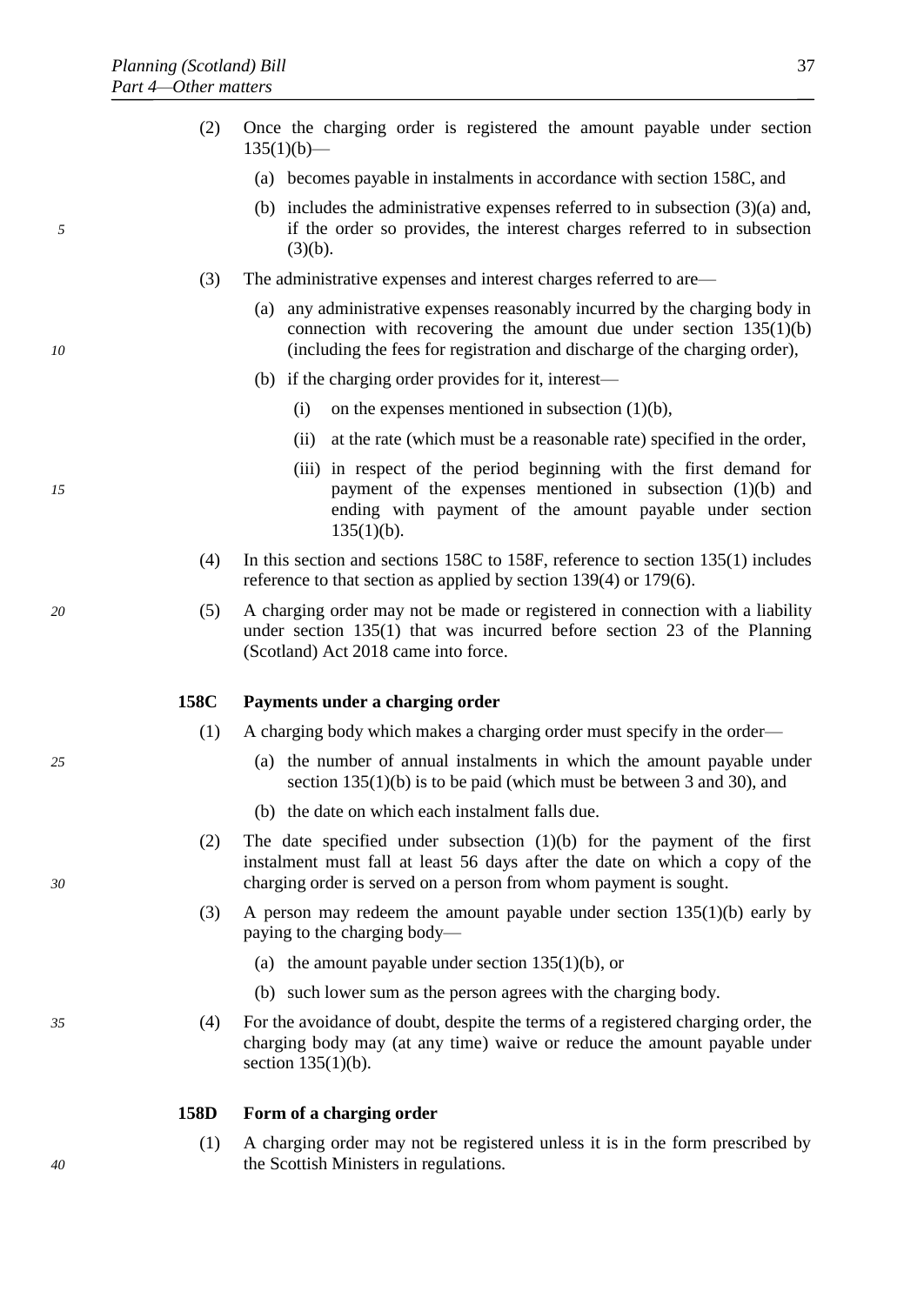- <span id="page-39-0"></span>(2) Regulations under subsection (1) must require that a charging order contain at least the following information—
	- (a) the land to which it relates,
	- (b) the action taken under section 135(1) in relation to the land,
- *5* (c) the amount payable under section 135(1)(b), or a description of that amount,
	- (d) the number of annual instalments into which the amount payable under section 135(1)(b) is divided and the date on which each instalment falls due,
- *10* (e) notice that an instalment which is not paid is recoverable as a debt.
	- (3) On making a charging order, the charging body are to serve a copy of the order on the owner of the land to which it relates.

#### **158E Discharge of charging order**

The charging body must register a discharge of a registered charging order in *15* the appropriate land register as soon as reasonably practicable after it has received payment in full of—

- (a) the amount payable under section  $135(1)(b)$ , or
- (b) such lower sum as the person agrees with the charging body under section 158C(3)(b).

# *20* **158F Meaning of "register" and "appropriate land register"**

- (1) In sections 158B to 158E, "register" means—
	- (a) register the information contained in the order, discharge or notice in the Land Register of Scotland, or
	- (b) record the order, discharge or notice in the Register of Sasines,

*25* and "registered" is to be construed accordingly.

- (2) In sections 158B and 158E, "appropriate land register" means the Land Register of Scotland or the Register of Sasines.".
- (4) In section 186(2) (enforcement of control as to advertisements), after "enforcement notices" insert ", charging orders".
- *30* (5) The modifications made by this section do not apply in relation to any liability under section 135(1) of the Town and Country Planning (Scotland) Act 1997 that was incurred before this section came into force.

*Training for taking planning decisions*

**24 Power to impose training requirement**

- *35* (1) A member of a planning authority who has not fulfilled the specified training requirements is prohibited from—
	- (a) exercising any of the authority's specified functions on their behalf, or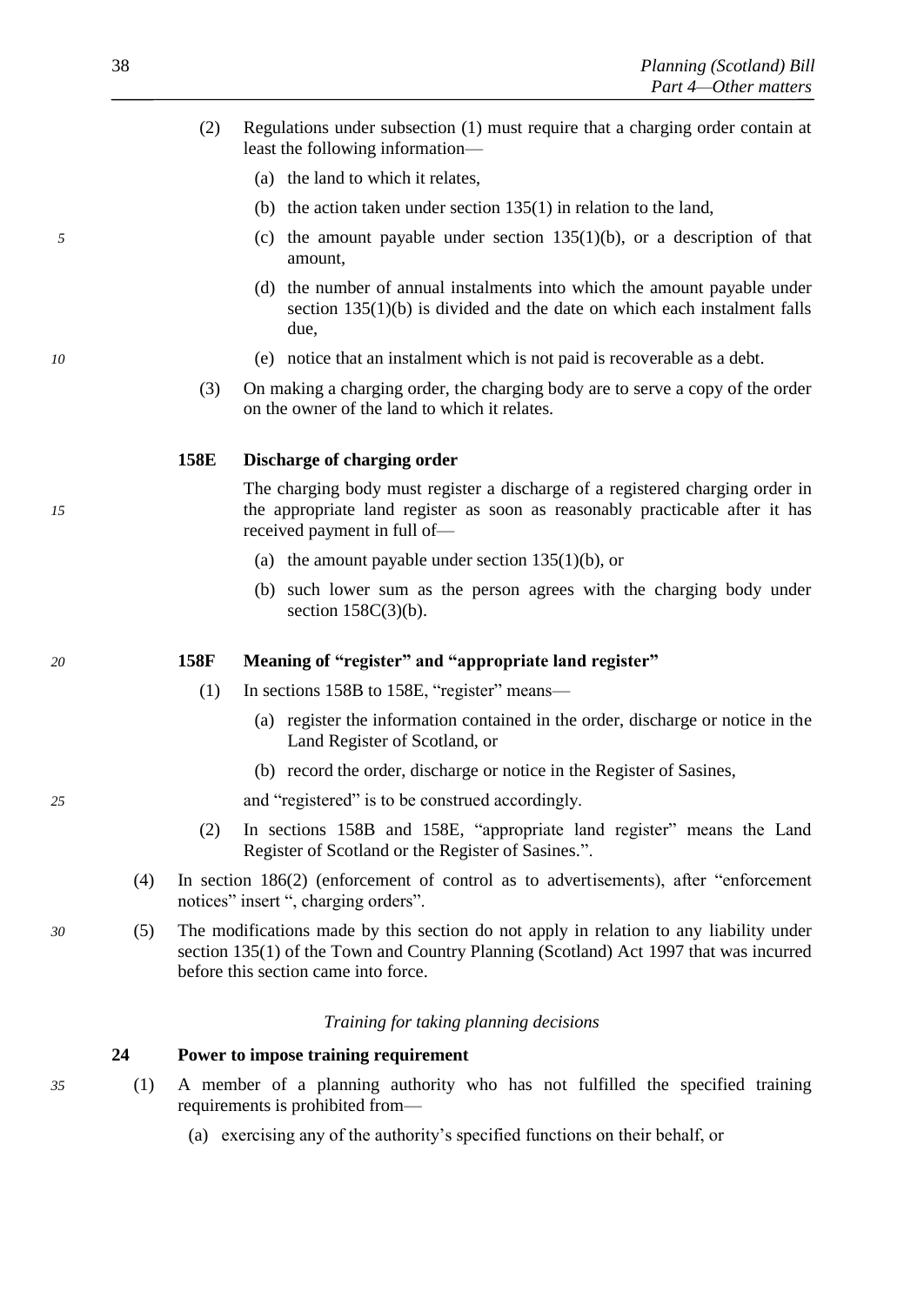- (b) being involved in exercising any of those functions on the authority's behalf as a member of a committee or any other body.
- (2) In this section—
- <span id="page-40-0"></span>(a) "specified" means specified by the Scottish Ministers in regulations under this *5* section,
	- (b) "planning authority" means—
		- (i) local authority, and
		- (ii) National Park authority,
- (c) the reference to a member of a planning authority includes a member of a *10* committee of a National Park authority appointed under paragraph 16(1) of schedule 1 of the National Parks (Scotland) Act 2000.
	- (3) Regulations under this section specifying functions of a planning authority may only specify functions conferred by the planning Acts as defined by section 277 of the Town and Country Planning (Scotland) Act 1997.
- *15* (4) Regulations under this section may in particular—
	- (a) specify that either or both attendance on a training course, and the completion of an examination, are training requirements,
	- (b) specify training requirements on the basis that the content and provider of the training, and any examination, must be accredited by the Scottish Ministers.
- *20* (5) The Scottish Ministers may disapply subsection [\(1\)](#page-39-0) in relation to a planning authority (or all authorities) by regulations under this section.

# **25 Power to transfer functions where insufficient trained persons**

- (1) Where a planning authority are unable to exercise a function because of the prohibition created by section [24\(1\),](#page-39-0) the Scottish Ministers may, by direction, allow the function to *25* be exercised on the authority's behalf by—
	- (a) another planning authority, or
	- (b) the Scottish Ministers.
	- (2) A direction under subsection [\(1\)](#page-40-0) is referred to in this section as a transfer of functions direction.
- *30* (3) The Scottish Ministers may, by direction, modify or revoke a transfer of functions direction.
	- (4) A transfer of functions direction, or a direction modifying or revoking one, may make different provision for different purposes.
	- (5) The Scottish Ministers may by regulations—
- *35* (a) provide for any enactment to apply subject to such modifications as the Scottish Ministers consider appropriate in connection with—
	- (i) a transfer of functions direction, or
	- (ii) a direction modifying or revoking a transfer of functions direction,
- (b) enable a person who has exercised a function of a planning authority by virtue of a *40* transfer of functions direction to recover from that authority any costs reasonably incurred in so doing.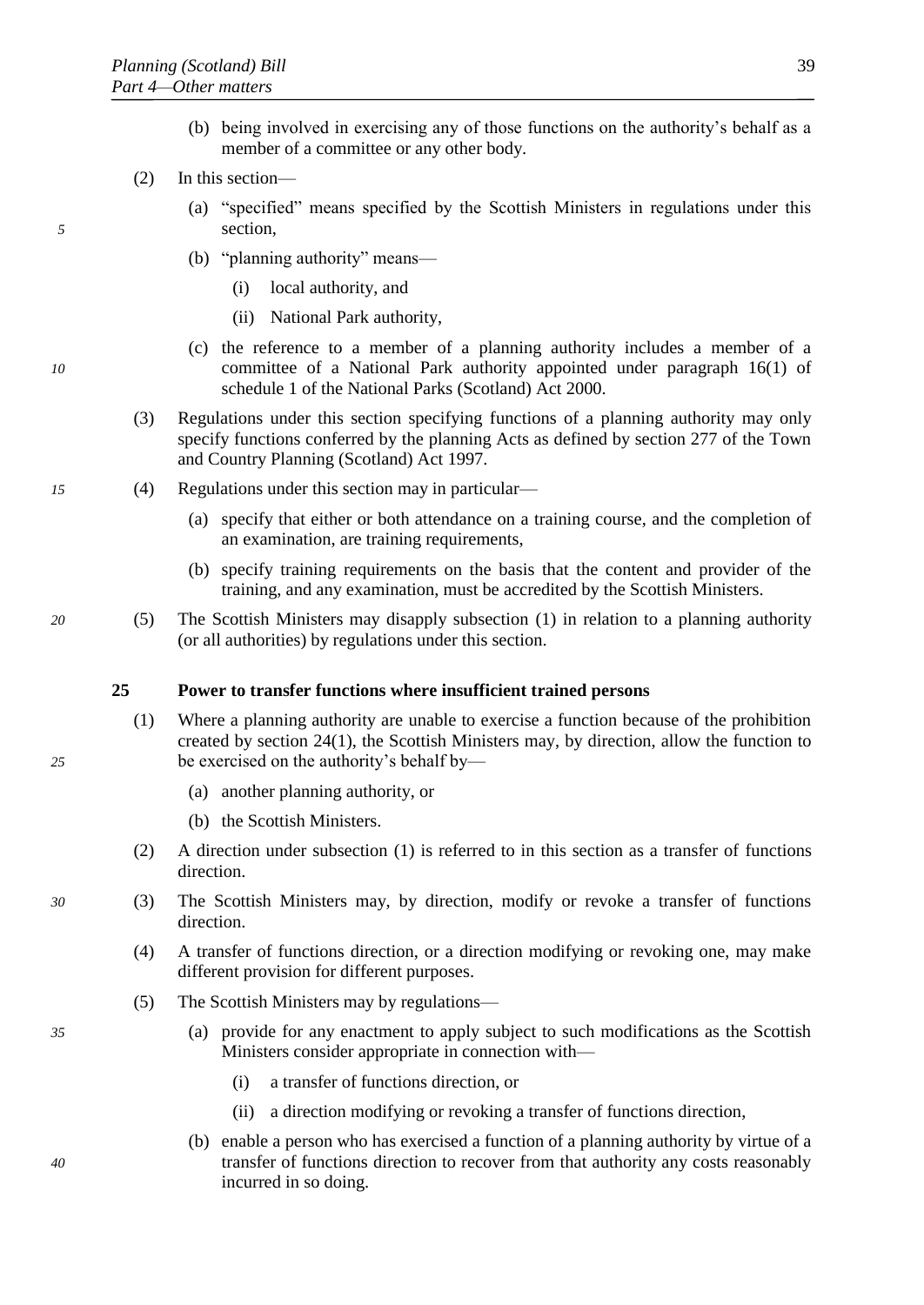(6) In this section, "planning authority" has the meaning given in section [24.](#page-39-0)

# *Performance of planning authorities*

# **26 Performance of planning authorities**

(1) After Part 12 of the Town and Country Planning (Scotland) Act 1997 insert—

## *5* **"PART 12A**

#### PERFORMANCE OF PLANNING AUTHORITY FUNCTIONS

#### *Annual report*

#### **251A Annual report on performance of functions**

- (1) As soon as reasonably practicable after the end of each financial year, a *10* planning authority are to prepare a report on the performance of their functions (or such of their functions as are specified in regulations made by the Scottish Ministers) during that year.
	- (2) The planning authority are to—
		- (a) submit a copy of the report to the Scottish Ministers, and
- *15* (b) publish the report.
	- (3) The Scottish Ministers may by regulations make provision about—
		- (a) the form and content of the report,
		- (b) the process to be undertaken in preparing the report,
		- (c) how the report is to be published.
- *20* (4) In this section a financial year is the period of 12 months beginning with 1 April.

#### *National performance monitoring*

# **251B National planning performance co-ordinator**

- (1) The Scottish Ministers may appoint a person to—
- *25* (a) monitor the performance by planning authorities of their functions, and
	- (b) provide advice to planning authorities as to how they may improve the performance of their functions.
	- (2) A person appointed under subsection (1) must submit reports to the Scottish Ministers on—
- *30* (a) the activities carried out under that subsection,
	- (b) any recommendations the person has in consequence of carrying out those activities.
	- (3) The Scottish Ministers may by regulations make further provision about—
- (a) the appointment and functions of a person appointed under subsection *35* (1),
	- (b) reports submitted under subsection (2).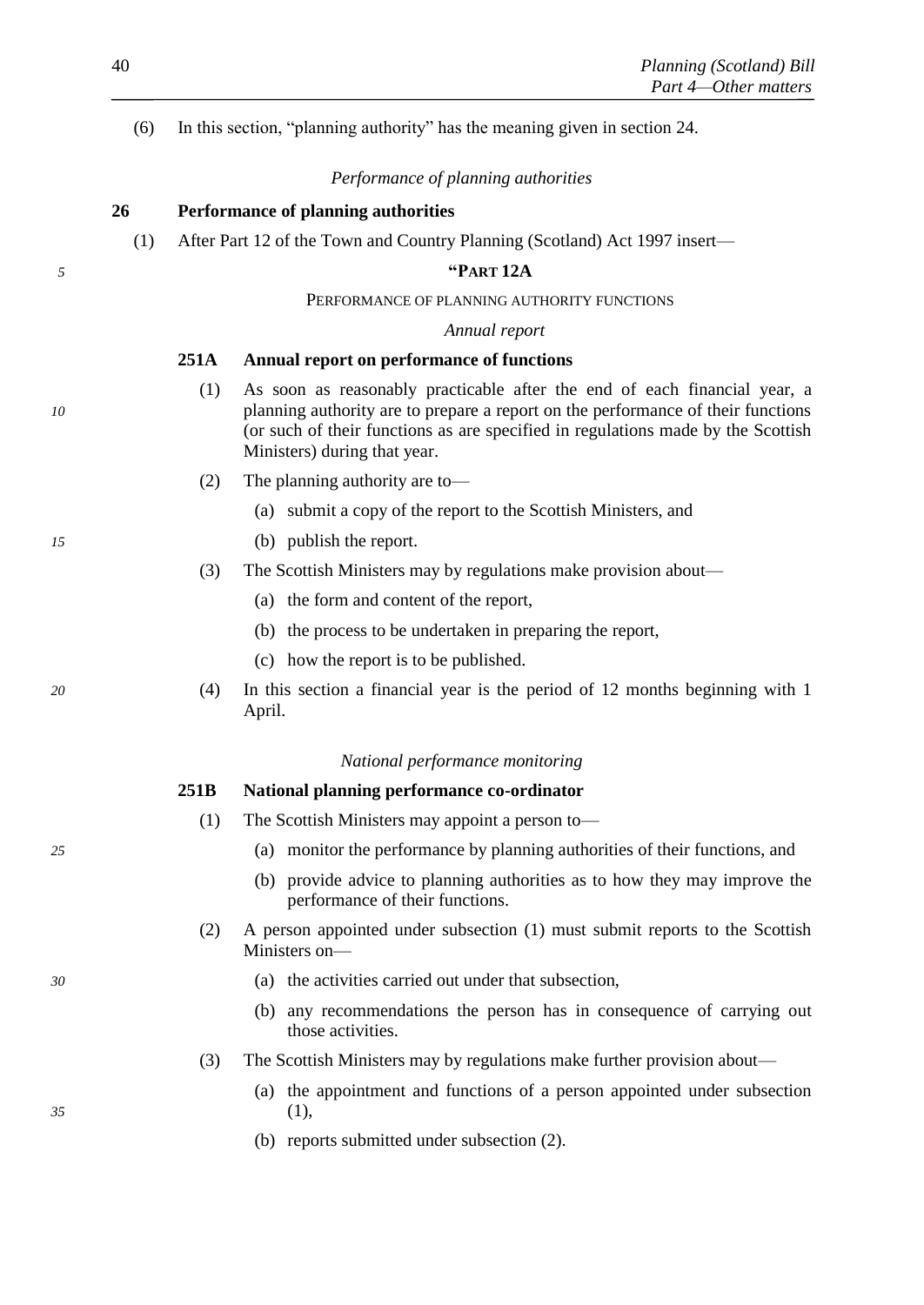|    |      | Assessment and improvement of functions                                                                                                                       |
|----|------|---------------------------------------------------------------------------------------------------------------------------------------------------------------|
|    | 251C | <b>Assessment of planning authorities' performance</b>                                                                                                        |
|    | (1)  | The Scottish Ministers may appoint a person to conduct an assessment of a<br>planning authority's or planning authorities' performance—                       |
| 5  |      | (a) of their functions generally, or                                                                                                                          |
|    |      | (b) of particular functions.                                                                                                                                  |
|    | (2)  | In appointing a person, the Scottish Ministers are to specify—                                                                                                |
|    |      | (a) the planning authority or authorities to which the assessment is to relate,                                                                               |
|    |      | (b) the functions to be assessed,                                                                                                                             |
| 10 |      | (c) the period to which the assessment is to relate, and                                                                                                      |
|    |      | (d) such other restrictions on the scope of the assessment as they consider<br>appropriate.                                                                   |
|    | (3)  | After appointing a person, the Scottish Ministers are to notify each relevant<br>planning authority of-                                                       |
| 15 |      | (a) the appointment, and                                                                                                                                      |
|    |      | (b) the scope of the assessment.                                                                                                                              |
|    | (4)  | In this section and sections 251D to 251F-                                                                                                                    |
|    |      | "appointed person" means a person appointed to conduct the assessment<br>under subsection $(1)$ ,                                                             |
| 20 |      | "relevant planning authority" means a planning authority to which the<br>assessment relates.                                                                  |
|    | 251D | Powers of appointed person etc.                                                                                                                               |
|    | (1)  | For the purposes of any assessment conducted under section 251C, the<br>appointed person may require access at all reasonable times—                          |
| 25 |      | (a) to any premises of a relevant planning authority, and                                                                                                     |
|    |      | (b) to any document relating to a relevant planning authority which appears<br>to the appointed person to be necessary for the purposes of the<br>assessment. |
| 30 | (2)  | The appointed person may require a person holding or accountable for a<br>document required under subsection $(1)$ —                                          |
|    |      | (a) to give the appointed person such information and explanation as the<br>appointed person thinks necessary for the purposes of the assessment,<br>and      |
| 35 |      | (b) to attend in person before the appointed person to give the information or<br>explanation or to produce the document.                                     |
|    | (3)  | A relevant planning authority must provide the appointed person with—                                                                                         |
|    |      | (a) every facility, and                                                                                                                                       |
|    |      | (b) all information,                                                                                                                                          |
|    |      |                                                                                                                                                               |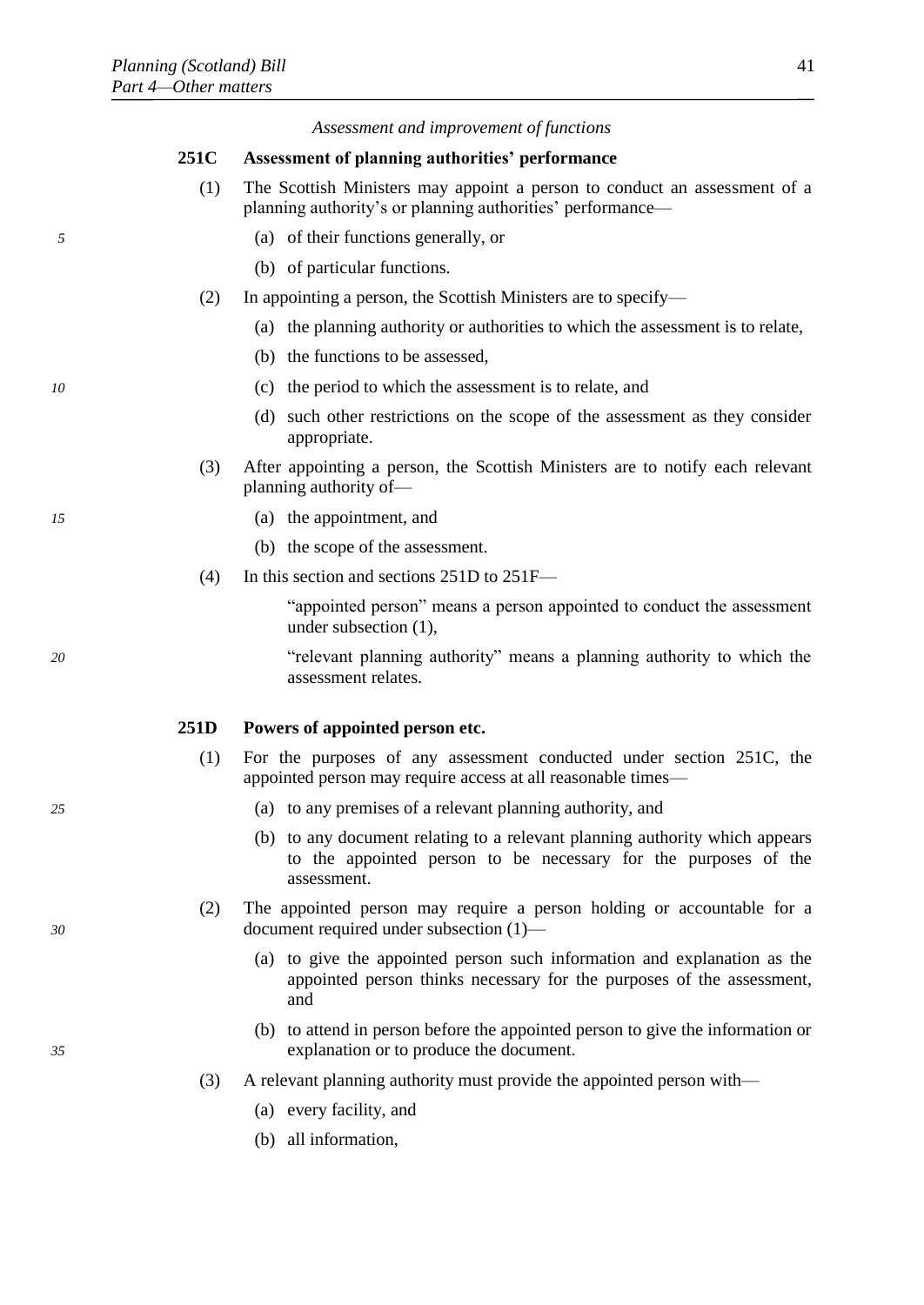which the appointed person reasonably requires to be provided for the purposes of the assessment.

- (4) The appointed person is—
	- (a) to give 3 clear days' notice of any requirement under this section, and
- *5* (b) must, if reasonably required to do so, produce a document of identification.
	- (5) A person who without reasonable excuse fails to comply with a requirement made of the person under subsection (1), (2) or (3) commits an offence.
- (6) A person who commits an offence under subsection (5) is liable on summary *10* conviction to a fine not exceeding level 3 on the standard scale.
	- (7) In this section, "document" means anything in which information is recorded in any form (and references to producing a document are to be read accordingly).

#### **251E Report of assessment**

- *15* (1) On completion of an assessment conducted under section 251C, the appointed person is to—
	- (a) prepare a report,
	- (b) submit it to the Scottish Ministers,
	- (c) issue it to each relevant planning authority, and
- *20* (d) publish it.
	- (2) A report prepared under subsection (1)(a) is in this section and sections 251F and 251G referred to as a "performance assessment report".
- (3) The performance assessment report may recommend improvements which a planning authority should make as to how they carry out their functions under *25* the planning Acts.

#### **251F Response report**

- (1) After receiving the performance assessment report, each relevant planning authority is to prepare and submit to the Scottish Ministers a report (in this section and section 251G referred to as a "response report" as to-
- *30* (a) the extent to which, the manner in which and the period within which they propose to implement the recommendations of the performance assessment report which relate to them,
	- (b) in so far as they decline to implement those recommendations, their reasons for so declining.
- *35* (2) A relevant planning authority need not prepare a response report if there are no recommendations of the performance assessment report which relate to them.
	- (3) A response report must be submitted within—
		- (a) such period as is specified in the performance assessment report, or
- (b) such longer period as may be agreed between the planning authority and *40* the Scottish Ministers.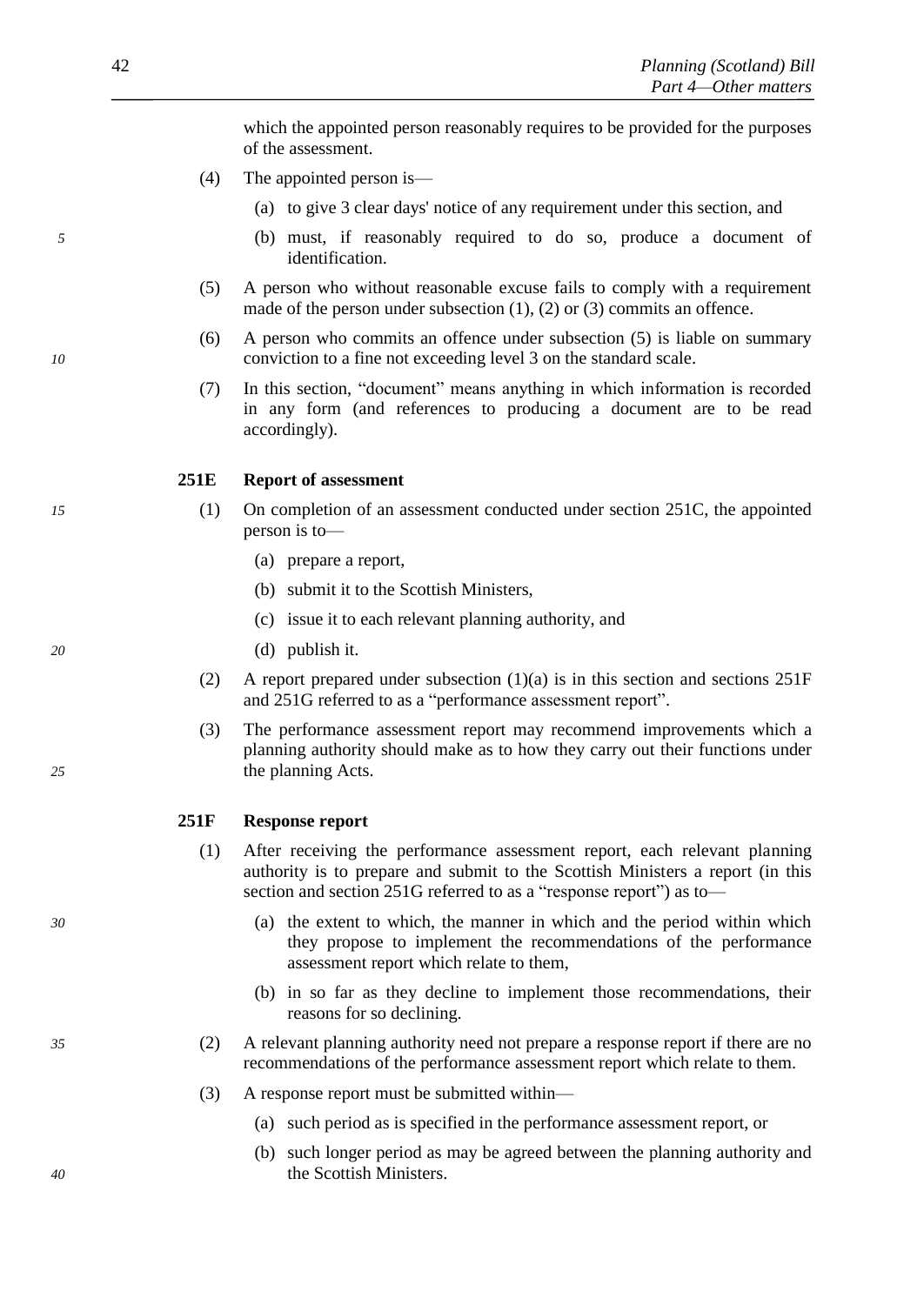- <span id="page-44-0"></span>(4) For the purposes of subsection (3)(a), different periods may be specified for different relevant planning authorities.
- (5) A planning authority who submit a response report to the Scottish Ministers are to publish it.

# *5* **251G Directions to planning authority**

- (1) The Scottish Ministers may issue a direction to a planning authority requiring them to take such action as is specified in the direction if—
	- (a) the planning authority decline to implement recommendations of a performance assessment report,
- *10* (b) the Scottish Ministers are not satisfied that the planning authority's proposals in the response report will effectively implement the recommendations, or
- (c) it appears to the Scottish Ministers that the planning authority are not timeously carrying out such implementation as the authority proposed in *15* the response report.
	- (2) A direction under subsection (1) may, in particular, require the planning authority to prepare and submit a further response report under section 251F(1) within a period specified in the direction.
- (3) The Scottish Ministers may vary or revoke a direction issued under subsection *20* (1).
	- (4) The Scottish Ministers are to publish—
		- (a) any direction issued under subsection (1), and
		- (b) any variation or revocation of such a direction.
- (5) In this section and sections 251E and 251F, "publish" includes, without *25* prejudice to that expression's generality, publish by electronic means (as for example by means of the internet).".
	- (2) Section 30 of the Planning etc. (Scotland) Act 2006 (assessment of planning authority's performance or decision making) is repealed.

# **PART 5**

#### *30* INFRASTRUCTURE LEVY

# **27 Power to provide for levy**

- (1) The Scottish Ministers may by regulations establish, and make provision about, an infrastructure levy.
- (2) An infrastructure levy (within the meaning of this Act) is a levy—
- *35* (a) payable to a local authority,
	- (b) in respect of development wholly or partly within the authority's area,
	- (c) the income from which is to be used by local authorities to fund, or contribute towards funding, infrastructure projects.
	- (3) Schedule [1](#page-47-0) elaborates on the regulation-making power conferred by this section.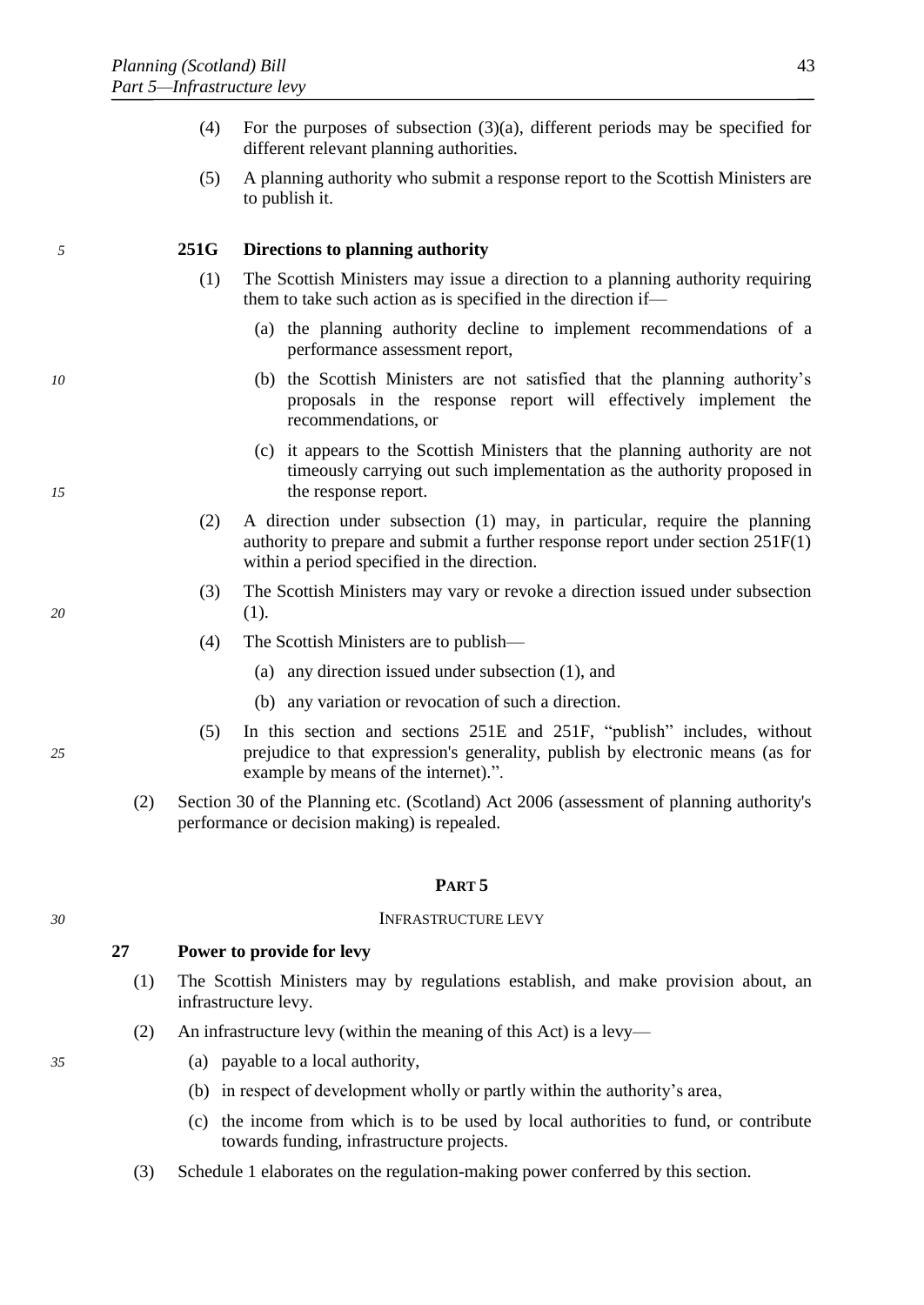# <span id="page-45-0"></span>**28 Guidance**

- (1) The Scottish Ministers may issue guidance to local authorities dealing with—
	- (a) how they are to discharge the infrastructure-levy functions conferred on them by regulations under section [27,](#page-44-0) and
- *5* (b) how infrastructure-levy income should be spent.
	- (2) Local authorities must have regard to any guidance under subsection [\(1\)](#page-45-0) that is addressed to them.
	- (3) Guidance under subsection [\(1\)](#page-45-0) may be addressed to—
		- (a) an authority, or more than one authority, identified in the guidance, or
- *10* (b) all authorities.
	- (4) The Scottish Ministers must make guidance issued under subsection [\(1\)](#page-45-0) publicly available.
	- (5) The power under subsection [\(1\)](#page-45-0) to issue guidance includes the power to—
		- (a) issue guidance that varies guidance issued under that subsection, and
- *15* (b) revoke guidance issued under that subsection.
	- (6) In subsection [\(1\)\(b\),](#page-45-0) "infrastructure-levy income" includes—
		- (a) monies collected as financial penalties imposed by virtue of paragraph [8](#page-48-0) of schedule [1,](#page-47-0) and
- (b) monies distributed to local authorities by virtue of paragraph [14\(](#page-49-0)1[\)\(b\)](#page-49-1) of schedule *20* [1.](#page-47-0)

# **29 Interpretation of Part and schedule**

In this Part and schedule [1—](#page-47-0)

"development" has the meaning given by section 26 of the Town and Country Planning (Scotland) Act 1997,

- *25* "infrastructure" includes—
	- (i) communications, transport, drainage, sewerage and flood-defence systems,
	- (ii) systems for the supply of water and energy,
	- (iii) educational and medical facilities, and
	- (iv) facilities and other places for recreation,
- *30* "infrastructure project" means a project to provide, maintain, improve or replace infrastructure.

# **30 Power to change meaning of "infrastructure"**

The Scottish Ministers may by regulations modify section [29](#page-45-0) so as to change, or clarify, the meaning of "infrastructure" for the purposes of this Part and the schedule.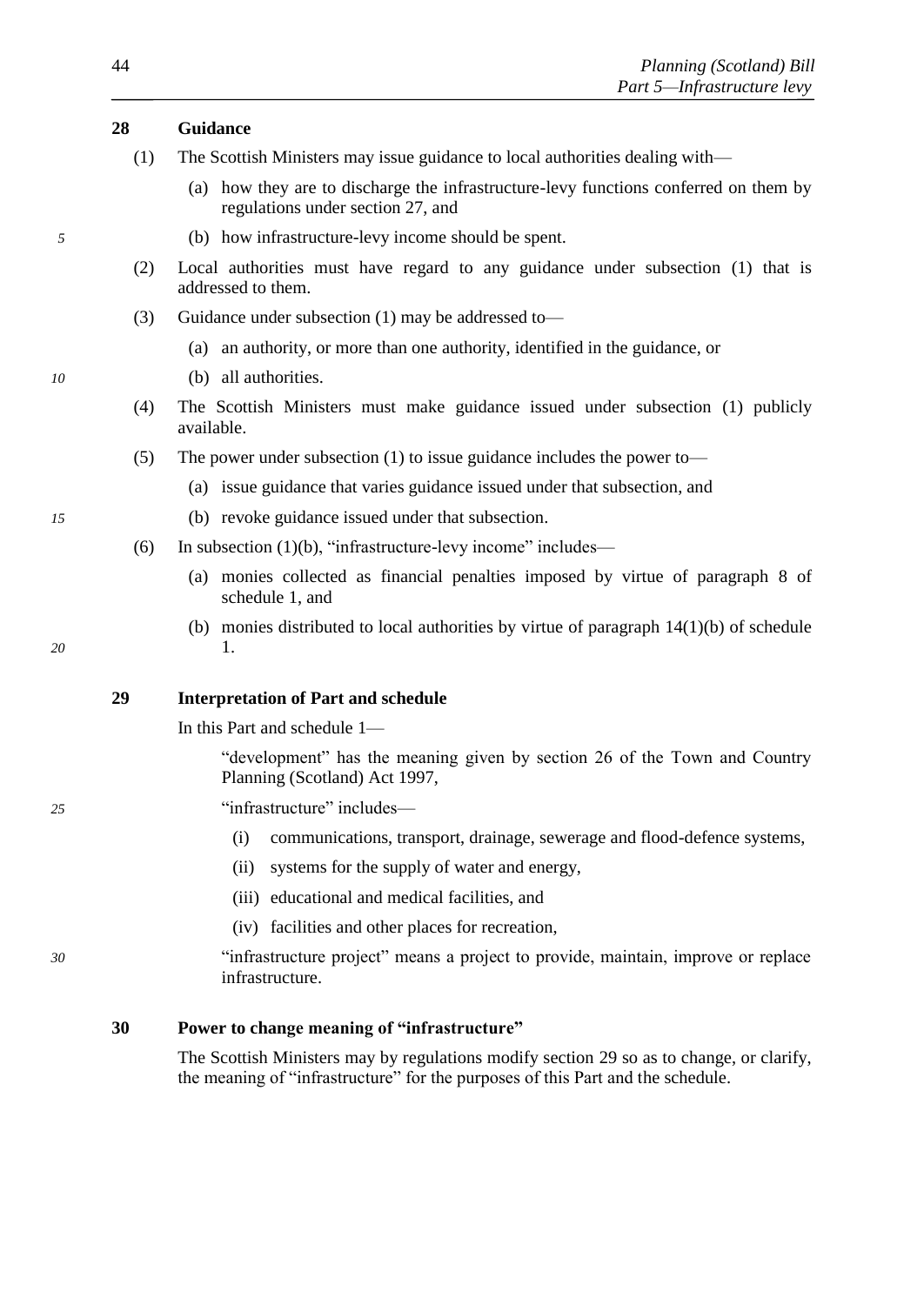# **PART 6**

#### FINAL PROVISIONS

# <span id="page-46-0"></span>**31 Ancillary provision**

The Scottish Ministers may by regulations make any incidental, supplementary, *5* consequential, transitional, transitory or saving provision they consider appropriate for the purposes of, or in connection with, or for giving full effect to this Act or any provision made under it.

# **32 Regulation-making powers**

- (1) A power to make regulations conferred by this Act includes the power to make different *10* provision for different purposes and areas.
	- (2) Regulations under section [31—](#page-46-0)
		- (a) are subject to the affirmative procedure if they add to, replace or omit any part of the text of an Act (including this Act), but
		- (b) otherwise are subject to the negative procedure.
- *15* (3) Regulations under sections [24,](#page-39-0) [25,](#page-40-0) [27](#page-44-0) and [30](#page-45-0) are subject to the affirmative procedure.

# **33 Minor and consequential amendments and repeals**

Schedule [2](#page-51-0) makes provision for minor and consequential amendments and repeals.

# **34 Commencement**

- (1) This section and section[s 31, 32](#page-46-0) and [35](#page-46-0) come into force on the day after Royal Assent.
- *20* (2) The other provisions of this Act come into force on such day as the Scottish Ministers may by regulations appoint.
	- (3) Regulations under subsection [\(2\)](#page-46-0) may—
		- (a) appoint different days for different purposes,
		- (b) contain transitional, transitory or saving provision.
- *25* (4) Regulations under this section bringing section [23](#page-37-0) into force may amend—
	- (a) section 158B of the Town and Country Planning (Scotland) Act 1997, and
	- (b) section [23\(5\)](#page-37-0) of this Act,

so that, instead of referring to the day on which section [23](#page-37-0) came into force, it specifies the date on which section [23](#page-37-0) actually came into force.

#### *30* **35 Short title**

The short title of this Act is the Planning (Scotland) Act 2018.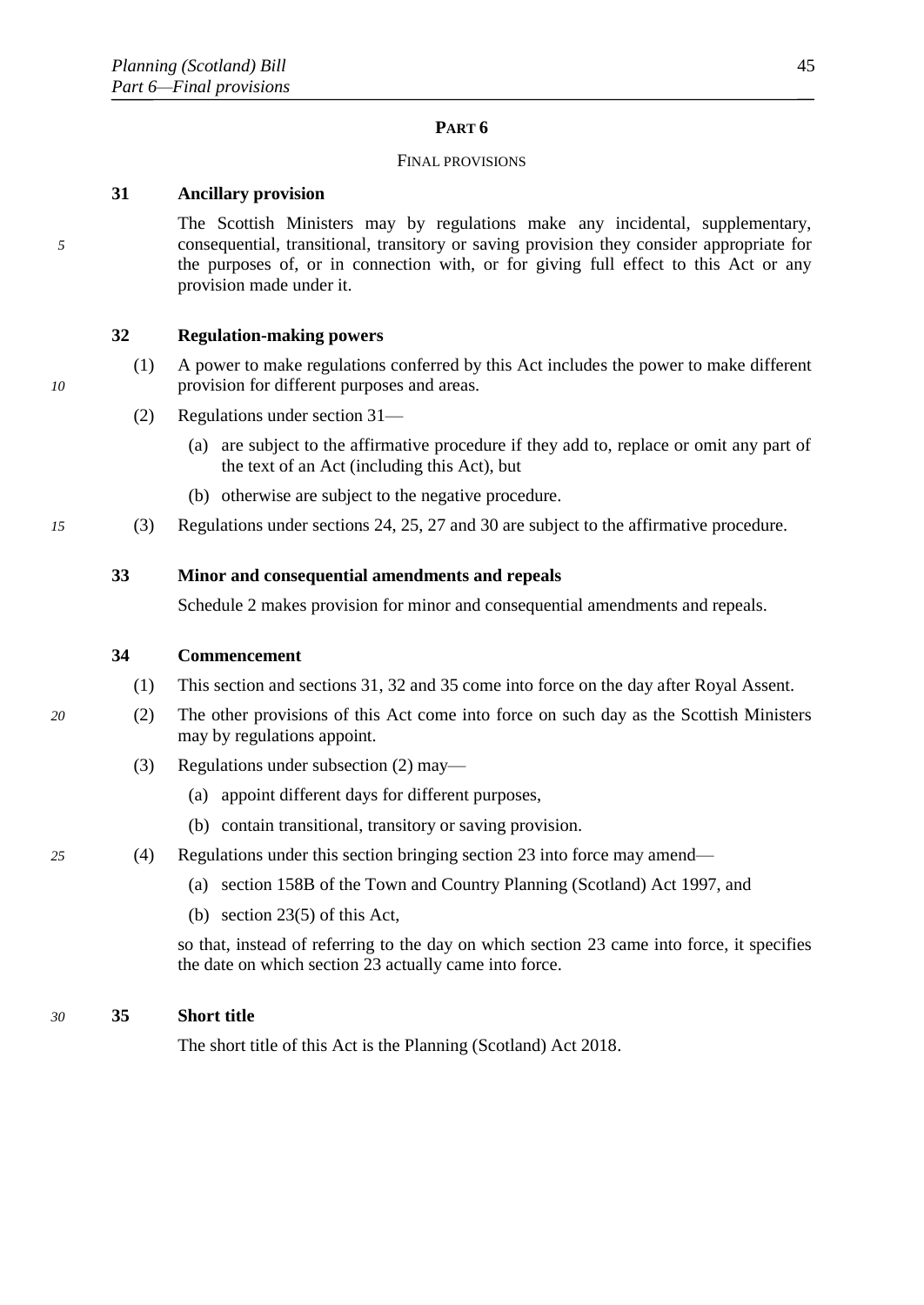# SCHEDULE 1 *(introduced by section [27\)](#page-44-0)*

#### INFRASTRUCTURE-LEVY REGULATIONS

<span id="page-47-0"></span>*General*

- *5* 1 In this schedule, "infrastructure-levy regulations" means regulations under section [27.](#page-44-0)
	- 2 This schedule (apart from paragraphs 14(2), 16(2) and [17\)](#page-50-0) is without prejudice to the generality of the regulation-making power conferred by section [27.](#page-44-0)
	- 3 Infrastructure-levy regulations may make incidental, supplementary, consequential, transitional, transitory or saving provision.
- *10* 4 Any provision which infrastructure-levy regulations may make may be made by the regulations modifying another enactment.

#### *Who is liable for what*

- 5 Infrastructure-levy regulations may set out—
	- (a) the kinds of development in respect of which infrastructure levy is payable,
- *15* (b) who is liable to pay infrastructure levy in respect of a development,
	- (c) when liability to pay infrastructure levy in respect of a development arises, and
	- (d) the amount to be paid by way of infrastructure levy in respect of a development ("the payable amount") either by—
		- (i) stating the amount, or
- *20* (ii) setting out how it is to be calculated.

# *Local exemptions and discounts*

- 6 Infrastructure-levy regulations may—
	- (a) confer on local authorities the power to waive or reduce infrastructure levy in respect of development in their areas, and
- *25* (b) set conditions on the exercise of any power so conferred.

# *Collection and enforcement*

- 7 Infrastructure-levy regulations may—
	- (a) make provision about the collection of—
		- (i) payable amounts, and
- *30* (ii) penalties imposed by virtue of paragraph [8,](#page-48-0)
	- (b) enable local authorities to confer—
		- (i) powers of entry (except in relation to a dwelling-house) for the purpose of investigating liability for infrastructure levy, and
- (ii) powers to seize things found in the course of investigating liability for *35* infrastructure levy,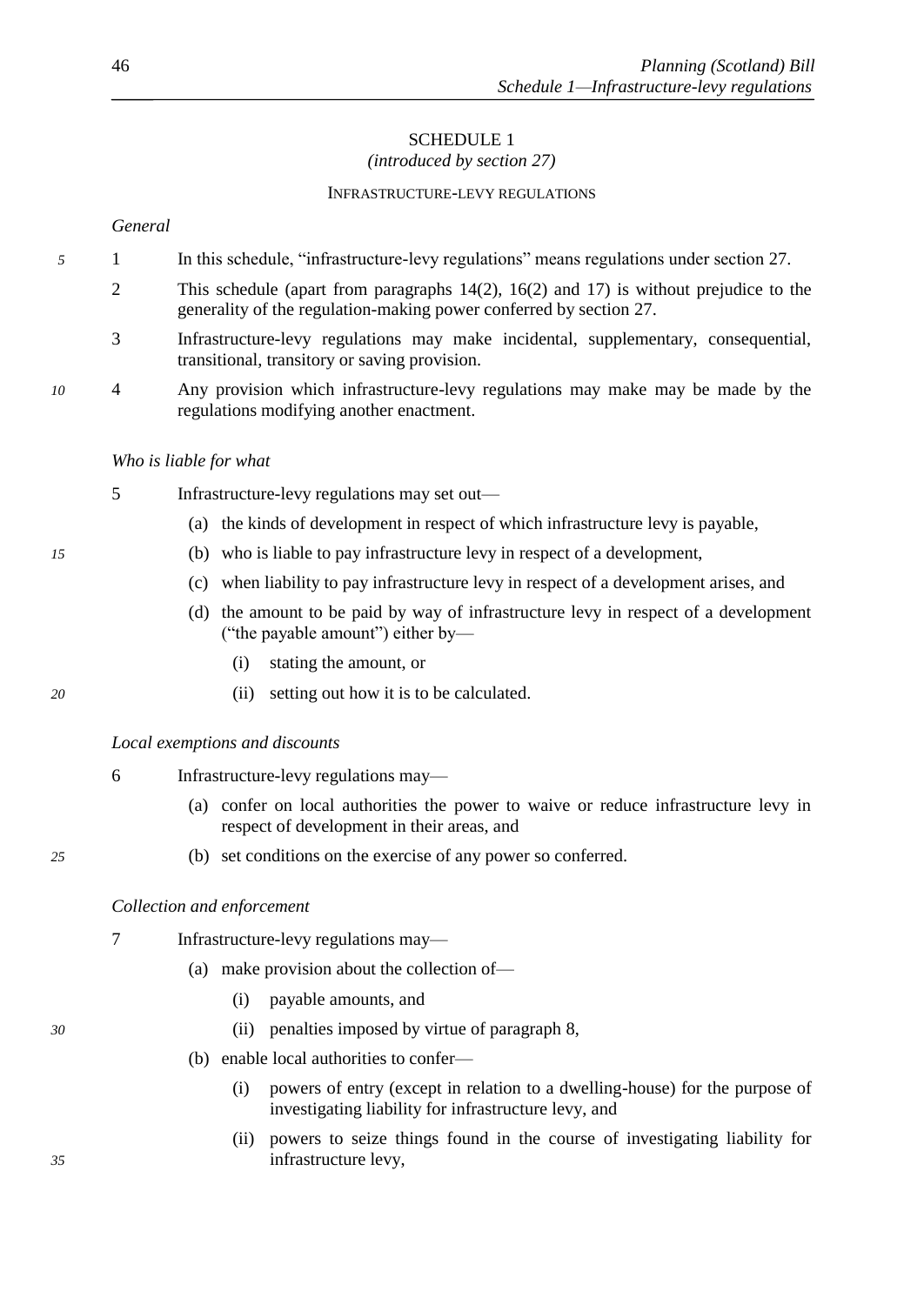- (c) make it an offence to evade, or reduce liability to pay, infrastructure levy (or attempt to do so) by—
	- (i) withholding information,
	- (ii) providing information that is false or misleading,
- *5* (iii) otherwise obstructing the investigation of someone's infrastructure-levy liability, or
	- (iv) causing another person to do any of those things.

#### <span id="page-48-0"></span>*Financial penalty for late payment*

- 8 (1) Infrastructure-levy regulations may allow, or require, local authorities to charge a *10* financial penalty if the payable amount is not paid within a period specified in the regulations.
	- (2) The regulations may, in particular, provide for the charging of—
		- (a) a penalty of a specified amount (or amounts),
		- (b) a penalty that is calculated periodically as a proportion of the payable amount, or
- *15* (c) both kinds of penalty.

#### *Deferring planning permission*

- 9 Infrastructure-levy regulations may preclude planning permission for the carrying out of development from being granted, or being deemed to have been granted, until there has been payment in full of—
- 
- *20* (a) the payable amount, and
	- (b) any financial penalty imposed in connection with the development by virtue of paragraph [8.](#page-48-0)

#### *Stopping development*

- 10 (1) Infrastructure-levy regulations may—
- *25* (a) empower a local authority to direct that the carrying out of development stop until there has been payment in full of—
	- (i) the payable amount, and
	- (ii) any financial penalty imposed in connection with the development by virtue of paragraph [8,](#page-48-0) and
- *30* (b) prescribe the consequences of not stopping development when directed to do so.
	- (2) The regulations may, in particular, make it an offence not to stop development when directed to do so.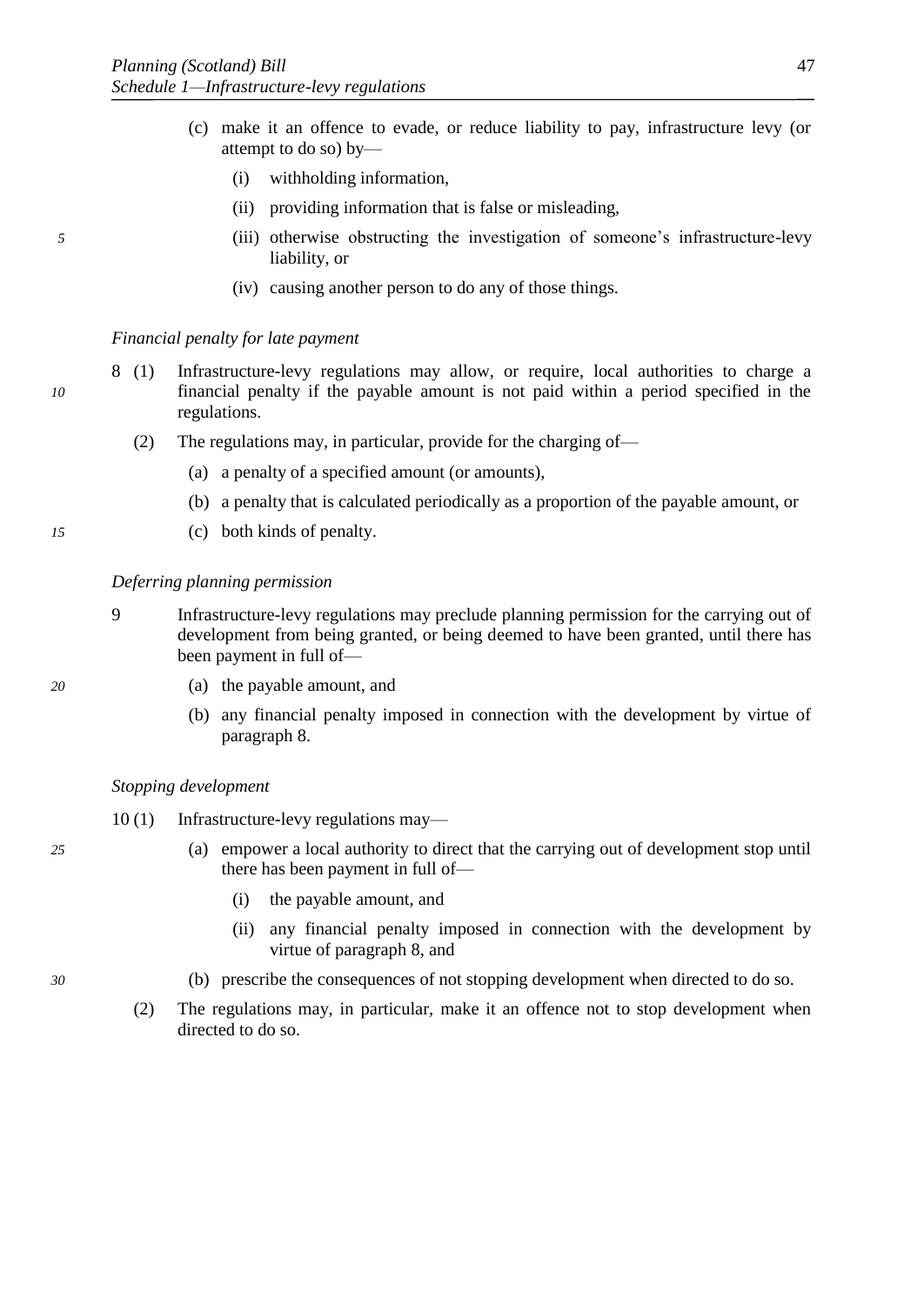# <span id="page-49-1"></span>*Remission and repayment*

- 11 Infrastructure-levy regulations may provide for the remission or repayment (with or without interest) of the whole or part of—
	- (a) the payable amount, and
- *5* (b) any financial penalty imposed by virtue of paragraph [8.](#page-48-0)

#### *Appeals*

- 12 Infrastructure-levy regulations may—
	- (a) establish a process for appealing against a decision—
		- (i) that infrastructure levy is payable, or
- *10* (ii) about what the payable amount is,
	- (b) provide that such an appeal is to be made to—
		- (i) the Scottish Ministers, or
		- (ii) a person appointed by them,
- (c) enable the person to whom such an appeal is made to set rules (or further rules, in *15* addition to those set by the regulations) about the conduct of the appeal,
	- (d) in respect of such appeals—
		- (i) prescribe fees, and
		- (ii) make provision allowing expenses to be awarded.

#### <span id="page-49-2"></span>*Accounting requirements*

- *20* 13 (1) Infrastructure-levy regulations may make provision about the accounts that local authorities are to keep in connection with—
	- (a) the exercise of their functions under infrastructure-levy regulations, and
	- (b) their expenditure of infrastructure-levy income.
	- (2) In sub-paragraph [\(1\),](#page-49-2) "infrastructure-levy income" includes—
- *25* (a) monies collected as financial penalties imposed by virtue of paragraph [8,](#page-48-0) and
	- (b) monies distributed to local authorities by virtue of paragraph [14\(](#page-49-0)1[\)\(b\).](#page-49-1)

#### *Aggregating levy income*

- <span id="page-49-0"></span>14 (1) Infrastructure-levy regulations may—
- (a) require local authorities to transfer to the Scottish Ministers some or all of their *30* infrastructure-levy income, and
	- (b) make provision about how, following the transfer to them of infrastructure-levy income, the Scottish Ministers are to distribute the monies received amongst local authorities.
- (2) If regulations are made by virtue of sub-paragraph (1), they must provide for all *35* infrastructure-levy income transferred to the Scottish Ministers to be distributed amongst local authorities.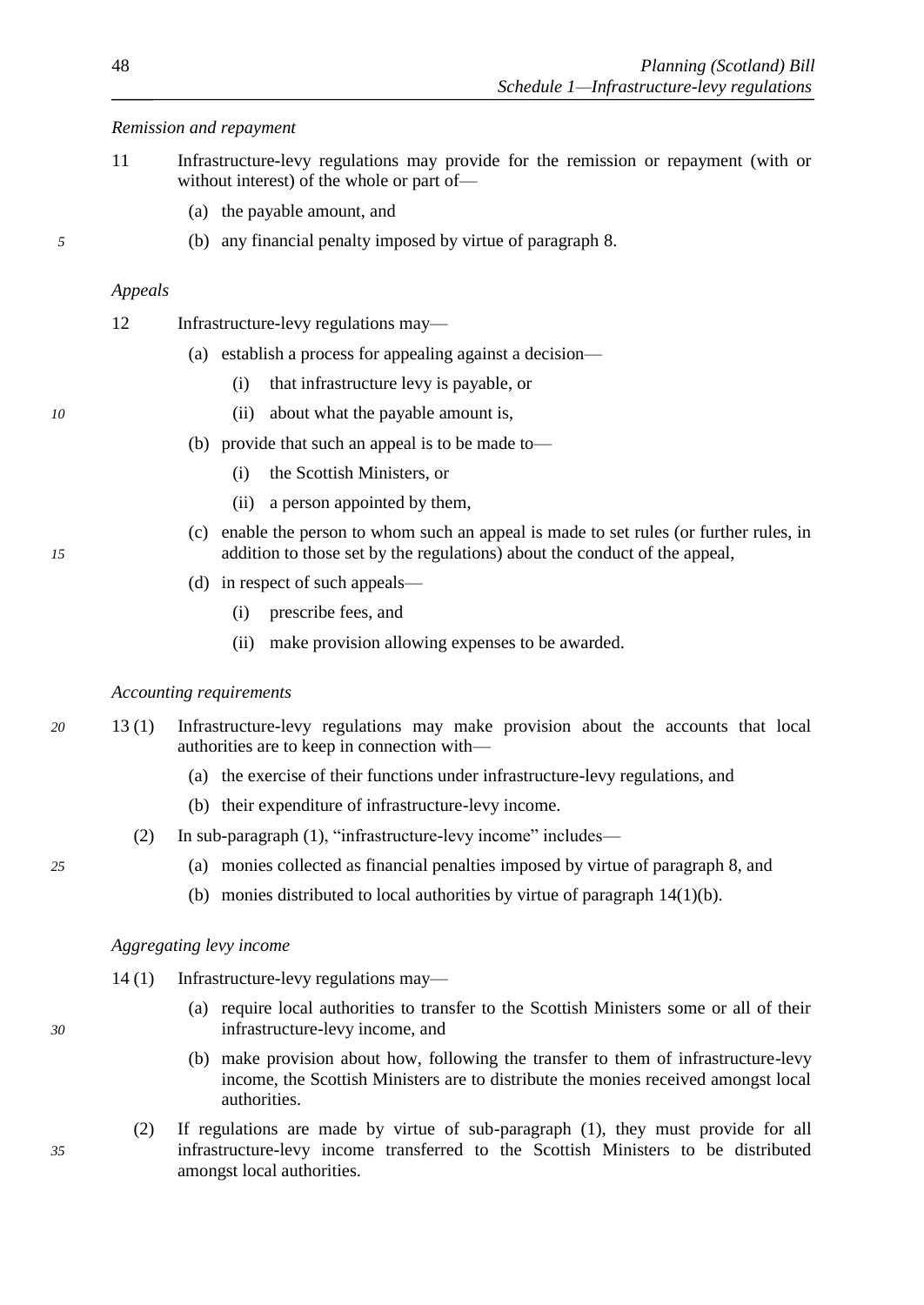<span id="page-50-1"></span>(3) In sub-paragraph (1), "infrastructure-levy income" includes monies collected as financial penalties imposed by virtue of paragraph [8.](#page-48-0)

# *Expenditure of levy income*

- 15 (1) Infrastructure-levy regulations may make provision about the particular purposes for *5* which local authorities may apply infrastructure-levy income.
	- (2) In sub-paragraph (1), "infrastructure-levy income" includes—
		- (a) monies collected as financial penalties imposed by virtue of paragraph [8,](#page-48-0) and
		- (b) monies distributed to local authorities by virtue of paragraph [14\(](#page-49-0)1[\)\(b\).](#page-49-1)

#### *Use of planning and development powers*

- *10* 16 (1) Infrastructure-levy regulations may make provision about how any of the following powers may or may not be exercised—
	- (a) section 75 of the Town and Country Planning (Scotland) Act 1997 (planning obligations),
- (b) section 53 of the Roads (Scotland) Act 1984 (agreements as to use of land near *15* roads),
	- (c) any other power relating to planning or development.
	- (2) But provision of the kind mentioned in sub-paragraph (1) may be made only if the Scottish Ministers consider it necessary or expedient for the purpose of—
- (a) enhancing the effectiveness of infrastructure levy as a means of raising revenue to *20* fund, or contribute towards funding, infrastructure projects, or
	- (b) preventing or restricting the use of powers, other than the power to charge infrastructure levy, in circumstances in which the Ministers think using the power to charge infrastructure levy would be more appropriate.

#### <span id="page-50-0"></span>*Maximum penalties*

- *25* 17 (1) The maximum penalty that infrastructure-levy regulations can specify for an offence they create is—
	- (a) for a summary-only offence—
		- (i) a fine not exceeding level 5 on the standard scale,
		- (ii) a term of imprisonment not exceeding 12 months, or
- *30* (iii) both,
	- (b) for an either-way offence—
		- (i) a fine, which may not exceed the statutory maximum on summary conviction,
		- (ii) a term of imprisonment not exceeding—
- *35* (A) 12 months on summary conviction,
	- (B) 2 years on conviction on indictment, or
	- (iii) both.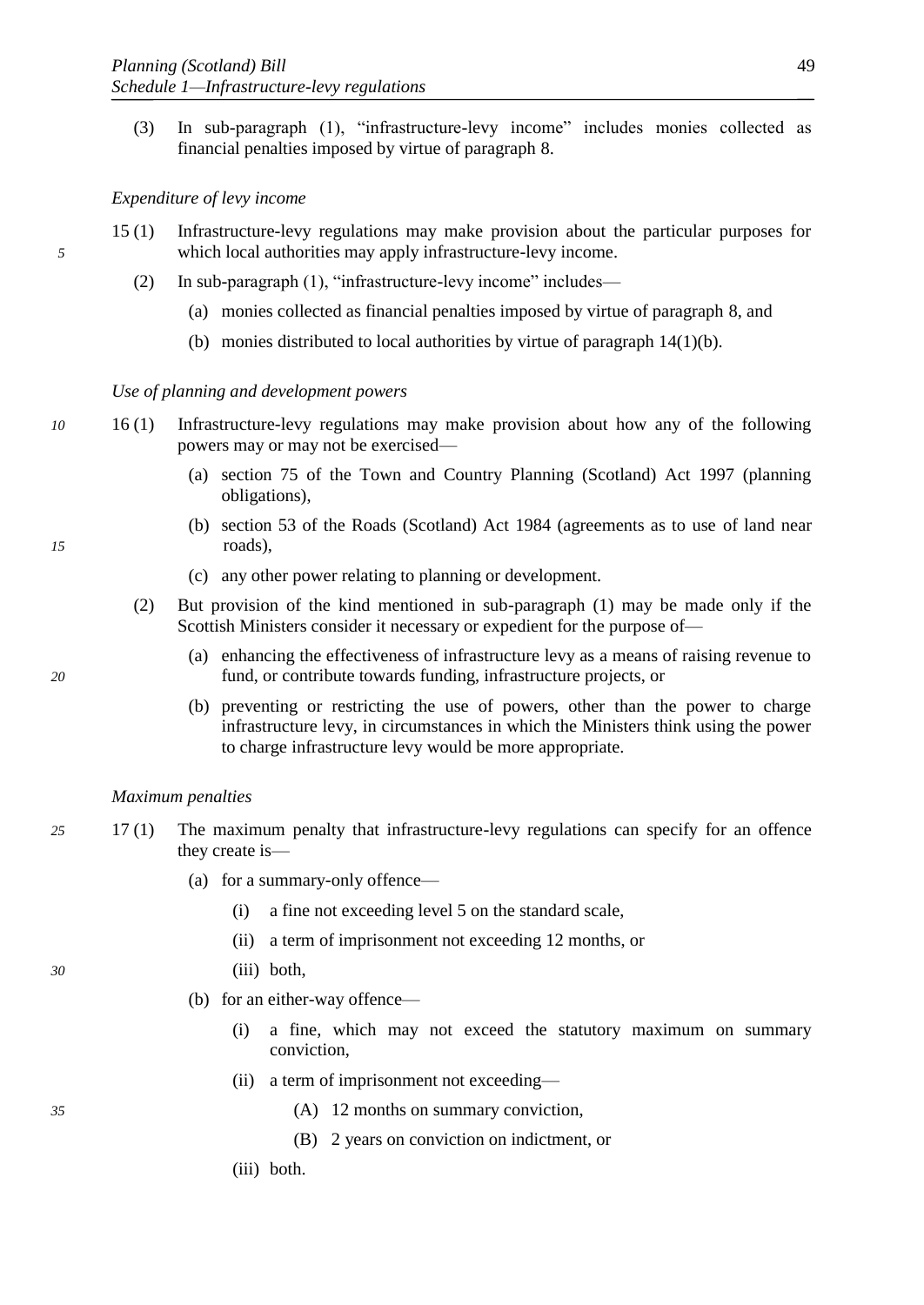<span id="page-51-0"></span>(2) In sub-paragraph (1[\)\(b\),](#page-50-1) "either-way offence" means an offence that is triable either on indictment or summary complaint.

# SCHEDULE 2

*(introduced by section [33\)](#page-46-0)*

# *5* MINOR AND CONSEQUENTIAL AMENDMENTS AND REPEALS

# **PART 1**

#### DEVELOPMENT PLANNING

*Removal of requirement to prepare strategic development plans*

- 1 (1) The Town and Country Planning (Scotland) Act 1997 is amended as follows.
- *10* (2) Section 16(6) (local development plan consistency with strategic development plan) is repealed.
	- (3) In section 20B (development plan schemes)—
		- (a) in subsection (1), the words "by each strategic development authority and" are repealed,
- *15* (b) in subsection (2), in the opening words, for "The authority in question is" substitute "An authority are",
	- (c) in subsection (3), the words "their strategic development plan or as the case may be" are repealed,
- (d) in subsection  $(5)(c)$ , for "strategic development plan area or the area of the *20* planning authority, as the case may be" substitute "area of the authority".
	- (4) In section 21 (action programmes)—
		- (a) subsection (1) is repealed,
		- (b) in subsection (3), for "the authority in question" substitute "an authority",
		- (c) paragraph (a) of subsection (4) and the "or" immediately following it are repealed,
- *25* (d) in subsection (5), for "the authority in question" substitute "an authority",
	- (e) in subsection (6), for "the authority in question" substitute "an authority",
	- (f) sub-paragraph (i) of subsection  $(10)(b)$  and the "and" immediately following it are repealed,
- (g) in subsection  $(10)(b)(ii)$ , the words "in the case of a planning authority," are *30* repealed.
	- (5) In section 23 (disregarding of representations with respect to development authorised by or under other enactments), paragraph (a) of subsection (1) and the "and" immediately following it are repealed.
	- (6) In section 23A(2) (directions in relation to functions under Part)—
- *35* (a) the words "or strategic development planning authority" are repealed,
	- (b) the words "or strategic development planning authorities" are repealed.
	- (7) In section 23B (default powers of the Scottish Ministers)—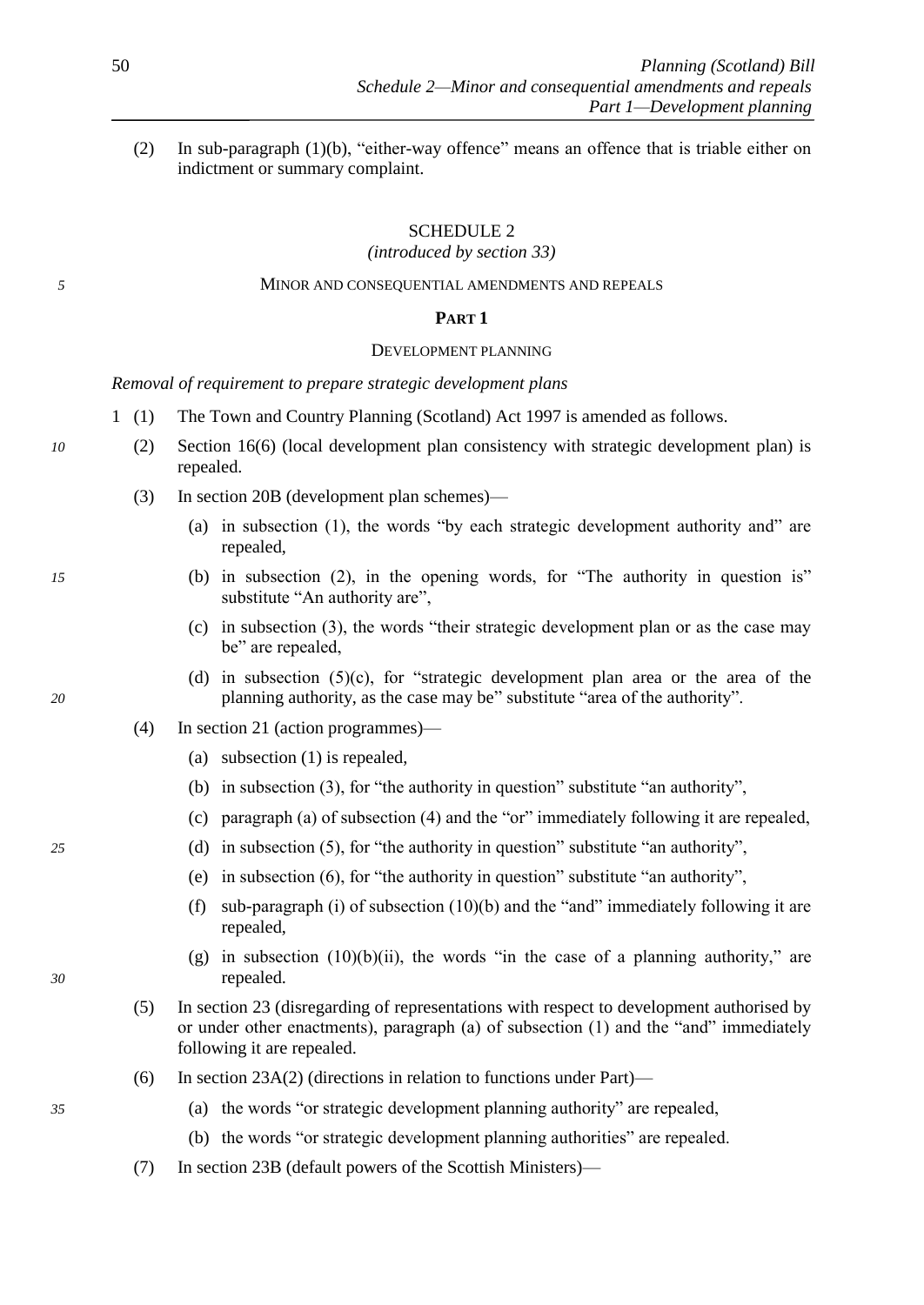- (a) in subsection  $(1)(a)$ 
	- (i) the words "strategic development plan or" where they first occur are repealed,
	- (ii) the words "proposed strategic development plan or" are repealed,
- *5* (b) in subsection (2)(b), the words "strategic development plan or" are repealed,
	- (c) subsection (3) is repealed,
	- (d) subsection (4)(b) and the word "or" immediately preceding it are repealed,
	- (e) subsection (5)(b) and the word "and" immediately preceding it are repealed.
- (8) In section 23C (reviews of plans in enterprise zones), paragraph (a) and the word "and" *10* immediately following it are repealed.
	- (9) In section 237 (validity of development plans etc.), in subsection (1)(a), the words "strategic development plan or" are repealed.
	- (10) In section 238 (proceedings for questioning validity of development plans etc.)—
		- (a) in subsection (1), the words "strategic development plan or" are repealed,
- *15* (b) subsection (5)(a) is repealed.
	- (11) In section 255(2)(a) (contributions by local authorities and statutory undertakers), the words "a strategic development plan or" are repealed.
	- (12) In section  $269(1)(a)$  (rights of entry), the words "strategic development plan or" are repealed.
- *20* (13) In section 277(1) (interpretation), the entries in the list for "strategic development plan", "strategic development plan area" and "strategic development planning authority" are repealed.
	- (14) In schedule 14 (blighted land), paragraph 1 is repealed.

*Local development plans*

- *25* 2 (1) The Town and Country Planning (Scotland) Act 1997 is amended as follows.
	- (2) In section 18 (preparation and publication of proposed local development plan), subsection  $(1)(c)$  is repealed.
	- (3) In section 19 (examination of proposed local development plans), in subsection (2), the words "or  $(6)$ " are repealed.
- *30* (4) In section 19A (further provision as regards examination under section 19(4)), in subsection  $(10)(a)$ , the words "or  $(6)$ " are repealed.
	- (5) In section 20A(1) (publication of and publicity for local development plans), in the opening words, after "20(1)" insert "or (7)".
- (6) In section 23(1)(b) (disregarding representations with respect to main issues report), *35* sub-paragraph (i) and the "or" immediately following it are repealed.
	- (7) In section 23B(1)(a) (default powers of the Scottish Ministers), the words "any main issues report requires to be compiled or" are repealed.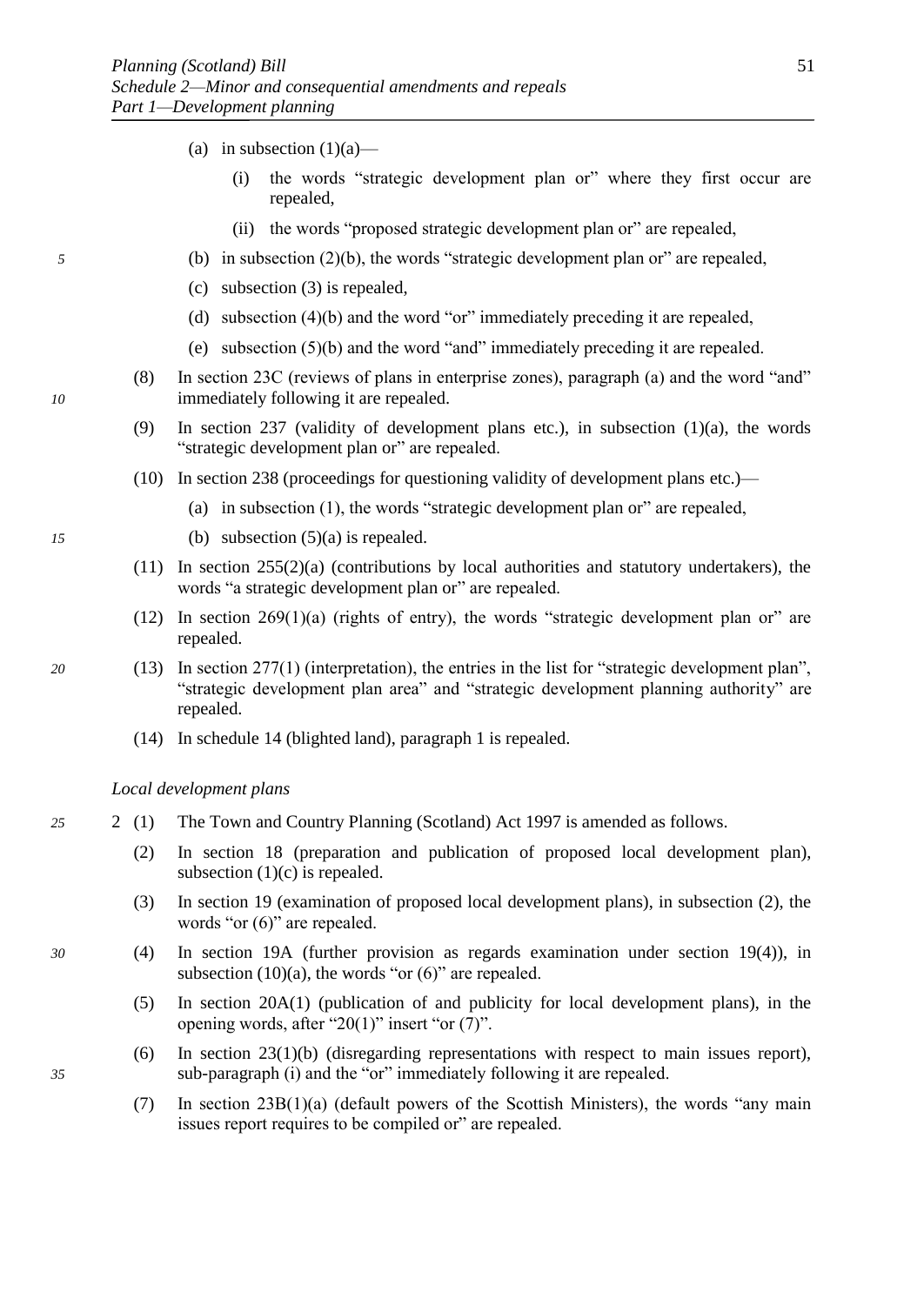# *Delivery programmes*

- 3 (1) The Town and Country Planning (Scotland) Act 1997 is amended as follows.
	- (2) In section 18(4)(a)(ii) (submission of programme to Scottish Ministers), for "action" substitute "delivery".
- *5 Amendment of National Planning Framework and local development plans*
	- 4 (1) The Town and Country Planning (Scotland) Act 1997 is amended as follows.
		- (2) In section 3D(1) (sustainable development: exercise of functions by Scottish Ministers), for "and revising" substitute ", revising and amending".

# *Development plan*

- *10* 5 (1) Schedule 1 of the Town and Country Planning (Scotland) Act 1997 is amended as follows.
	- (2) For paragraph 1 substitute—
		- "1 In this schedule "old development plan" means—
			- (a) a local plan,
- *15* (b) a strategic development plan,
	- (c) supplementary guidance.".
	- (3) In paragraph 2, for "that section" substitute "section [8](#page-8-0) of the Planning (Scotland) Act 2018"
	- (4) Paragraphs 3 and 5, and the italic headings immediately preceding them, are repealed.
- *20* (5) For paragraph 6 substitute—
	- "6 On the publication of the revised National Planning Framework under section 3A(8) after the coming into force of section [8](#page-8-0) of the Planning (Scotland) Act 2018, all strategic development plans and any supplementary guidance issued in connection with them cease to have effect.
- *25* 6A On the constitution of a local development plan for an area under section 20 after the coming into force of section [8](#page-8-0) of the Planning (Scotland) Act 2018—
	- (a) so much of any local plan in force by virtue of paragraph 2 as relates to the area to which the plan so adopted relates ceases to have effect, and
- (b) any supplementary guidance issued in connection with a local *30* development plan for that area ceases to have effect.".
	- (6) The italic heading immediately preceding paragraph 6 becomes "Discontinuance of old development plans".
	- (7) For paragraph 7 substitute—
- "7 The Scottish Ministers may by regulations provide that any of the provisions of *35* an old development plan are to continue in force in relation to an area despite paragraphs 6 and 6A."
	- (8) In paragraph 8, for the word "a" where first occurring substitute "an old".
	- (9) In paragraph 9, the words "and the strategic development planning authority for any strategic development plan area," are repealed.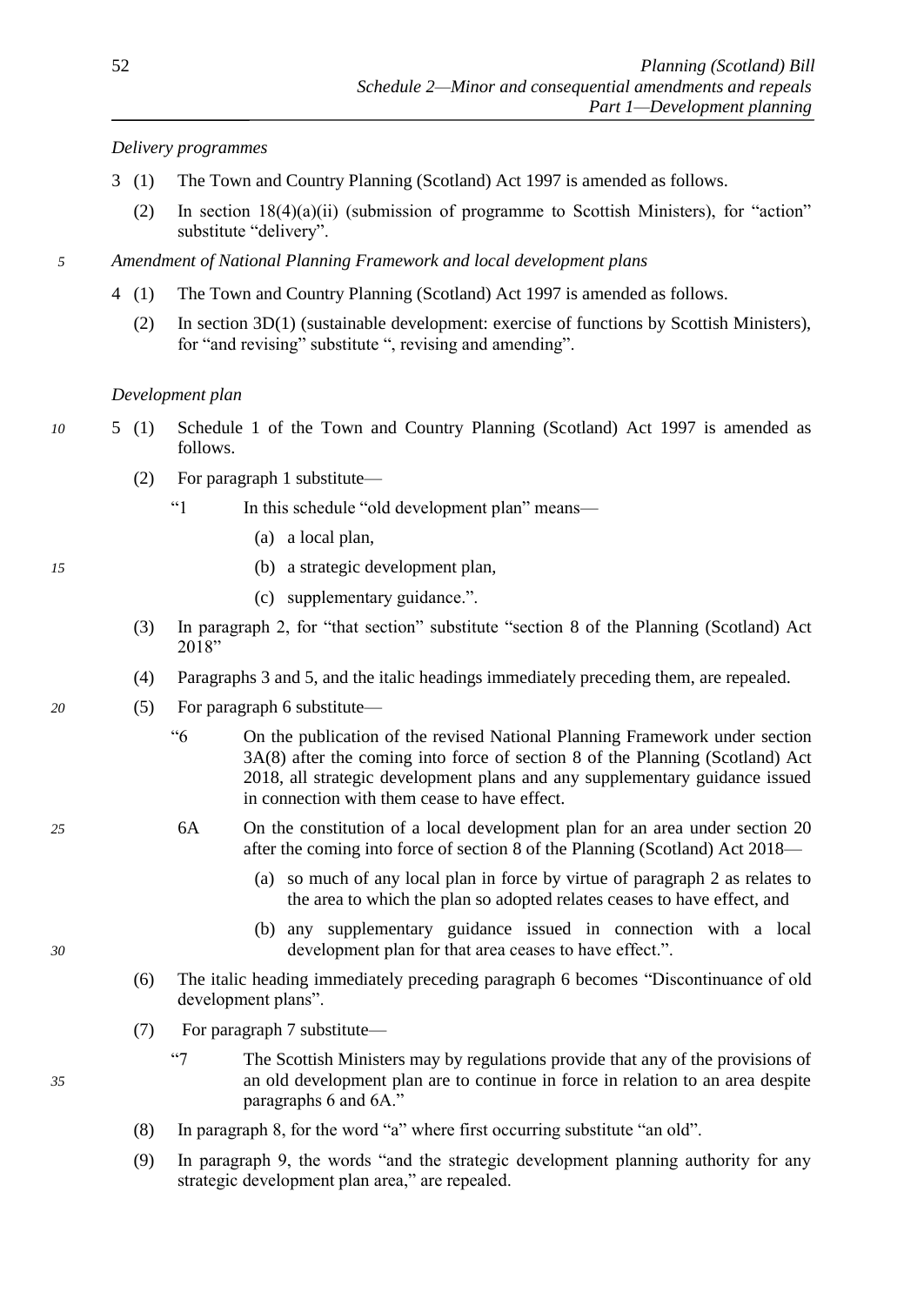#### (10) For paragraph 10, substitute—

"10 In this schedule—

"local plan" is to be construed in accordance with section 11 as that section applied immediately before the coming into force of the Planning *5* etc. (Scotland) Act 2006,

> "strategic development plan" is to be construed in accordance with section 7 as it applied immediately before the coming into force of section [2](#page-3-0) of the Planning (Scotland) Act 2018,

"supplementary guidance" means guidance issued under section 22 of *10* this Act as it applied immediately before the coming into force of section [4](#page-6-0) of the Planning (Scotland) Act 2018.".

## **PART 2**

#### SIMPLIFIED DEVELOPMENT ZONES

*Simplified development zone schemes*

- *15* 6 (1) The Town and Country Planning (Scotland) Act 1997 is amended as follows.
	- $(2)$  In section  $27(3)$ 
		- (a) after "54(4)," insert "54B(1)(b), 54D(2),",
		- (b) after "61" insert "and paragraph 23 of schedule 5A".

#### (3) In section  $29(1)$ —

- *20* (a) the word "or" at the end of paragraph (c) is repealed, and
	- (b) after paragraph (c), insert—

"(ca) by a simplified development zone scheme, or".

- (4) In section  $36(1)$ 
	- (a) the word "and" at the end of paragraph (c) is repealed, and
- *25* (b) after paragraph (c), insert—
	- "(ca) simplified development zone schemes relating to zones in the authority's area, and".
	- $(5)$  In section 58(4)—
		- (a) the word "or" at the end of paragraph (f) is repealed, and
- *30* (b) after paragraph (f), insert—
	- "(fa) any planning permission granted by a simplified development zone scheme, or".
	- (6) In section  $61(1)$ 
		- (a) the word "or" at the end of paragraph (b) is repealed, and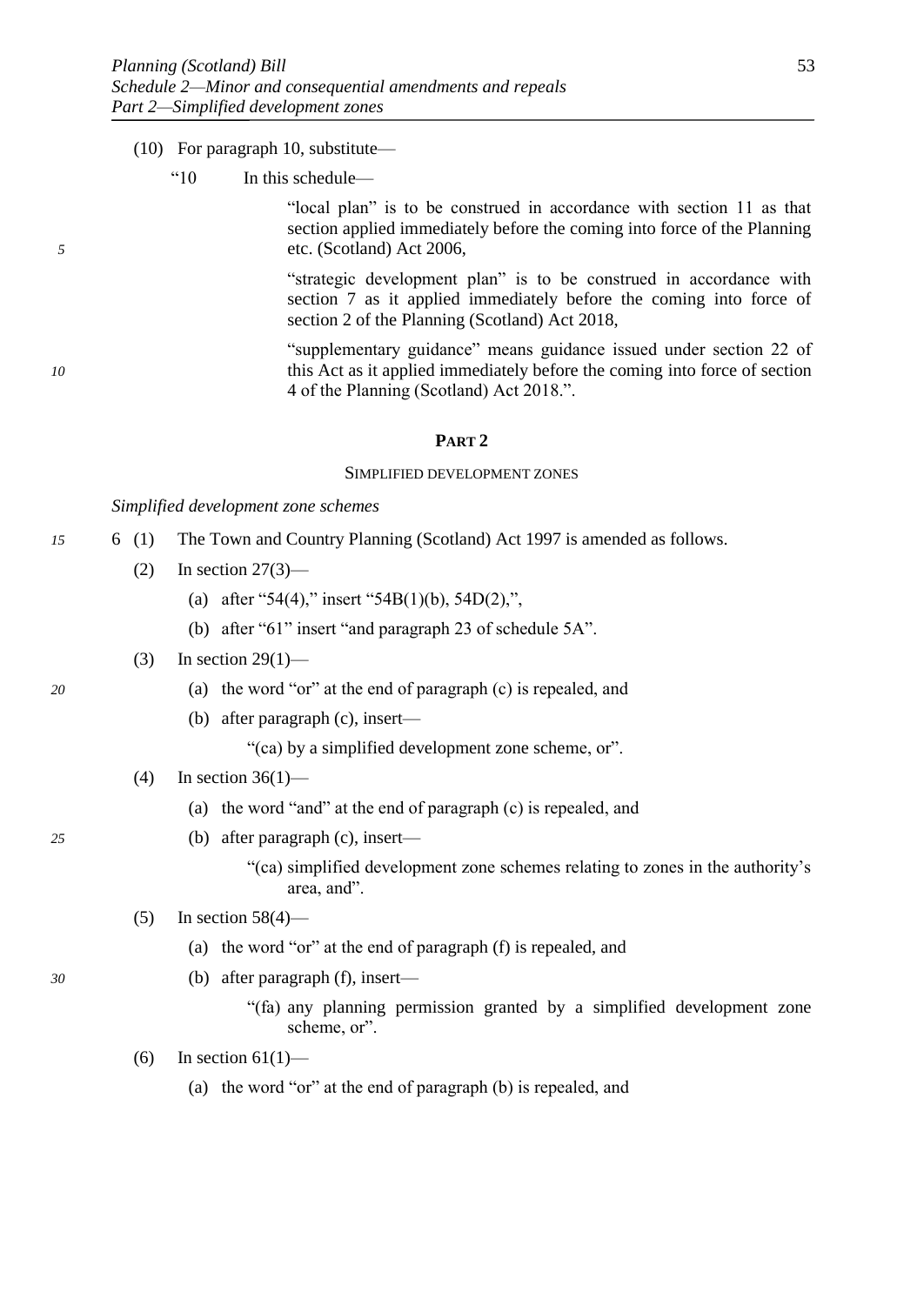- (b) after paragraph (b), insert—
	- "(ba) development has been begun in accordance with planning permission under a simplified development zone scheme but has not been completed by the time that the scheme ceases to have effect, or".
- *5* (7) In section 237(1), after paragraph (b) insert—
	- "(ba) a simplified development zone scheme or any alteration of such a scheme"
	- (8) In section 238—
		- (a) in subsection (3)—
- *10* (i) for the words from "a simplified" to "230", substitute "any of the following",
	- (ii) at the end insert—
		- "(a) a simplified planning zone scheme or an alteration of such a scheme,
		- (b) a simplified development zone scheme or an alteration of such a scheme,
- *15* (c) an order under section 202, 203, 206, 207, 208 or 230.",
	- (b) in subsection (5), after paragraph (b) insert—
- "(ba) in the case of an application by virtue of subsection (3) in respect of a simplified development zone scheme or an alteration of such a scheme, the date that notice is first published (in accordance with regulations *20* under paragraph 25 of schedule 5A) that the scheme has been made or (as the case may be) altered,",
	- (c) after subsection (6) insert—
- "(7) In their application to simplified development zone schemes and their alteration, subsections (1) and (2) have effect as if, instead of Part II, they *25* referred to Part III and schedule 5A.".
	- (9) In section 275, after subsection (7B) insert—
		- "(7C) Regulations under paragraph 3 of schedule 5A are subject to the affirmative procedure (as defined by section 29 of the Interpretation and Legislative Reform (Scotland) Act 2010).".
- *30* (10) In section 277(1), after the definition of "road" insert—

""simplified development zone scheme" is to be construed in accordance with sections 54A to 54E,".

#### **PART 3**

#### DEVELOPMENT MANAGEMENT

#### *35 Duration of planning permission*

- 7 (1) The Town and Country Planning (Scotland) Act 1997 is amended as follows.
	- (2) In section 37 (determination of applications: general considerations), in subsection  $(1)(a)$ , for "and 59 $(1)(b)$ " substitute ", 58 and 59".

- 
-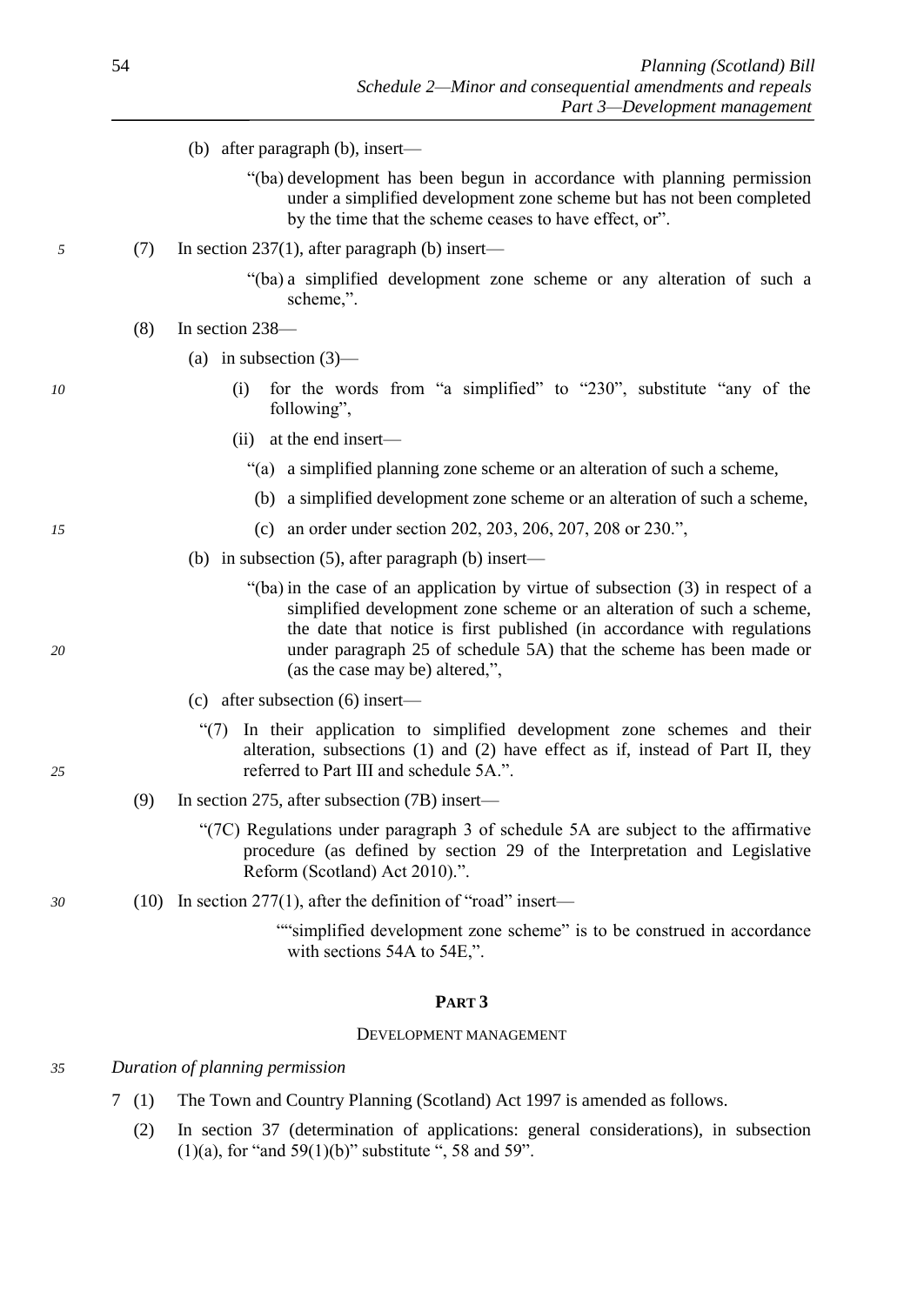- (3) In section 60 (provisions supplementary to sections 58 and 59) in subsection (1), in the opening words, for "58(2) and  $(3A)(b)$  and  $59(5)$ " substitute "58(1)(b) and  $(3A)(b)$  and  $59(2A)(b)$  and  $(2D)(b)$ ".
- (4) In section 71 (order requiring discontinuance of use or alteration or removal of buildings *5* or works), in subsection (7), for "58(2) and (3A)(b) and 59(5)" substitute "58(1)(b) and  $(3A)(b)$  and  $59(2A)(b)$  and  $(2D)(b)$ ".
	- (5) In section 88 (circumstances in which purchase notices may be served), in subsection (5), for "provisions of" substitute "conditions referred to in".
- (6) In section 232 (right of compensation in respect of certain decisions and orders), in *10* subsection (7), for "provisions of" substitute "conditions referred to in".

#### *Schemes of delegation and local review*

- 8 (1) The Town and Country Planning (Scotland) Act 1997 is amended as follows.
	- (2) In section 39 (declining to determine an application), in subsection  $(2A)$ 
		- (a) in the opening words, for "43A(5)" substitute "43AA(2)",
- *15* (b) in paragraph (a), for "43A(8)" substitute "43AC",
	- (c) in paragraph (c), for "43A(8)(c)" substitute "43AC(1)(e)".
	- (3) In section 43B (matters which may be raised in a review under section 43A(8)), in subsection (1), for " $43A(8)$ " substitute " $43AC$  (other than one required by virtue of paragraph (e) of subsection  $(1)$ )".
- *20* (4) The section title of section 43B becomes "**Matters which may be raised in a review under section 43AC**".
	- (5) In section 46 (call-in of applications), in subsection (2)(ab), for "43A(8)" substitute "43AC".
- (6) In section 237 (validity of development plans and certain orders, decisions and *25* directions), in subsection (3A)—
	- (a) the words "(other than a deemed decision)" are repealed,
	- (b) for " $43A(8)$ " substitute " $43AC$ ".
	- (7) In section 277 (interpretation), in subsection (5)—
		- (a) in paragraph (ba), for "43A(8)(a) or (b)" substitute "43AC(1)(a) to (d)",
- *30* (b) in paragraph (ca), for "43A(8)(c)" substitute "43AC(1)(e)",
	- (c) in paragraph  $(da)(i)$ , for "43(8)(a) or (b)" substitute "43AC(1)(a) to (d)",
	- (d) in paragraph  $(da)(ii)$ 
		- (i) for "43A(8)(c)" substitute "43AC(1)(e)",
		- (ii) for "43A(9)" substitute "43AC(3)".